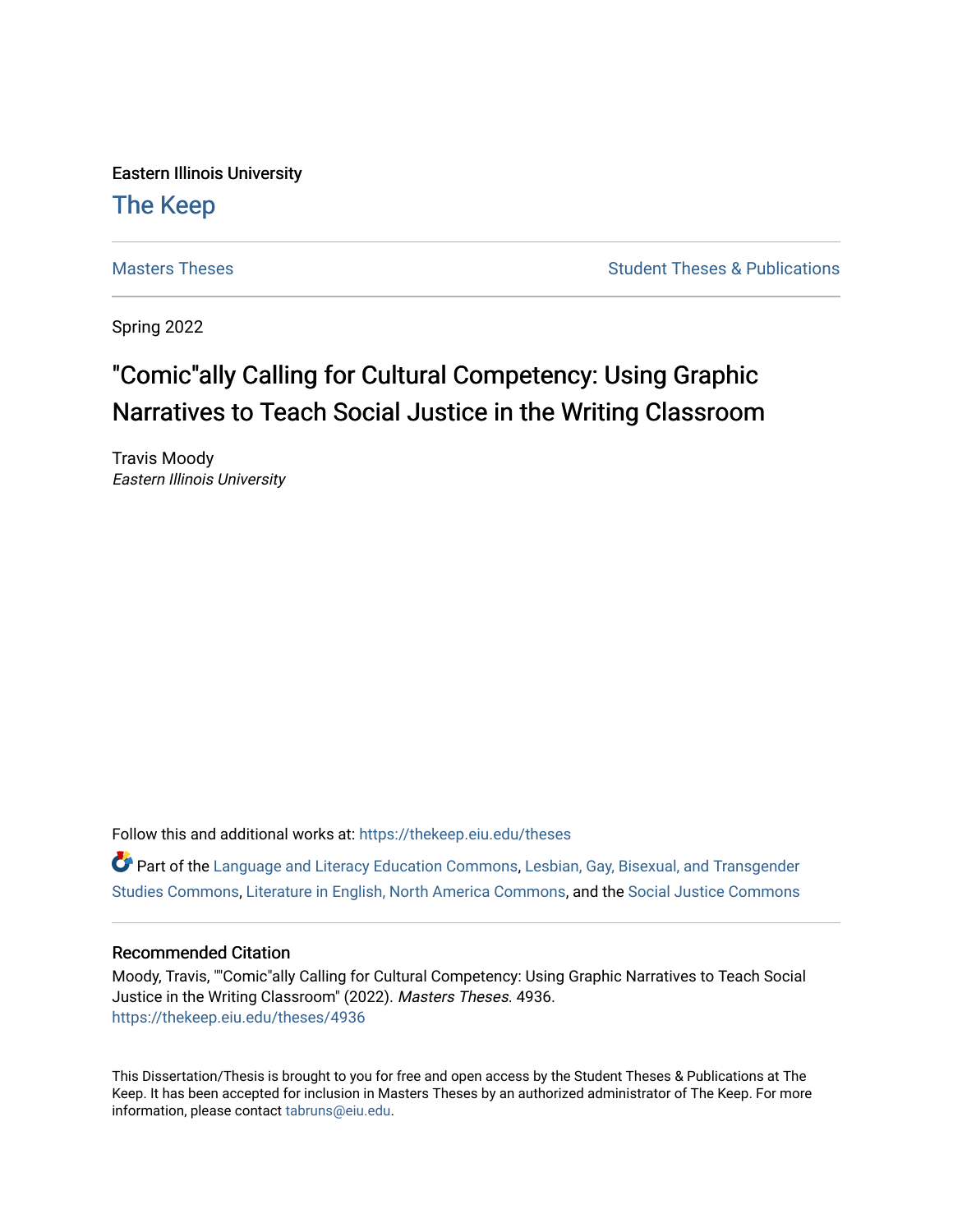"Comic"ally Calling for Cultural Competency: Using Graphic Narratives to Teach Social Justice in the Writing Classroom

Travis Moody

In partial fulfillment of the requirements for the degree

Master of Arts in English

Eastern Illinois University

May 2022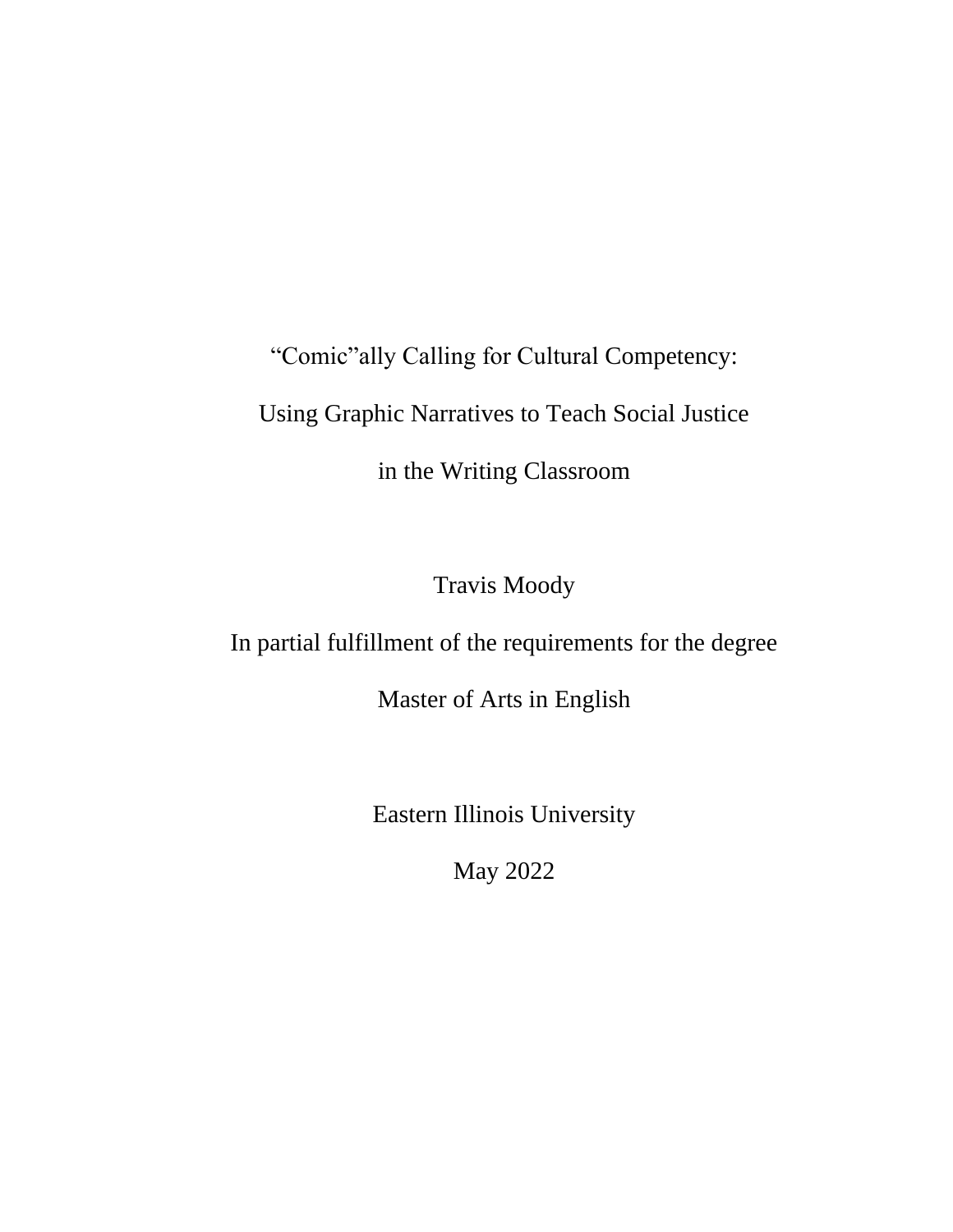#### Dedications

First and foremost, I want to thank my advisor, Dr. Rachael Ryerson, for her help in completing this project. Without her constant guidance and support, none of this would have been possible. I'm so, so lucky that she agreed to take this project on with me.

I also want to thank Dr. Tim Taylor and Dr. Tim Engles for agreeing to sit as members on my committee. Their suggestions and insight were invaluable in placing the finishing touches on this project.

Finally, I want to thank my friends and family for all of the love and support I've received. You know who you are.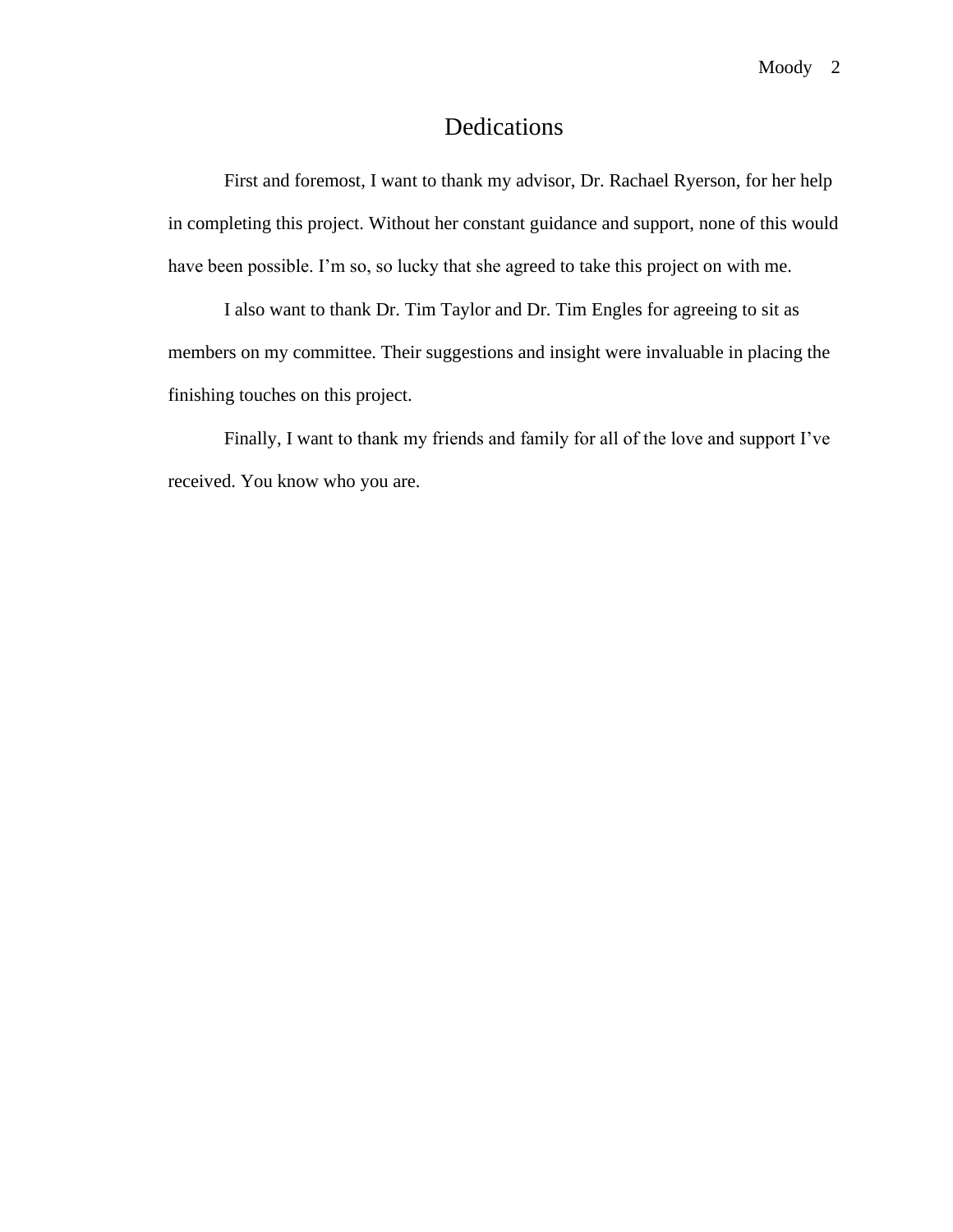# Introduction: Social Justice, The First-Year Writing Classroom, and Comics

First-year writing classrooms have long been a site where teachers can enact a social justice pedagogy (Trimbur, George; Hassan Richardson; Corkery). Specifically, cultural and critical pedagogies center the content of the First-Year Writing (FYW) course around various social issues. Instructors who use the principles of cultural pedagogy in their classroom aim to allow students a space to explore cultural differences and write about their own experiences. Those who adhere to critical pedagogy, such as Ann George, hope "to empower students, to engage them in cultural critique, [and] to make a change" (92). Though the outcome of these two pedagogies may differ (with the former aiming for a more exploratory environment and the latter aiming to become more critical, as the name suggests), they both center around common themes of social justice. These pedagogies will inform the classroom theory and approaches discussed in this project, which expands upon current practices both cultural and critical classrooms through the use of graphic narratives.

The goal of this project is to explore how teachers can use graphic narratives in the FYW class to explore themes of social justice. Following the introduction, each chapter will follow one branch of social justice (specifically racial justice, LGBTQ+ rights, and disability rights) and how a variety of graphic texts can be used in the FYW classroom to address these topics. The goal of this project is not to say that these suggestions are the only way, or even the objectively correct way, to teach these topics or these texts. Rather, the intent is to explore a variety of options for teaching toward social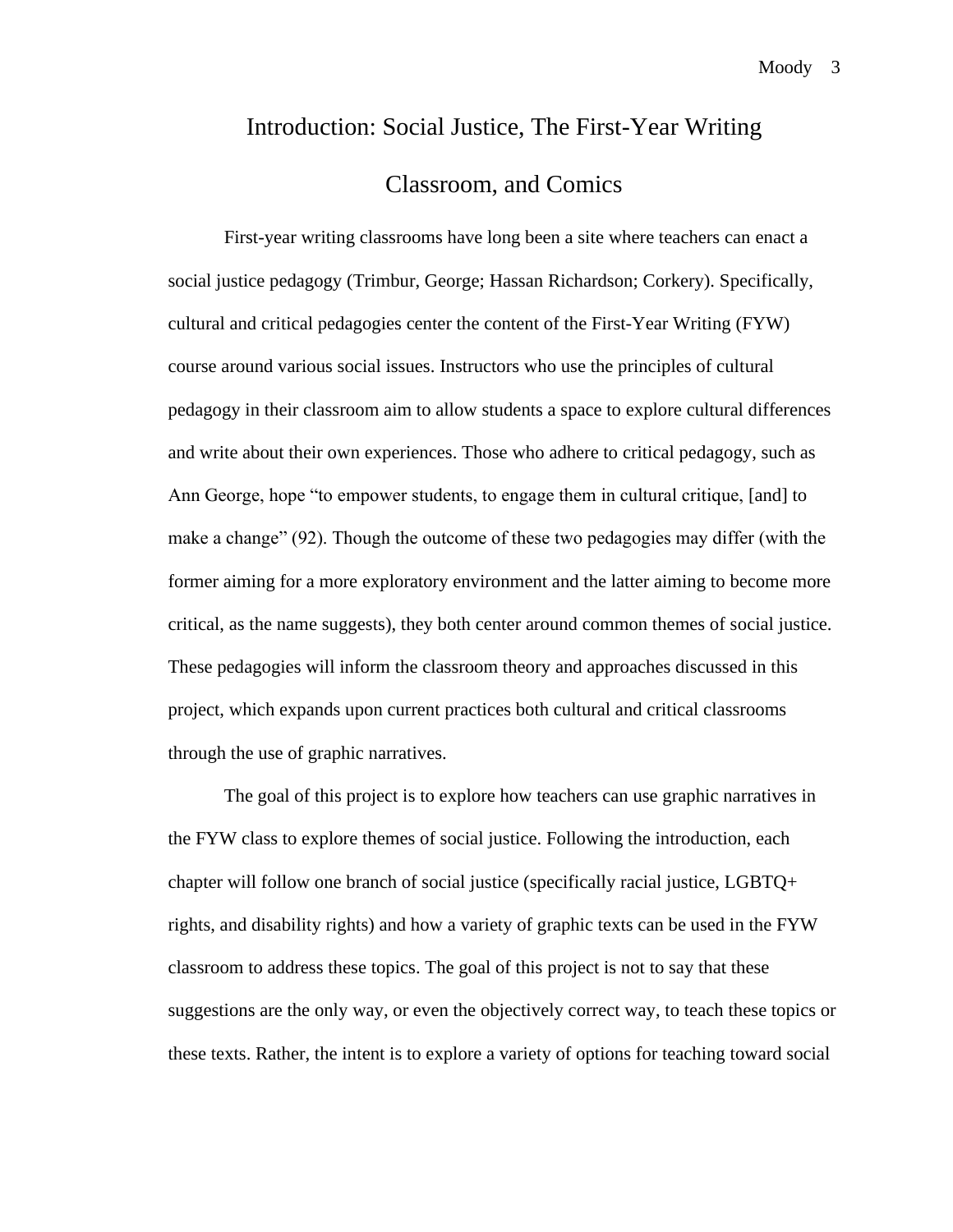justice in hopes that readers will draw inspiration from these suggestions and plans in order to implement similar, but personalized, practices in their own classroom.

#### What is Social Justice?

A quick Google search reveals that social justice is "justice in terms of the distribution of wealth, opportunities, and privileges within a society," though quick Google searches rarely provide satisfactory answers to complex questions (languages.oup.com). While this definition is fairly cut and dry, it centers around achieving equality for groups of people who are disenfranchised and marginalized in society. The classroom provides a safe and somewhat formal space to discuss social justice and recognize certain injustices and privileges through discussion, reading, and writing. To the dismay of progressive instructors, however, social justice is an expansive topic that could never be covered in its entirety in one semester. Instead, most instructors tend to focus on a few key forms of social justice that center around human rights and diversity, such as racial equality, gender equality, disability rights, LGBTQ+ rights, and environmental justice.

A focus on human rights is often what is meant by "social justice," though this term can apply to a variety of issues and concerns. Fighting against racial inequality is obviously an act of social justice, but so is fighting against income inequality. Thus a more applicable and driven definition for social justice might be, as Pamela Edwards and Sheilah Vance state, "the process of remedying oppression," no matter what the oppression in question is (64). While it is unlikely that any major issue is going to be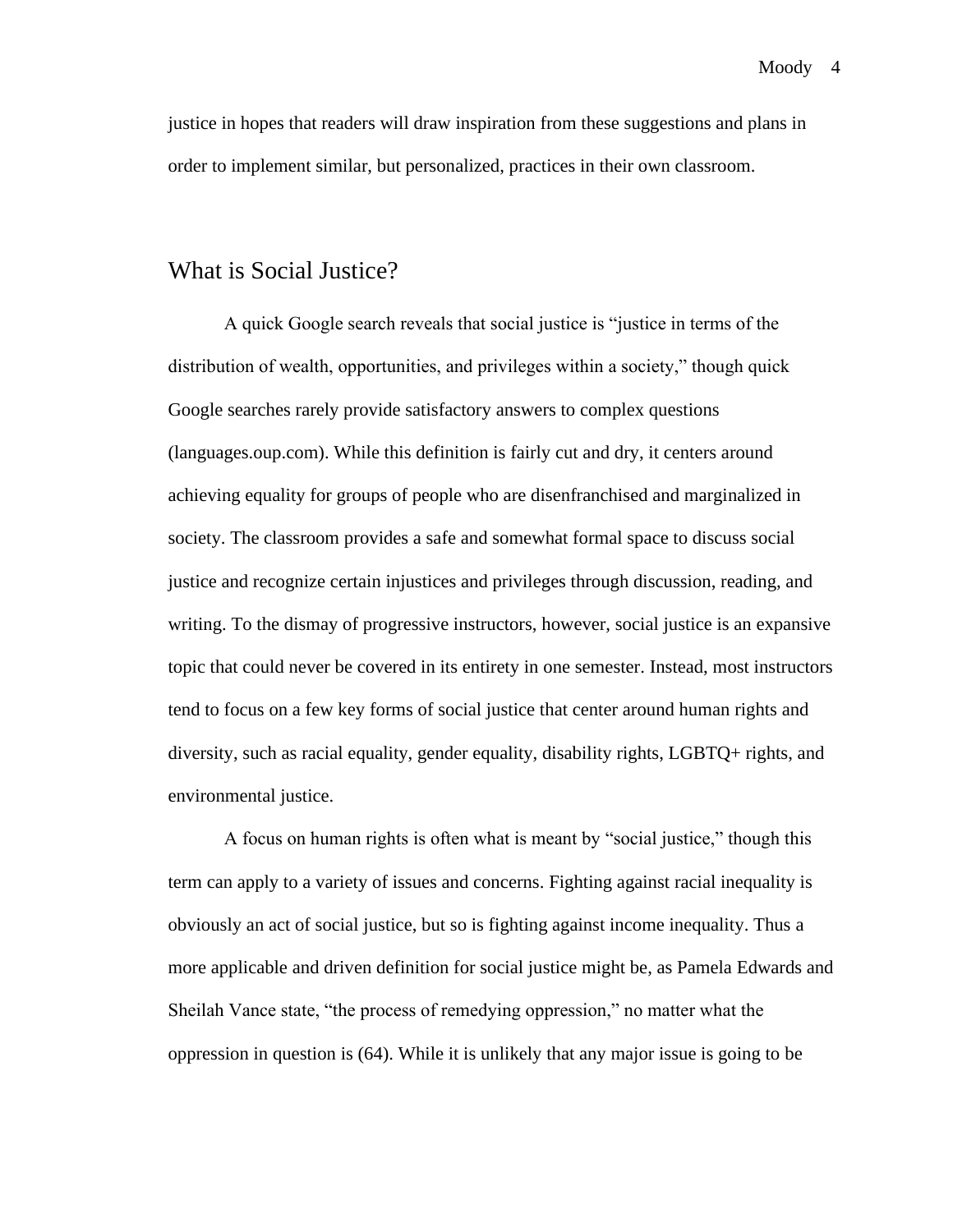solved in the FYW course, the classroom can be, and has been, a place for students to become exposed to and learn more about social justice.

#### Cultural and Critical Pedagogies and Social Justice

The aforementioned composition pedagogies, cultural and critical, will serve as the central focus through which I will examine ways to use graphic narratives as a means to explore topics of social justice in the FYW classroom. Because of the focus of these pedagogies, instructors often dedicate their classroom to examining and/or critiquing cultural norms and practices. The topics that are commonly discussed in these classrooms naturally allow space for culturally diverse texts in the classroom. Though classrooms that practice cultural and critical pedagogies do not necessarily need to focus on social justice topics, the nature of these pedagogies creates a fitting space for such conversations.

Cultural pedagogy has served as a means to discuss privileges and injustices in the classroom since the late 1980s/early 1990s. One key component of cultural pedagogy is to have "culture. . . replace the cultivation of sensibility implied in the high/low binaries of literary studies" (George and Trumbur 73). The cultural classroom looks at texts as artifacts from different cultures and uses these artifacts to guide what happens in the classroom. The hope is to decenter mainstream texts (particularly those written by people who are most often represented in the canon) and include texts from a more culturally diverse set of authors. Further, the goal for students is to have them begin writing about themselves and their experiences (82). For students, they become the subject of the cultural classroom for a while.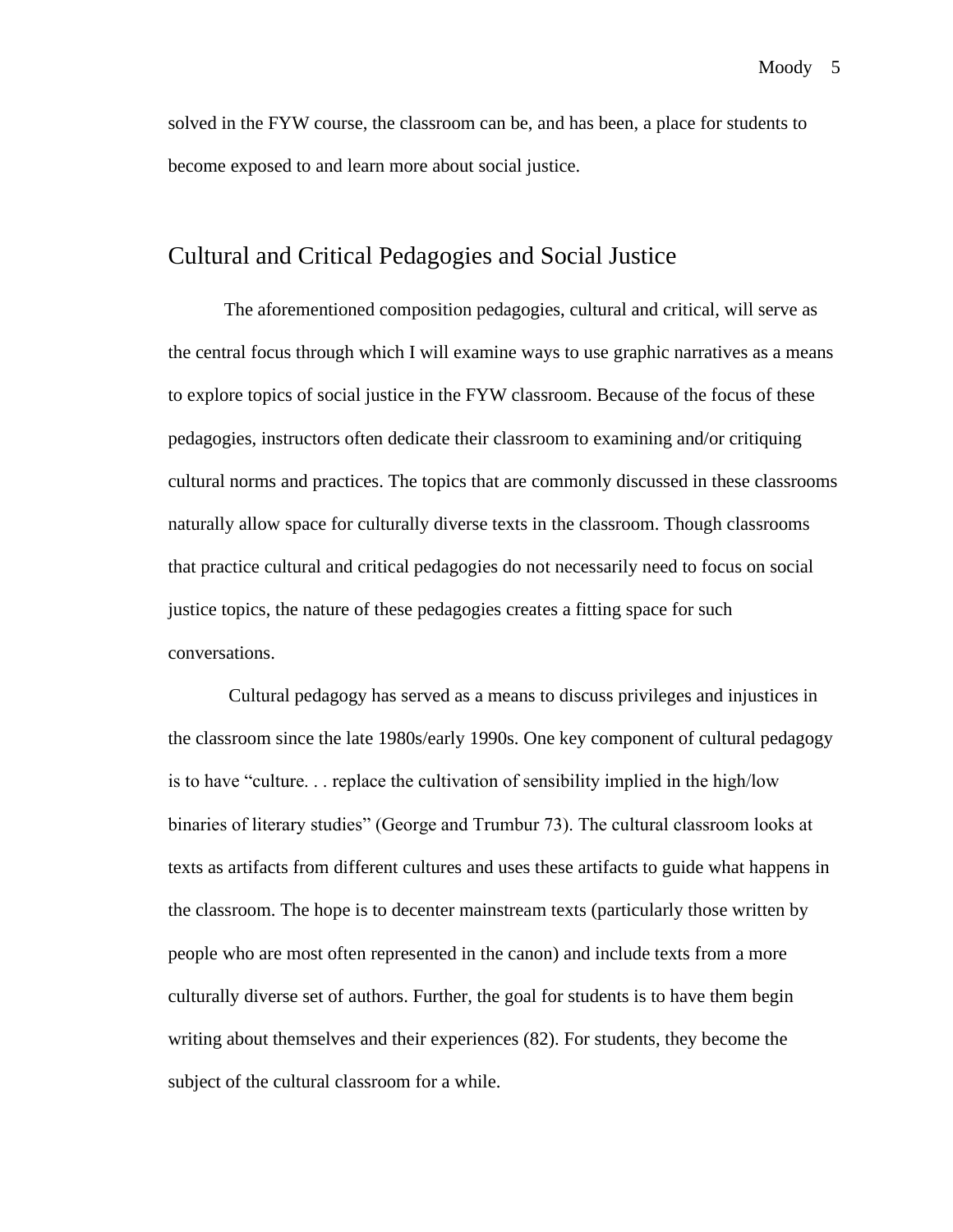It is worth noting that cultural classrooms are not necessarily geared specifically towards topics of social justice. In fact, the real goal in Cultural studies is to look critically at the culture around us, often including a look at texts from popular culture. However, the decentering of canonical texts from the classroom does create space for non-canonical texts. Those instructors who wish to incorporate (and properly utilize) a more multicultural reading list for their class can now draw from diverse pop culture texts to focus their classroom on social justice.

Critical pedagogy has a lot of overlap with other student-centered and social justice-themed pedagogies such as Cultural and Feminist, as Ann George points out (77- 78). She also notes that critical pedagogies differ in their "usually explicit commitment to education for citizenship" (78). Often, this approach looks like reworking the studentteacher dynamic that is present in the stereotypical classroom; students who are in a critical classroom participate in a democracy where their voice is amplified beyond that of a standard class. The instructor, in turn, takes a step back, becoming a guide that works alongside students rather than in front of them (both physically and mentally). As Paulo Freire, author of *Pedagogy of the Oppressed,* stated in an interview with literary magazine *Language Arts*, "Teachers should be conscious every day that they are coming to school to learn and not just to teach. . . It is impossible to teach without learning as well as learning without teaching" (16). Here, Freire advocates for a student-centered classroom where both the teacher and the learners take on both roles of "teacher" and "learner," an idea that supports cultural and critical pedagogies.

The key element of critical pedagogy that is most pertinent to this project is not this physical and mental shift in the classroom dynamic, though it would be misguided to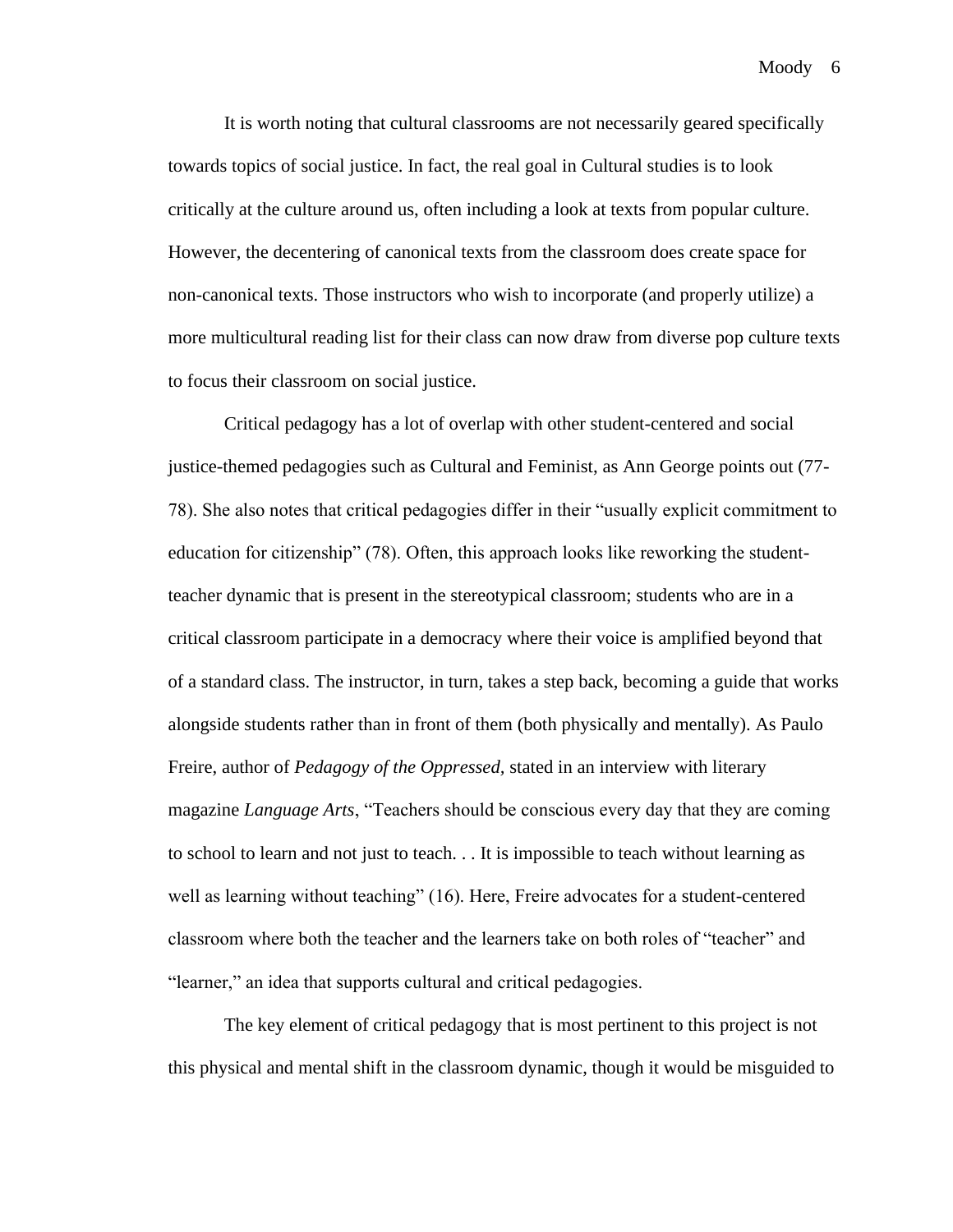say that it holds no importance to the kind of classroom this project hopes to help create. Instead, it is crucial and necessary that the critical classroom works to give students "the ability to define, analyze, and problematize the economic, political, and cultural forces that shape their lives" (George 78). Students are expected to move beyond identifying and defining; critical classrooms push students to "analyze and problematize" the abovementioned forces that affect their lives.

#### Social Justice in the FYW Classroom

Now more than ever, it seems incredibly commonplace for FYW classrooms to focus on social justice topics. In fact, the homepage for the website for the Council of Writing Program Administrators features a video of President Mark Blaauw-Hara, known for his scholarship centering around Cultural Studies in the composition classroom, titled "WPAs Share Responsibility to Advocate for Racial Justice." In the video, Blaauw-Hara speaks about "entrenched racist practices and histories of violence that are far more broad [than the death of George Floyd]" and encourages Writing Program Administrators to "examine how our WPA practices support or challenge entrenched racial biases." To Blaauw-Hara, this effort extends beyond the classroom to include hiring practices, training for teaching assistants, and every other process involved in a writing program. As president of the WPA Council, he sets a standard for all Writing Program Administrators to examine how instructors in their departments can further combat racial injustice.

Moving beyond just racial justice, FYW classrooms can also be a space to discuss other branches of social justice. For example, Martha Marinara et. al. published a study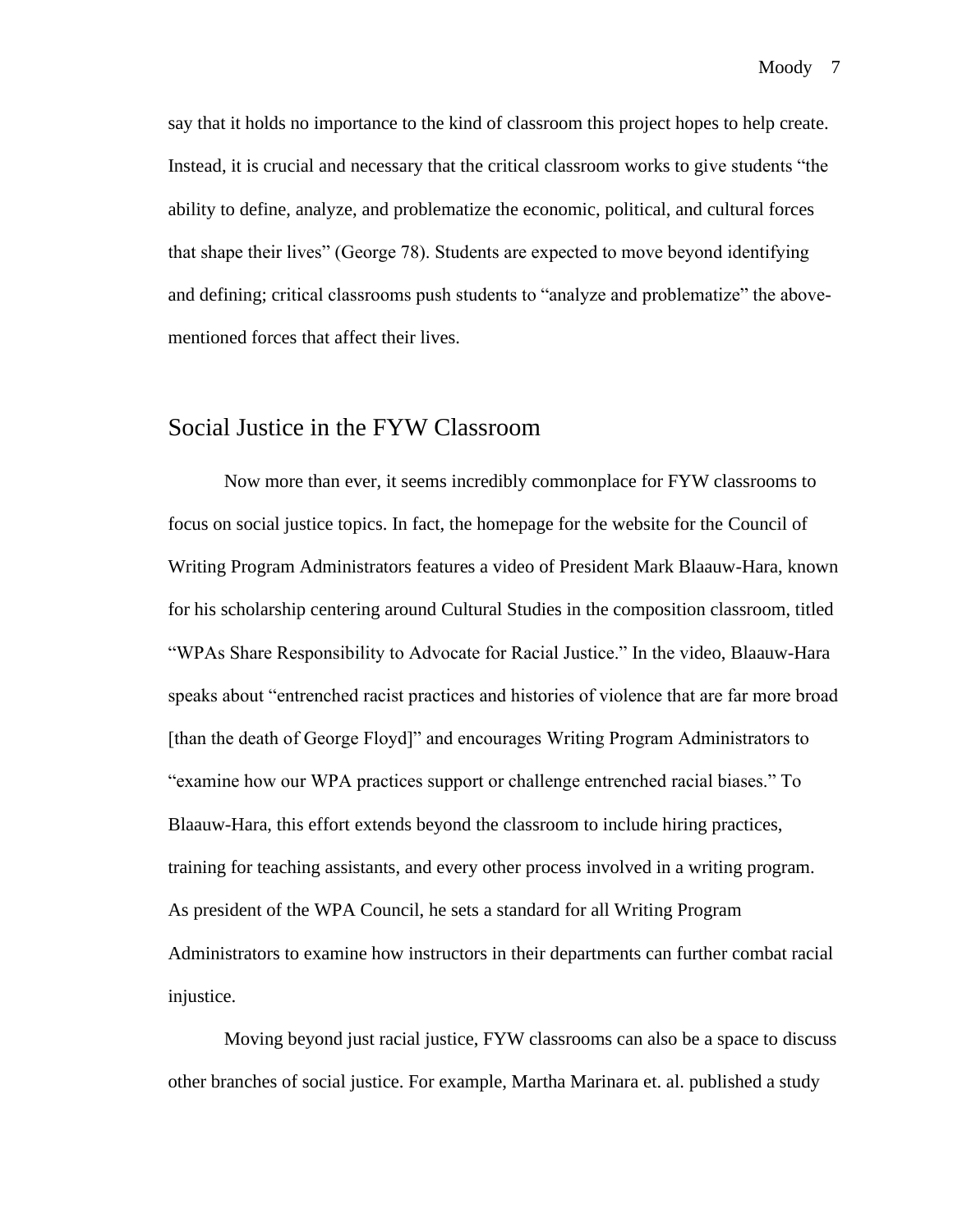that found 25% of FYW readers contained "explicit LGBT content and/or authors" (275). Though their study focuses on the exclusion and inclusion of LGBTQ+ texts in readers, and they argue that 25% is a small number, it does show that FYW classrooms are discussing LGBTQ+ topics to some degree. In some writing classrooms, graduate assistants have assigned students to research an on-campus organization, allowing students the opportunity to explore the campus's LGBTQ+ Center. In this same article, the graduate assistants also opt to choose readers that feature various social issues (LGBTQ+ topics included), and allow students to write about a topic that is "relevant to the students' lives" (Jaekel 98-96).

Further, there is also a history of using the FYW classroom to discuss the rights and experiences of people with disabilities. Linda Ware explores disability studies as disability relates to "identity, education, representation, sexuality, personal meanings of disability, access, employment, religion and spirituality, and strategies for empowerment and activism" (110). Ware explores disability studies through the lens of intersectionality and how a person's disability may interact with other parts of their life. In the classroom, instructors can feature personal narratives, essays, and/or poems written by people with disabilities to not only learn about the disability and challenges that that individual faces, but to also explore the writing itself through a rhetorical lens.

Looping back to Blaauw-Hara's claims, the WPA has published a list of expected outcomes for FYW classrooms that has reached version 3.0 since 2014. Though the publication of these outcomes predates the murder of George Floyd in 2020 and the resulting protests that Blaauw-Hara refers to in his statement, these standards obviously do not predate all instances of injustice. More directly tied to the field of composition,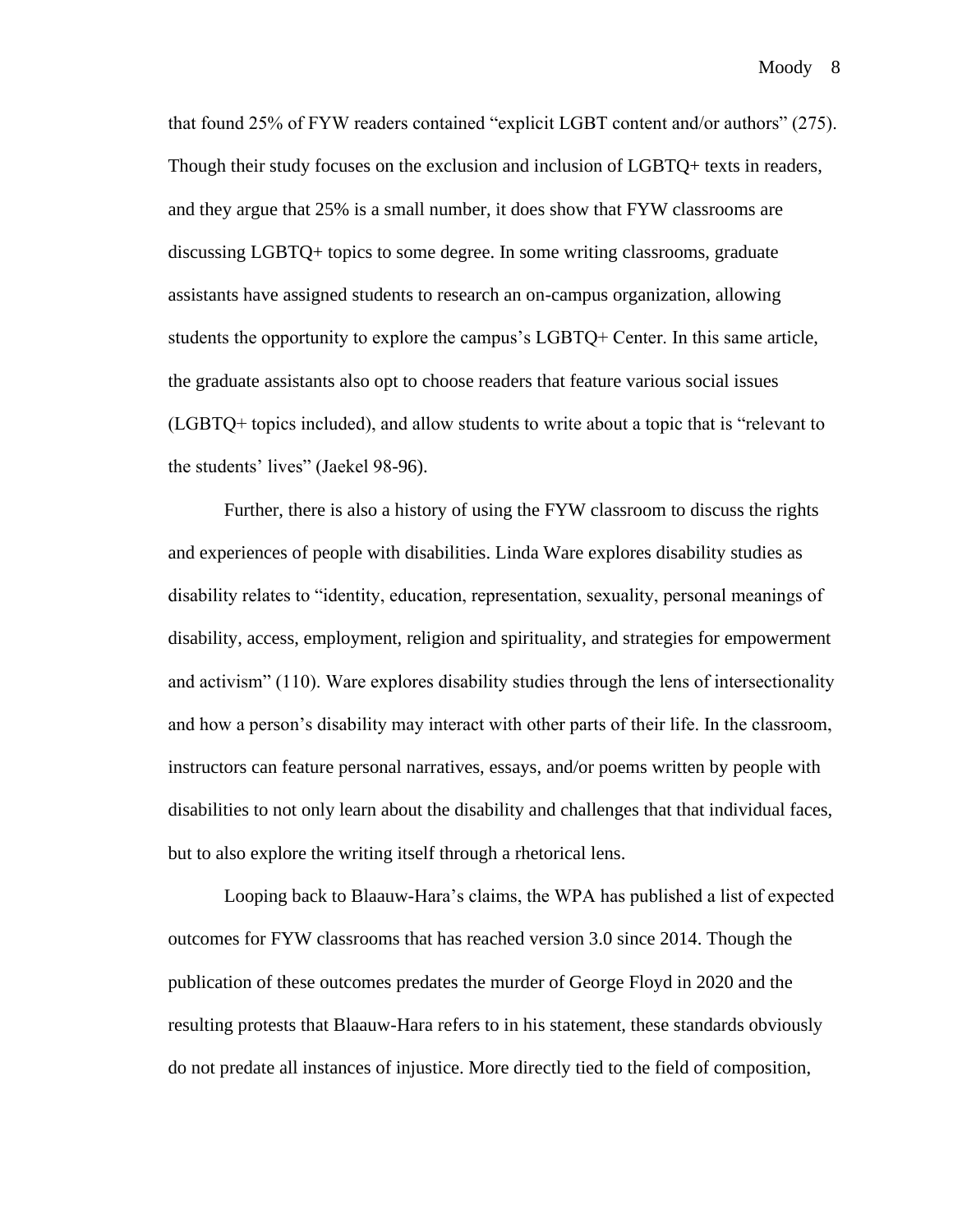however, these outcomes arrive decades after cultural and critical pedagogies have been established and legitimized in the classroom. Therefore, instructors are able to read these WPA outcomes through a cultural or critical lens. For example, the expected outcome that FYW students should "learn and use key rhetorical concepts through analyzing and composing a variety of texts" means more than having students read fiction *and*  nonfiction or essays *and* short stories (wpacouncil.org). Students should also be analyzing and composing texts that have a variety of ideas, backgrounds, and viewpoints. In other words, students should be reading texts that are both culturally and compositionally diverse.

This same line of reasoning can be applied when considering the WPA outcome that students should "read a diverse range of texts, attending especially to relationships between assertion and evidence, to patterns of organization, to the interplay between *verbal and nonverbal elements*, and to how these features function for different audiences and situations" (wpacouncil.org; emphasis added). Students shouldn't just be reading texts that are diverse in style and presentation of evidence; they should be reading texts that are diverse in content from a diverse range of authors. Having students read from authors such as Brent Staples and his essay "Black Men in Public Space," for example, offers a great opportunity for students to experience an author using anecdotal evidence as opposed to empirical evidence in Angela Davis's book *Are Prisons Obsolete?* When considering which texts to include in a FYW class, instructors hoping to diversify their selection merely have to reflect on what "diverse" can mean.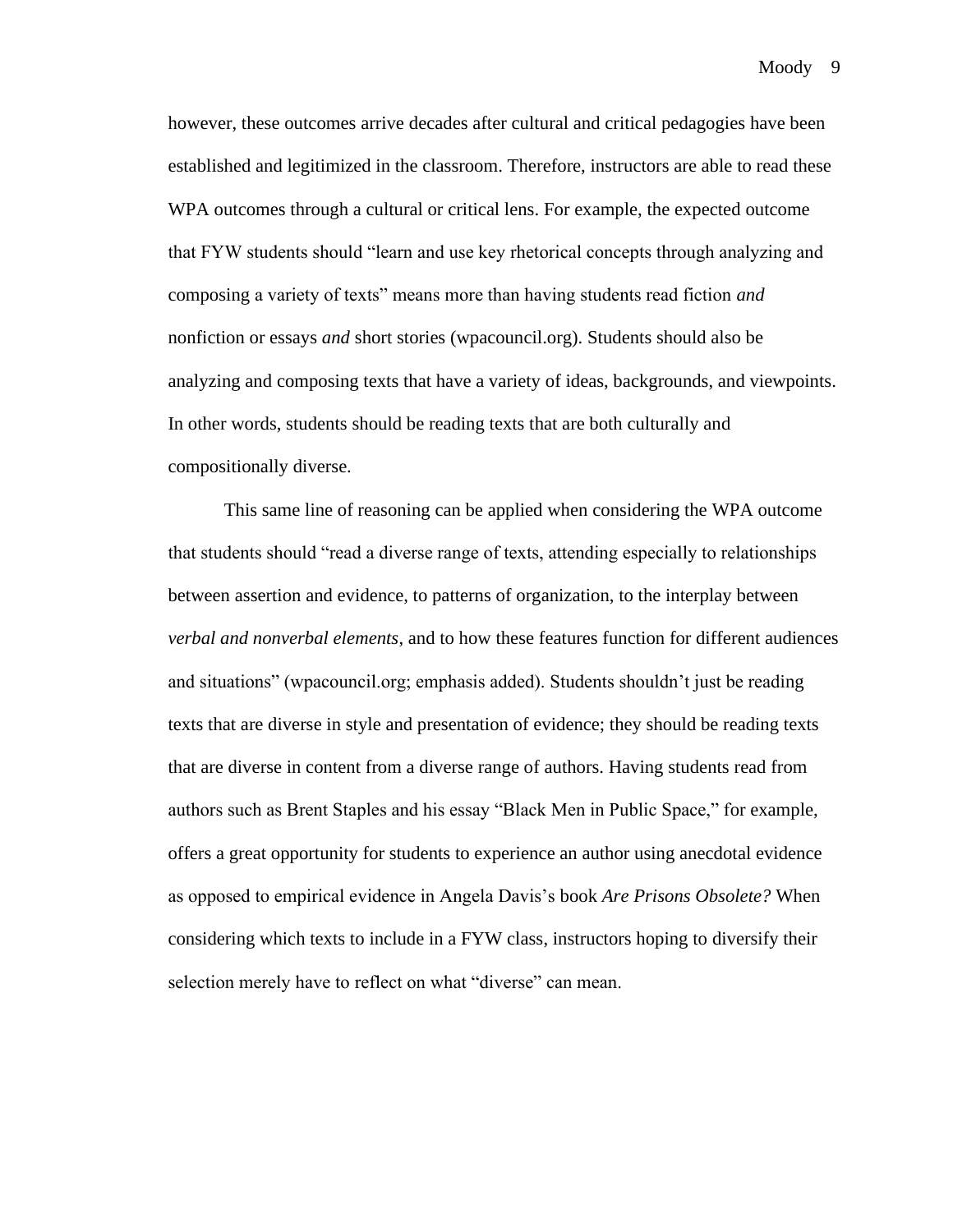## Graphic narratives in the FYW Classroom

One way that many instructors are diversifying the texts they feature in their courses is via the incorporation of comics—defined by Scott McCloud as "juxtaposed pictorial and other images in deliberate sequence" in his iconic book *Understanding Comics*—into the classroom (9). Comics were perhaps most popularized by the superhero genre. They were a widely accepted form of literature until 1954, when psychiatrist Fredric Wertham published his book *Seduction of the Innocent: The Influence of Comic Books on Today's Youth*. In this 397-page argument, Wertham creates an exhaustive attack on comics, claiming that they were a "blight" on the "mental hygiene" of the youth that ultimately turned their readers into juvenile delinquents (2-4). Wertham expressed great concern over the violence depicted in comic books, even noting that there were advertisements for air guns and knives imbedded in these comics. And because he was a well-known psychiatrist, people listened. Although Wertham sparked enough controversy that it inspired many people to try and get the sale of comics banned, the Supreme Court ultimately decided that his argument against comics was "too vague" and comics were included in free-speech protections (wymann.info). Eventually, comics began gaining more and more respectability again, until they have reached their current status as a legitimate form of literature.

Though there are undoubtedly people who still hold Wertham's sentiments, the genre of comics known as graphic narratives by and large have become mainstream texts and found a place within college classrooms. In fact, in 2014, Elizabeth Losh and Jonathan Alexander wrote a textbook titled *Understanding Rhetoric: A Graphic Guide to Writing* illustrated by Zander Cannon and Kevin Cannon (no relation), a textbook that has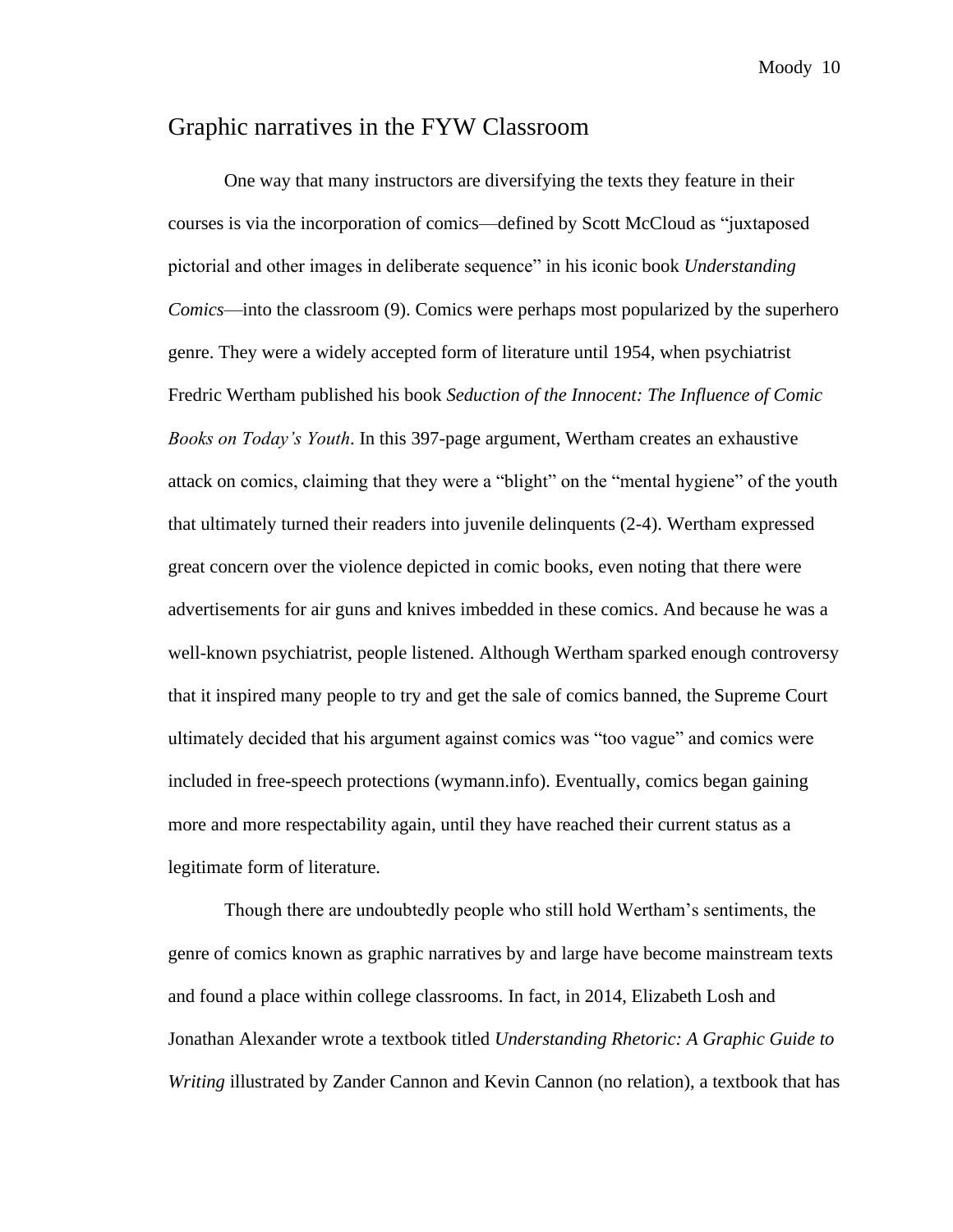been used often in FYW classrooms. Instructors typically use three texts in FYW classrooms: readers (anthologies of various texts for students to explore), handbooks (references to the technical rules of writing) and rhetorics (books meant to teach the principles of writing). *Understanding Rhetoric* is, itself, a rhetoric that takes the form of a comic. The authors describe the book as "a comic anthology, with nine issues dealing with individual rhetorical concepts" (vi). The writers also note that their graphic guide has reached and been used at over 550 colleges, universities, and high schools (v). The reach of *Understanding Rhetoric* both illustrates the growing popularity of graphic texts in the FYW classroom and emphasizes the academic benefits of using a multimodal text.

One of the main (or perhaps just one of the most repeated) praises for *Understanding Rhetoric* is how it utilizes multimodality in its presentation. Reviews scattered throughout the book's preface call the book "accessible," give praise for success "in terms of student enthusiasm," and give praise that the book "practices what we preach about multimodal rhetoric" (v-vii). This last point, the use of multimodality, lies at the heart of what makes a graphic narrative a form of comic. By combining different modes, primarily text (linguistic) and visual, authors and illustrators are able to create new meaning and understanding that may be lost by utilizing only one mode. Comics not only combine image and text, but Scanlon suggests that "comics are especially rich for exploring multimodal composition because they combine image and text interdependently" (106). Of course, many comics utilize more than just two modes; spatial and gestural modalities are key to developing expressive characters. This use of multiple modes appeals to theories of multiliteracy: "the engagement with multiple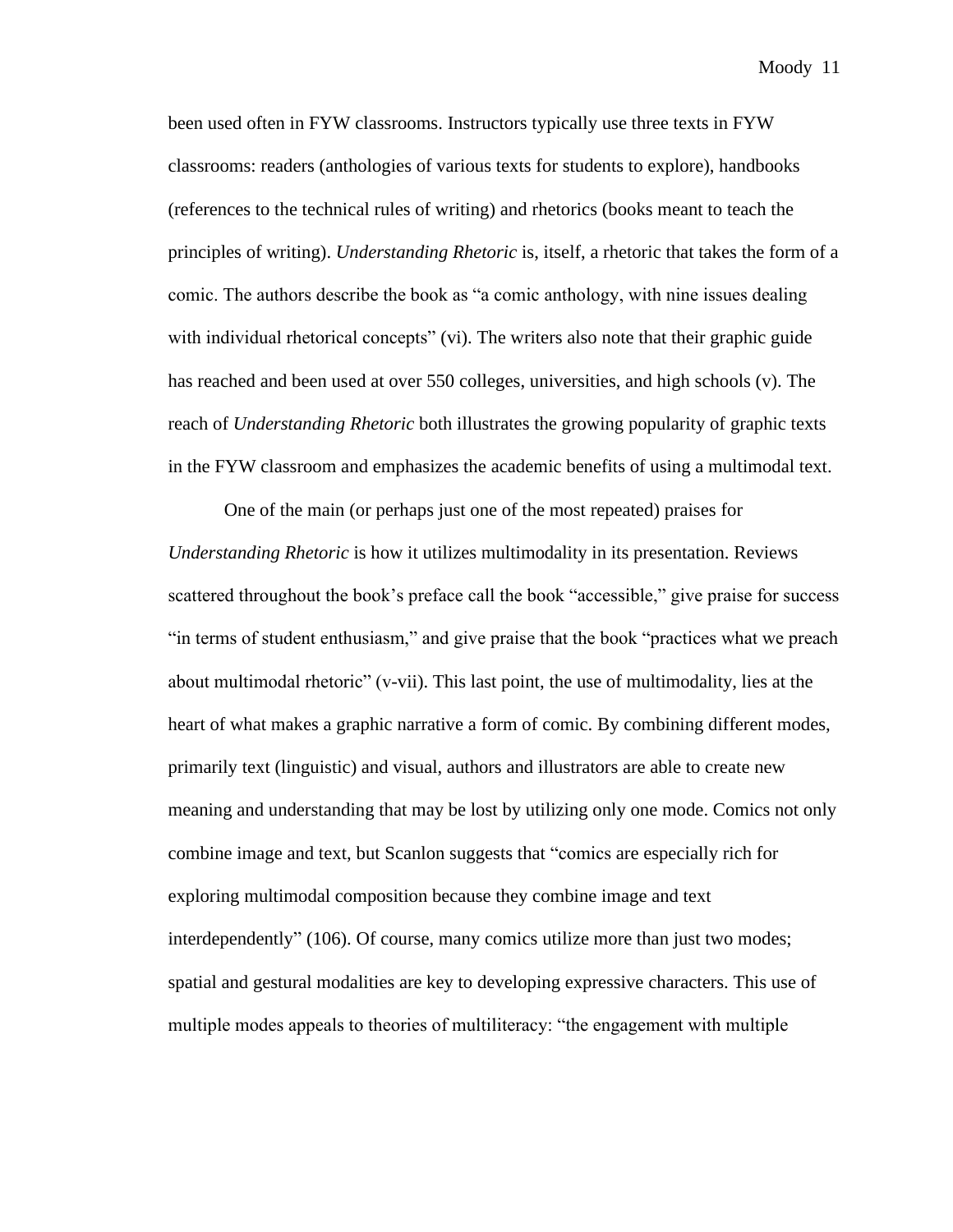literacy methods – linguistic, visual, audio, gestural, spatial, and multimodal – to learn and communicate" (lc2.ca).

As Fred Johnson explains in his article "Perspicuous Objects," comics are "full of wonderfully complicated sets of relationships between words and images and shapes and lines" (Intro). Further, he says that "Comics bring together image and word and representations of time and space and motion, and comics artists use all of those elements and more to achieve narration, poetry, argumentation, and other ends" (Intro). All of the listed "elements" that Johnson discusses work together, in tandem, to create meaning in a graphic narrative. As he puts it, one of the tools needed to read a graphic narrative as a multimodal piece is to realize that the image of a bird is different than the word "bird," and the image of the bird contains specific details that the word "bird" lacks (Conclusion). Further, Johnson notes that an image "does not necessarily result in (or need to result in) a translation of the image into words, and no such translation is required either to establish or to convey the cartoon's significance" (3). There is no need to put the pictures back into words, as the pictures perform their job in and of themselves. It is worth briefly noting that many strategies and practices in graphic narratives have their own terminology; it may be worthwhile for a FYW instructor to take time to teach students what these various terms mean. This explicit instruction will give them the language they need to discuss comics more in-depth.

"Perspicuous Objects" is geared to help provide a common language to those teaching comics in the classroom, and Johnson demonstrates one of the deepest connections between comics and composition in an example of a five-year-old drawing a car. The body of the car may look different or strange, but most, if not all, five-year-olds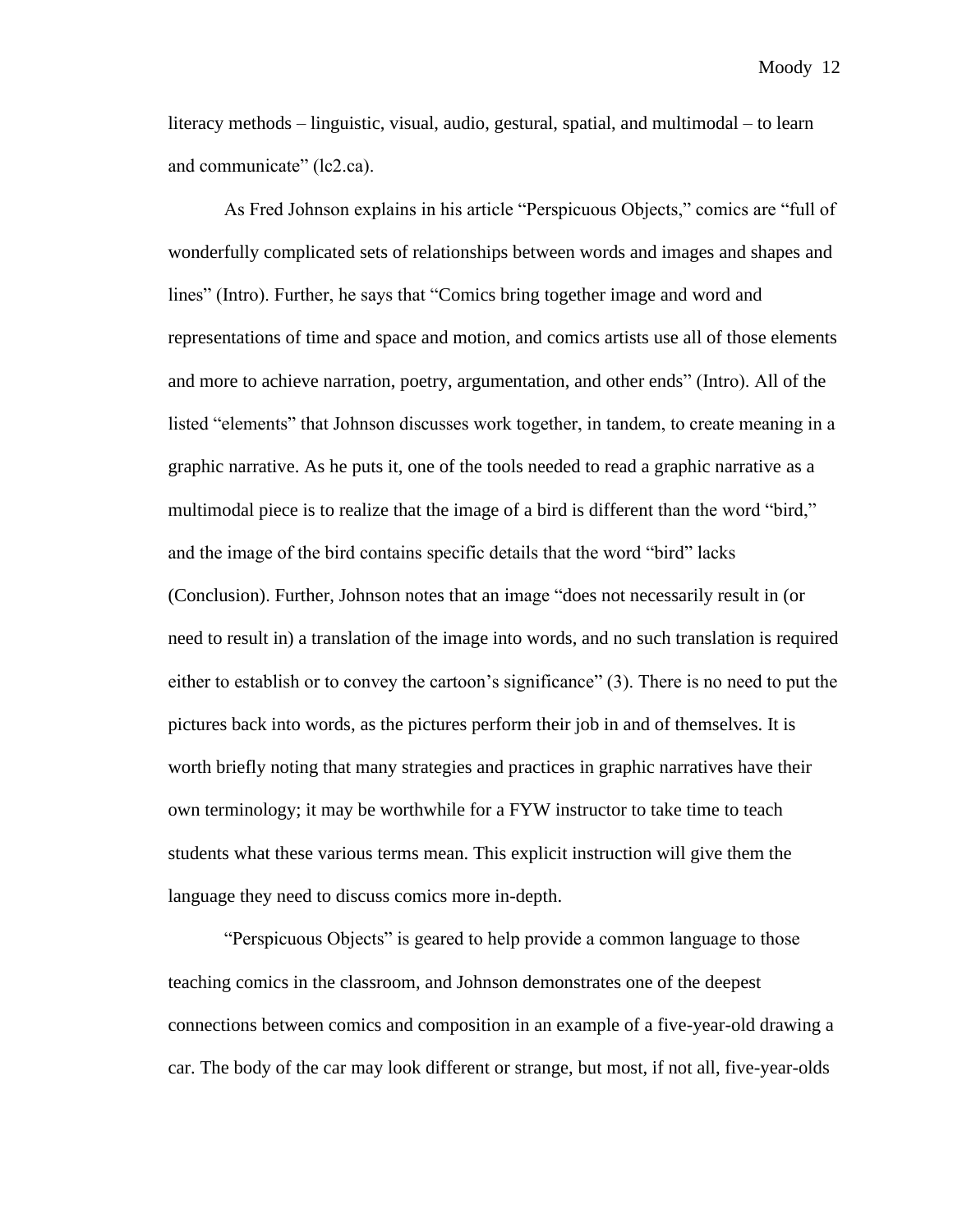who draw a car are guaranteed to include one key aspect: the car's wheels. The wheels serve as an essential part in identifying a car for us – so much so that even if an artist were to completely butcher an attempt to draw the car's body, the wheels would help a viewer to identify what they are looking at. A study by Kress and van Leeuwen calls these elements in comics "critical aspects" (2). The wheel does an adequate job of representing the object in the illustration. This same idea can be applied to all graphic narratives; a panel with no illustrations is too plain, while a panel with too many illustrations is too busy. An artist must decide what critical aspects to include on the page and how much to add after the fact. When students work with comics, they practice compositional skills such as organization, importance of information, and rhetorical understanding.

Johnson ties his idea of critical aspects on the page perfectly into teaching composition by using it as an analogy. Discussing details of a visual piece may be easier than discussing those of a written one. It may be more palatable for students to discuss the details of an image than the details of a paragraph because students can literally see what has been included and perhaps what is missing. Johnson describes this advantage provided by the visual medium as

A bridge to talking about the same in any kind of composition. What details are chosen? How do the included details change the meaning of a text or help it achieve its purpose? Do they ever get in the way? How does the level of detail, or the emphasis given to any one element of the text, contribute to the voice of the text as well as the content? How is the voice of the text, its actual form, inseparable from its content? (4).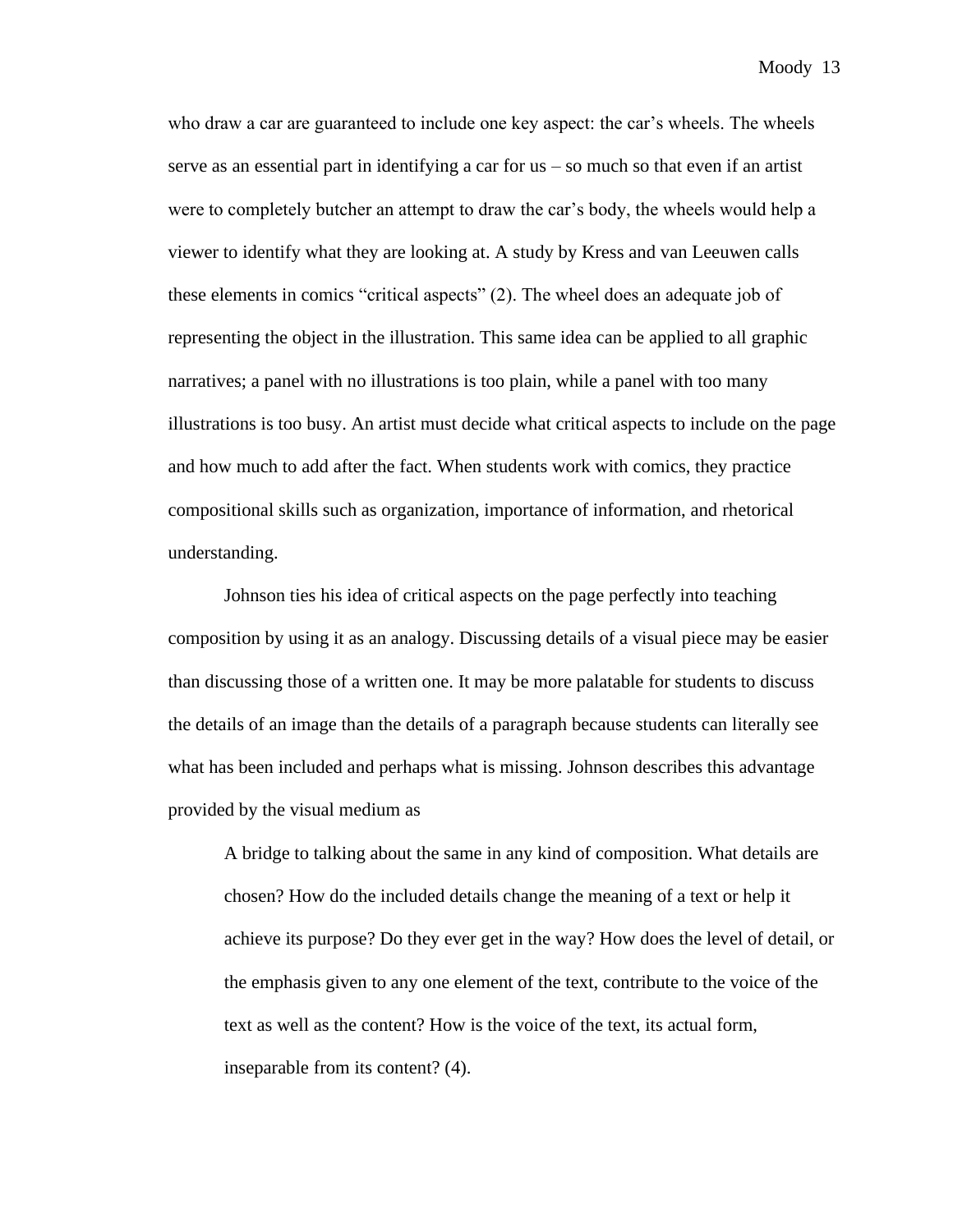Johnson suggests allowing students to use comics as a means to explore their own compositions. By looking at the visual components of a comic, students can then begin to decipher what's necessary, what's extra, and what's missing, then translate that knowledge to their writing. For Johnson, this is only one of several reasons graphic narratives should be brought into the composition classroom.

To further the use of comics in the FYW classroom, Pam McCombs's "A Guide for Incorporating the Multimodal Sequential-Art-Narrative Medium of Comics, Manga, & Graphic narratives into the teaching of First-Year Writing" discusses activities that she has her students do that relate to critical aspects. When she assigns her class to create their own three-panel comic, a student will inevitably say that they can't do it because they aren't an artist. McComb's response is a three-panel narrative of a stick figure walking into a classroom, saying "Good Morning Class" and writing "Comics" on the whiteboard (4). Though the drawing is not remarkably well done (no offense to McCombs, of course), the viewer is still able to understand what is being depicted, the narrative it tells, and the choices made in creating the text.

Johnson ties this idea of critical aspects on the page perfectly into teaching composition by using it as an analogy. Discussing details of a visual piece may be easier than discussing those of a written one. It may be more palatable for students to discuss the details of an image than the details of a paragraph because students can literally see what has been included and perhaps what is missing. Johnson describes this advantage provided by the visual medium as

A bridge to talking about the same in any kind of composition. What details are chosen? How do the included details change the meaning of a text or help it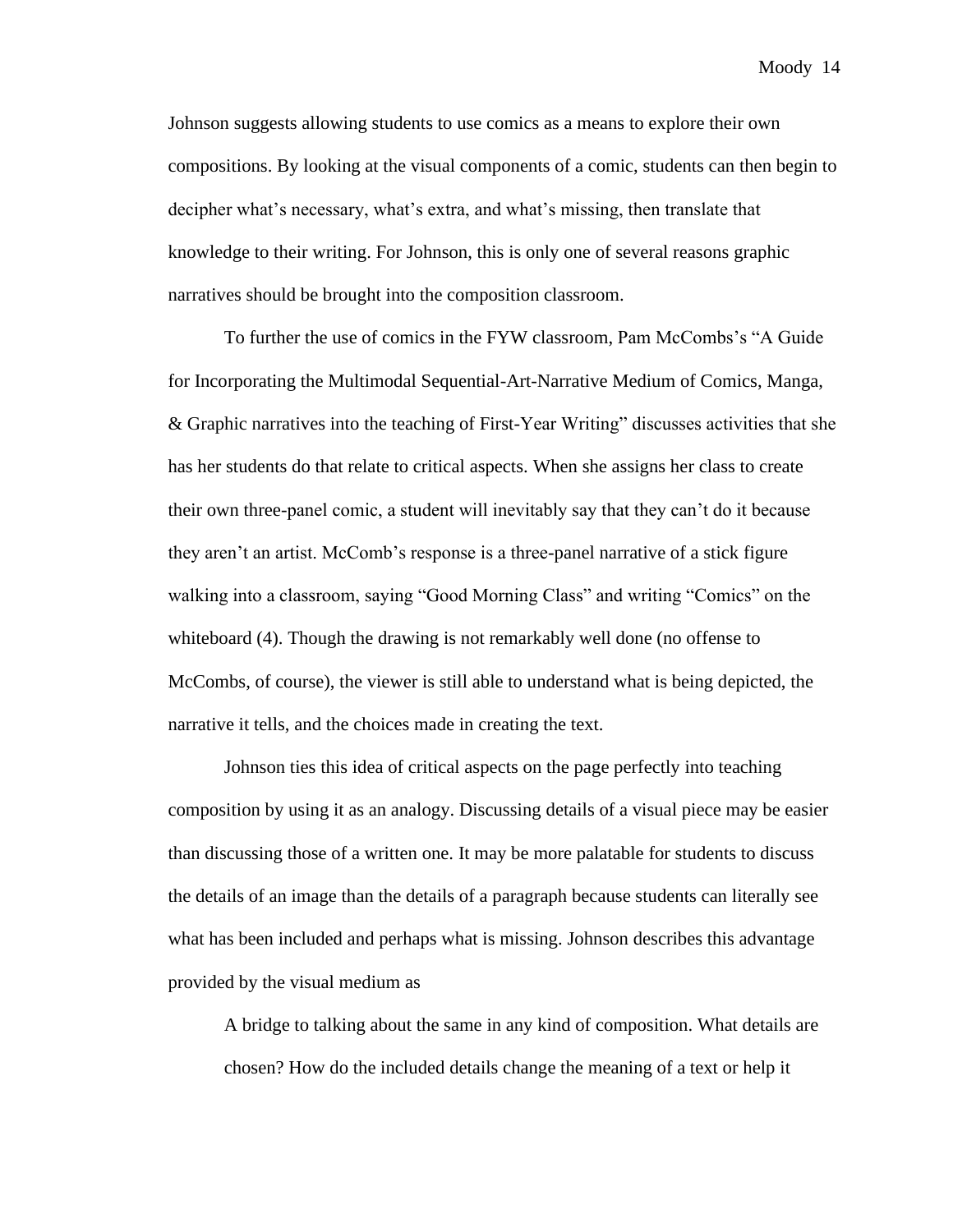achieve its purpose? Do they ever get in the way? How does the level of detail, or the emphasis given to any one element of the text, contribute to the voice of the text as well as the content? How is the voice of the text, its actual form, inseparable from its content? (4).

Johnson suggests allowing students to use comics as a means to explore their own compositions. By looking at the visual components of a comic, students can then begin to decipher what's necessary, what's extra, and what's missing, then translate that knowledge to their writing. For Johnson, this is only one of several reasons graphic narratives should be brought into the composition classroom.

Comics also have a history of aiding English Language Learners (ELL) and English as a Second Language (ESL) students in the classroom. As previously discussed, the text and images within a graphic narrative work interdependently to create meaning. Thus, as Kasey Garrison and Karen Gavigan explain, "the collaboration of words and pictures makes graphic narratives more accessible for students learning English" (9). Because the texts and images rely on each other for meaning-making, ELL and ESL students are able to contextualize what the text is saying based on the images before them. Scanlon backs this idea in her work, noting three major benefits to graphic narratives: "they can (1) increase accessibility to complex concepts; (2) engage multiple cognitive meaning-making processes; and (3) aid memory through improved retention of concepts learned" (115). Though Scanlon focuses primarily on technical communicators (specifically Latinx construction workers) in her essay, these benefits can apply to anyone, and particularly ELL and ESL students.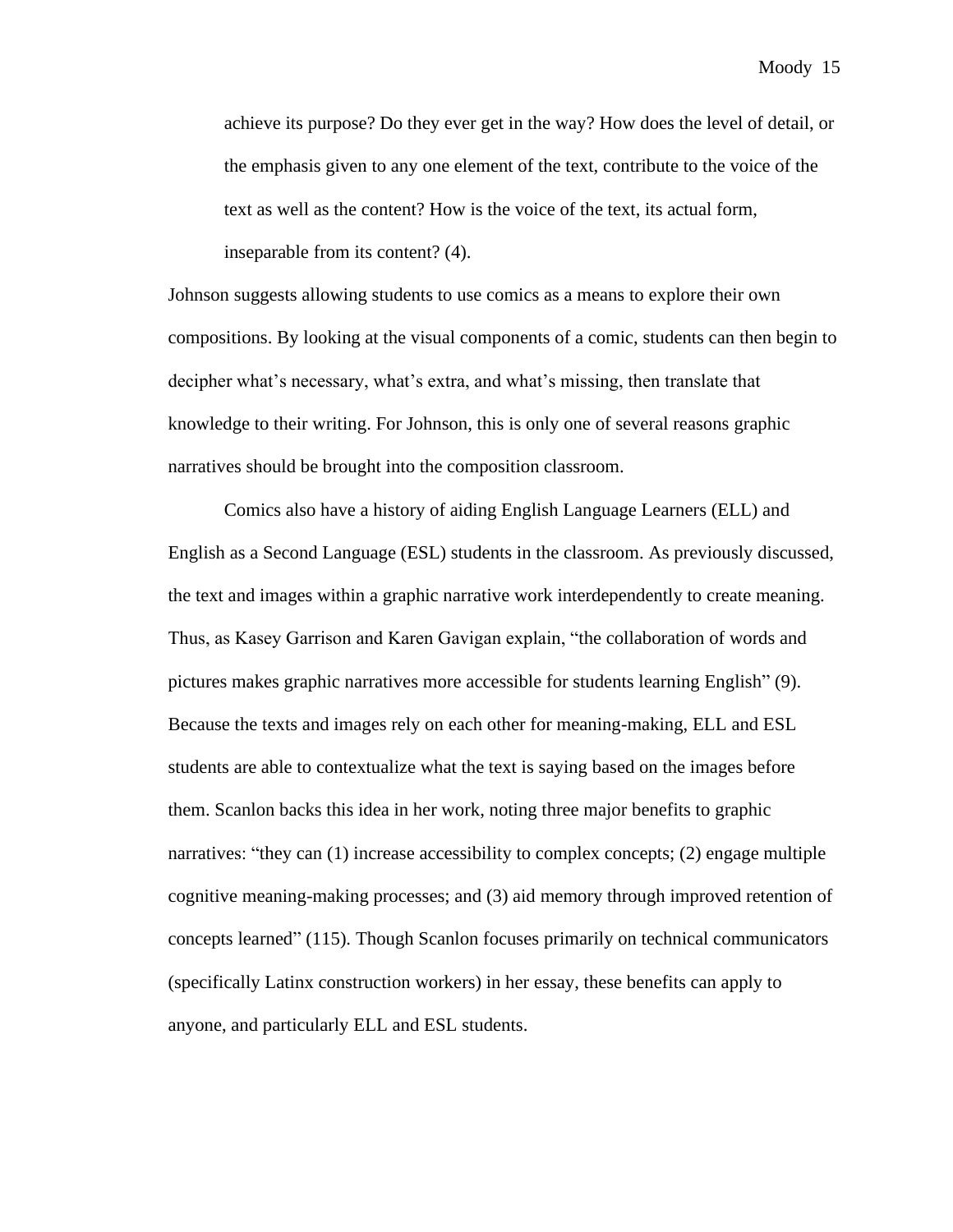Comics can serve a multitude of purposes in the FYW classroom, ranging from accommodating multiliteracies and learning styles to helping ELL students learn the English language. Comics also engage students in considering which parts of a text are important; though comics allow this consideration to happen visually, students can translate these skills to their text-only projects and assignments.

#### Comics, Social Justice, and the FYW Classroom

Although graphic narratives can be used as a medium to discuss any and all topics imaginable, Garrison and Gavigan point out that, as of their publication in 2019, there have been a rising number of sales "of graphic narratives that deal with social justice issues" (8). Additionally, according to a study conducted by Moeller and Becnel (2018), there are "higher numbers on racial diversity in their graphic narrative sample than in traditional books, as measured by the Cooperative Children's Book Center that same year" (9). Together, this means that graphic narrative sales are increasing, and those graphic narratives are also more diverse than their traditional counterparts.

One benefit that many scholars attribute to not only the diversity within the genre but the sales of graphic narratives that center around social justice is the combination of "visuals and text" that "provide a lens for students to explore and understand the challenges and injustices of the world around them" (8). Because of the multimodal nature of the comic, readers are better able to make meaning from complex or challenging issues. Rather than solely reading about it, they also have a visual representation to make sense of the topic. In this way, the comic provides more accessibility to social justice for students due to the visual component, as Scanlon notes.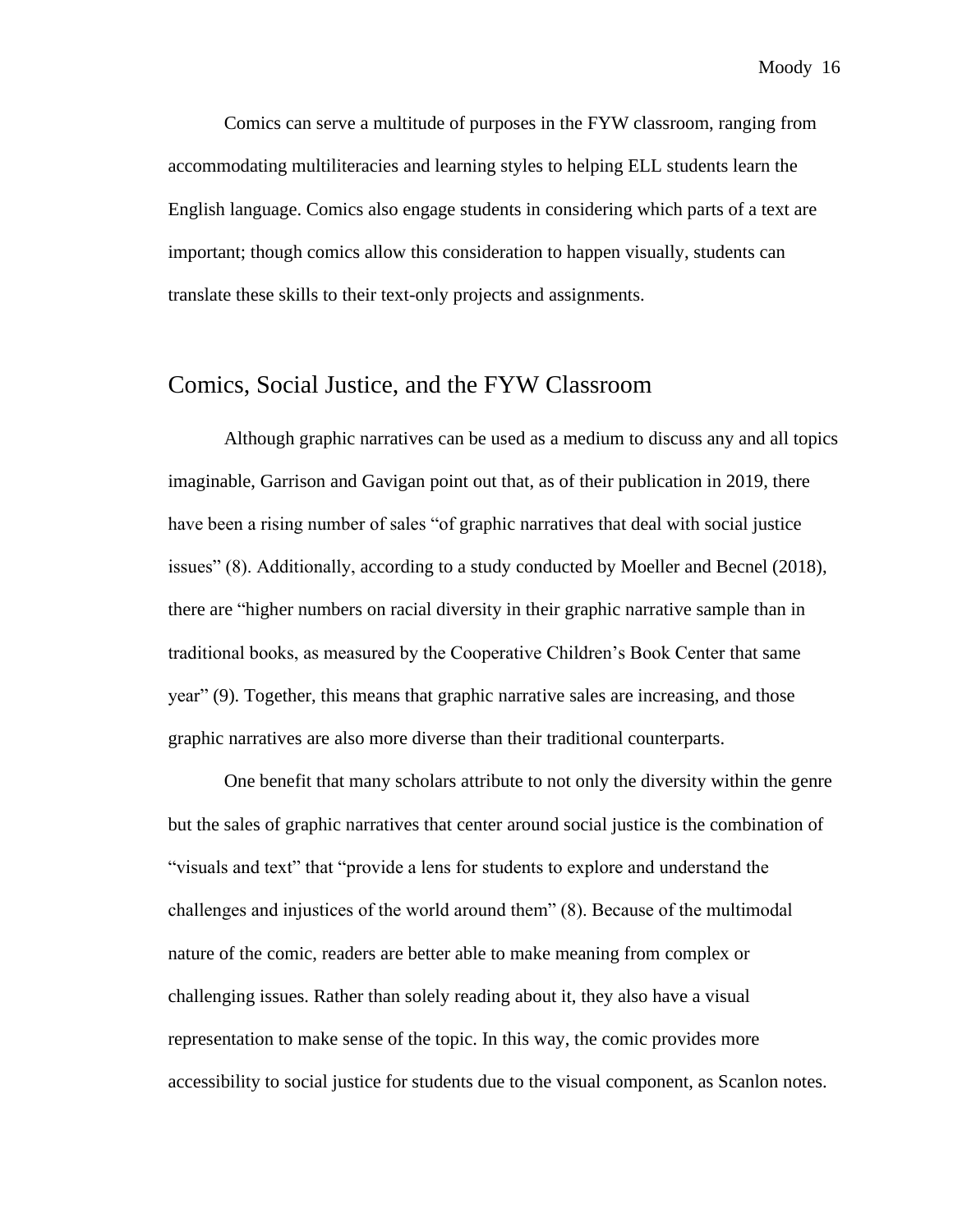One thing that all of the graphic texts that this project explores have in common is their nature as graphic memoirs. Each text provides a nonfictional account of the author's life from their own experience. Because of this, students are hearing firsthand (sometimes secondhand, as in the case of *Maus*) stories of events that affected actual people because they belong to an oppressed group. The graphic memoirs considered here explore various and often difficult topics, though this project will explore how the medium of comics allows for a more palatable and digestible experience while shedding light on the experiences of the authors in ways that standard text cannot accomplish.

In the next three chapters, I will focus on a pair of different graphic narratives that could be used in the FYW classroom to explore topics of social justice. Chapter 2 will examine *Maus* by Art Siegelman and *They Called Us Enemy* by George Takei as they relate to racial justice. Chapter 3 looks at *Fun Home* by Allison Bechdel and *Gender Queer* by Maia Kobabe as they relate to LGBTQ+ Rights. Chapter 4 will explore *Stitches*  by David Small and *Marbles: Mania, Depression, Michelangelo, and Me* by Ellen Forney as they relate to disability studies. Chapter 5 will offer a closing summary of this study's findings and their implications for instructors.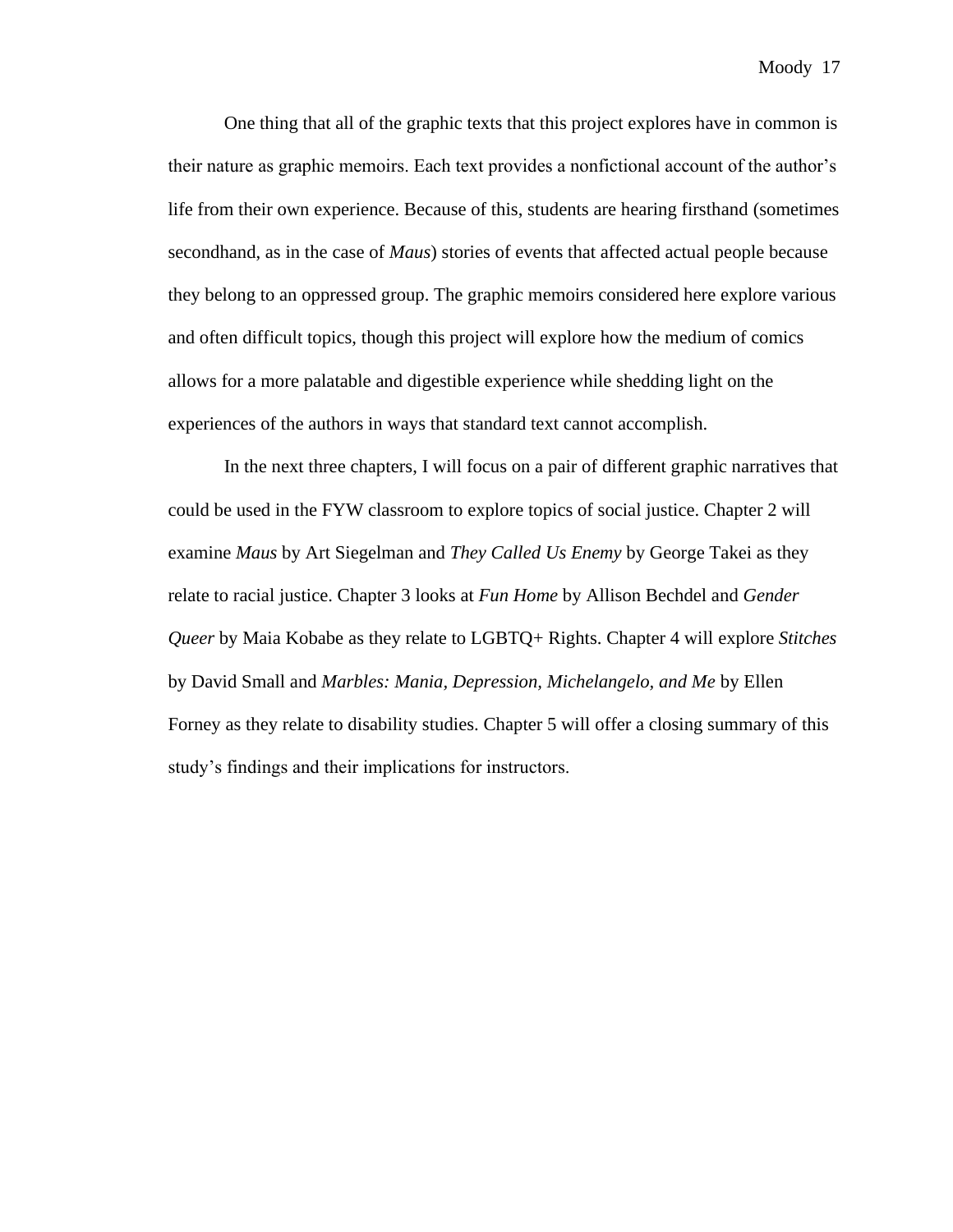## Chapter 2

### Racial Justice: *Maus* and *They Called Us Enemy*

One of the more common social justice issues discussed and explored in the FYW classroom is racial justice. As mentioned in Chapter 1, the CWPA has posted a video of President Mark Blaauw-Hara on their home page sharing his views on the responsibility that WPAs have in advocating for racial justice; that is to say, it is not uncommon, to say the least, for FYW instructors to use their classroom as a setting to discuss racial justice. Instructors use many different texts to accomplish this goal: some choose to implement cultural competency readers, some rely on shorter personal narratives, while some turn towards more academic and factual texts as their vehicles of discussion (McAllister, Irvine; Hudley, Mallinson, Bucholtz;.Diab, et al.). Racial justice in the classroom can also be practiced outside of the texts and content that students are assigned; Asao Inoue's book *Antiracist Writing Assessment Ecologies* discusses anti-racist assessment practices for writing instructors, encouraging instructors to practice the acts of racial justice that they talk about in the classroom (3). This chapter will, unsurprisingly, advocate for the use of graphic narratives as a means to address issues of racial justice in the FYW classroom. For this project specifically, I will be discussing *Maus* by Art Spiegelman and *They Called Us Enemy* by George Takei, Justin Eisinger, and Steven Scott and illustrated by Harmony Becker due to their race-related discussions about the Holocaust and the Japanese American Incarceration Camps.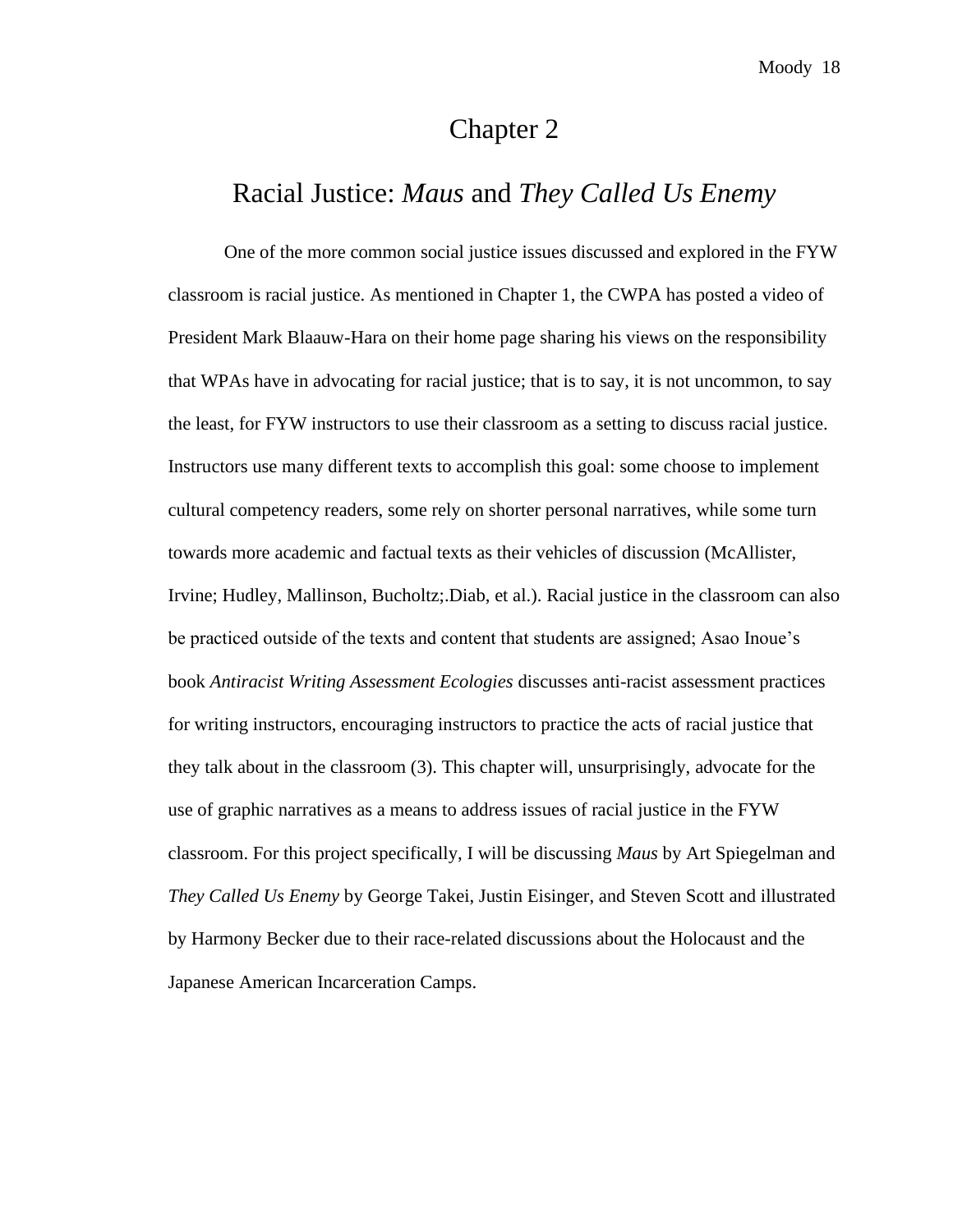## What is Racial Justice?

Before examining the use of graphic narratives to discuss topics of racial justice, it is important to establish a groundwork for what "racial justice" entails. The National Education Association, an association composed of 3 million members across the United States, aims to "[champion] justice and excellence in public education," which includes advocating for family and community engagement, positive school environments, professional growth opportunities, and, most germane to this project, racial justice. They offer "Tools and Tips" to help give educators resources for all of these topics, where they describe "racial justice" as "The systematic fair treatment of people of all races, resulting in equitable opportunities and outcomes for all. . . It is not just the absence of discrimination and inequities, but also the presence of deliberate systems and supports to achieve and sustain racial equity through proactive and preventative measures" (nea.org).

Various studies have shown racial bias throughout education, from standardized tests to individual interactions with and perceptions of students in the classroom (Au). On the individual level, instructors have a responsibility to be mindful of not engaging in racial bias in their own testing, grading, and treatment of students. Essentially, instructors have an obligation to create a classroom that is systemically fair for all races – a classroom that is racially just. Even more, and Blaauw-Hara would argue this point as well, instructors have an obligation to advocate for racial justice *outside* of their own classrooms. Blaauw-Hara makes this statement despite the current sociopolitical context of a conservative-driven effort to ban Critical Race Theory (CRT) from the classroom. While CRT is actually a theory of law that isn't truly discussed until law and other forms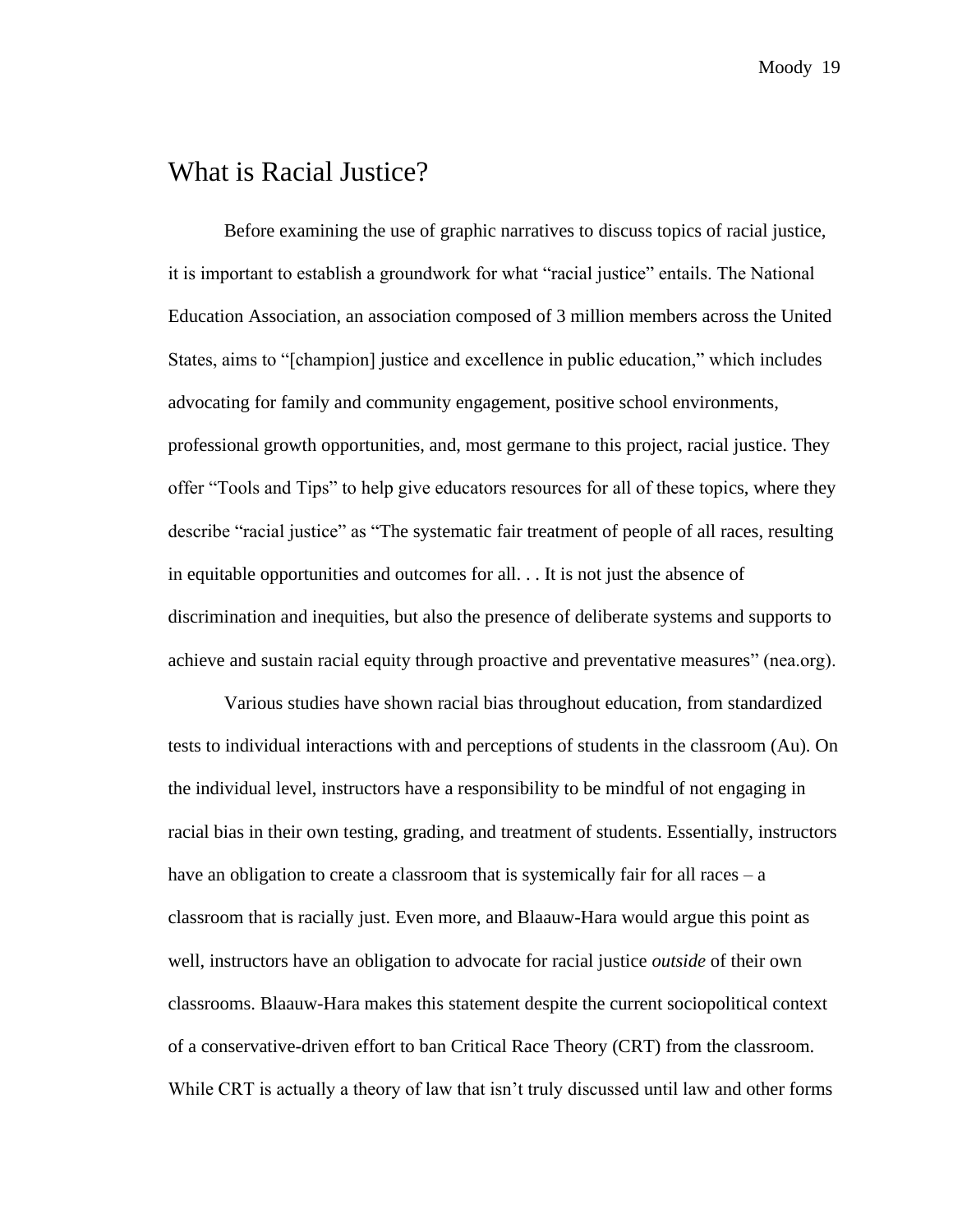of graduate school, those who oppose it have spun the term "CRT" outward to include any sort of conversation about race that may supposedly make white children uncomfortable (edweek.org). Blaauw-Hara's call for racial justice in the classroom may look like an increased approach to cultural competency when teaching, but it can also include explicit instruction and discussion surrounding racial justice, as this project advocates for.

# Graphic narratives, Racial Justice, and the First-Year Writing Classroom

The graphic narratives discussed in this section are not the only ones that could be used to explicitly address topics of racial justice in the FYW classroom. Nor are the ideas, activities, and themes to be discussed the only ones of their kind to implement these topics in the classroom. In fact, many of these ideas can be used across multiple graphic narratives. Rather than focusing on racial justice as the crux of this educational discussion, this project aims to encourage instructors to use graphic narratives as the vehicle to discuss issues of racial justice. While the main goal in FYW classrooms remains to teach more traditional skills such as information literacy and multimodal literacy, these literacy goals can be achieved alongside/with/through a focus on racial justice. Because racial justice is the context to explore these more "standard" FYW course topics, the following discussions and activities will inherently center around racial justice. Furthermore, by incorporating graphic narratives that center on issues pertaining to racial justice, instructors will also be adhering to the WPA's goal that students should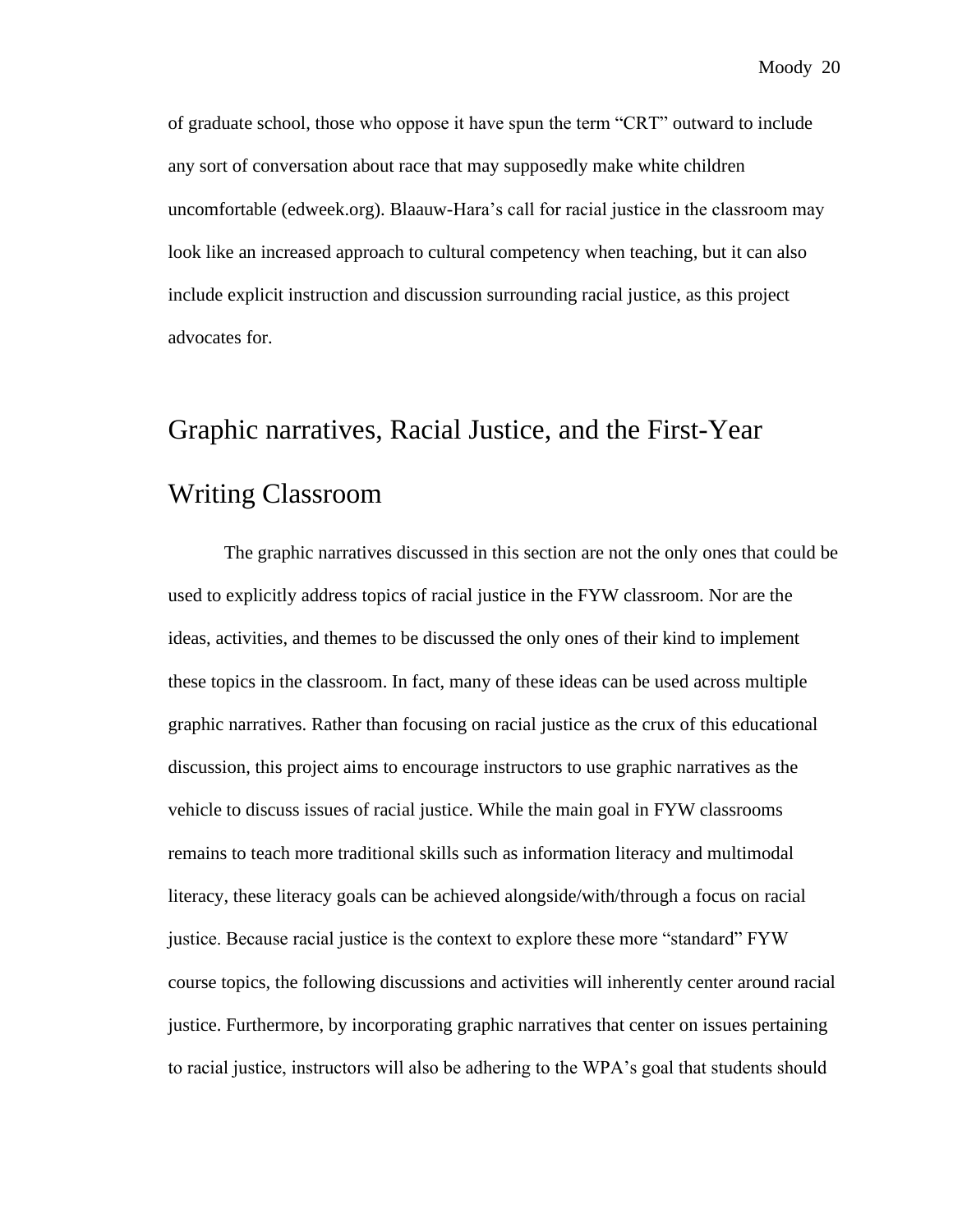be able to "read a diverse range of texts" both in content and in format, in this case, "attending especially to relationships between assertion and evidence," which will be discussed alongside each graphic narrative, and "to the interplay between verbal and nonverbal elements" (wpacouncil.org).

This chapter will focus on how *Maus* and *They Called Us Enemy* can be used to teach rhetorical and compositional skills, primarily focusing on multimodal literacy and information literacy, as well as to create opportunities to focus on racial justice in the FYW classroom. Chapter 1 touched on multimodality—the combining of two or more different modes (such as textual and gestural) to create new meaning. Information literacy, on the other hand, is the ability to "recognize when information is needed" and "locate, evaluate, and use effectively the needed information," as defined by the American Library Association (literacy.ala.org). In other words, information literacy refers to a student's ability to examine information presented to them, assess how trustworthy this information is and whether or not more information is needed, and find new information if more information is deemed necessary. By using the graphic narratives discussed in this section, instructors will be able to have conversations on traditional FYW topics alongside issues of racial justice.

## *Maus I & Maus II*

*Maus* was originally published serially from 1980 – 1991 in the magazine *Raw*. Each issue contained one of the first five chapters of *Maus* until *Raw* ended in 1991. Pantheon Books then published the first volume, *Maus: A Survivors Tale* with the subtitle *My Father Bleeds History* in 1986, followed by the second volume, subtitled *And Here*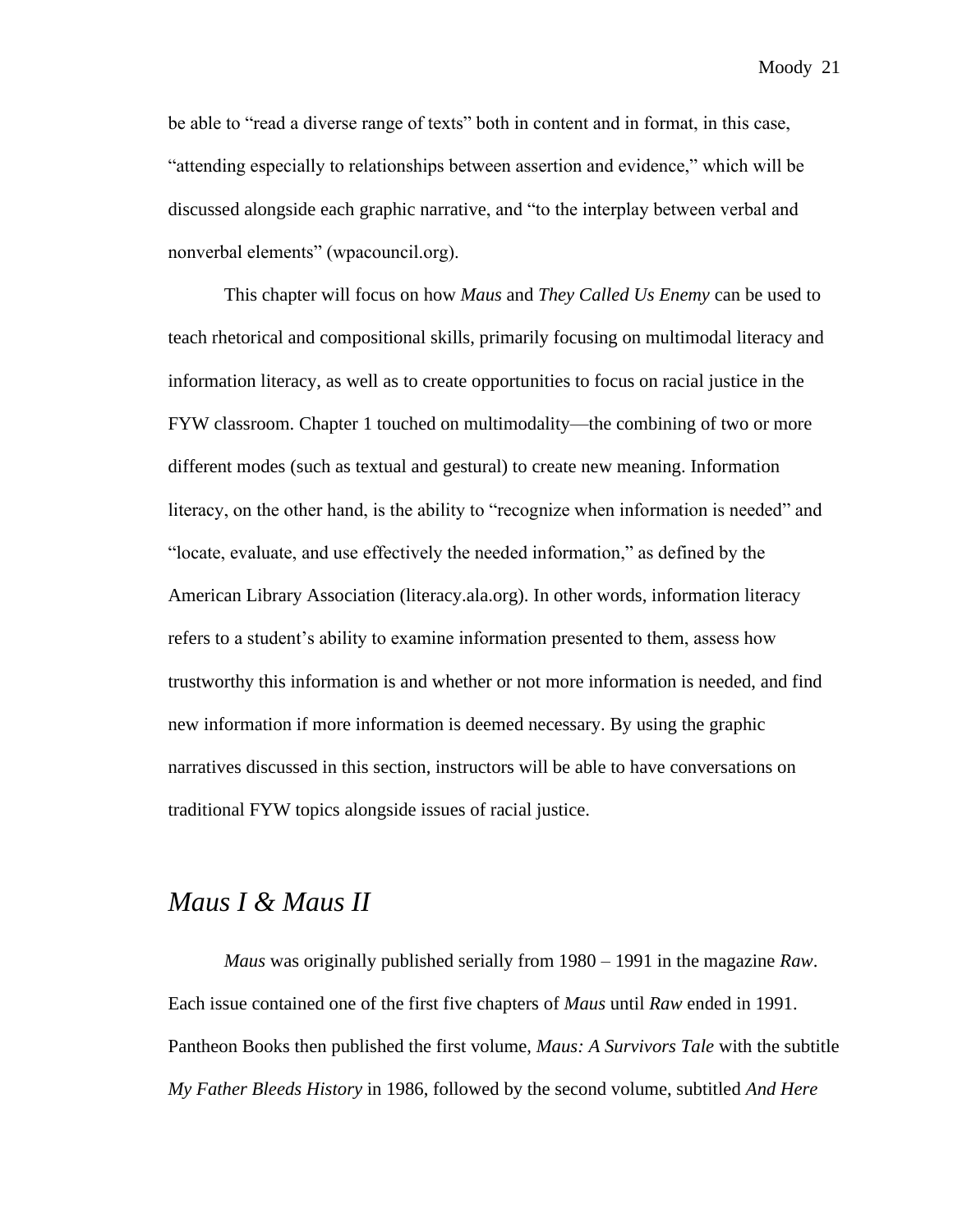*My Troubles began* in 1991. Together, *Maus* volumes I and II (collectively called *Maus* unless indicated by the inclusion of the volume number) tell the story of Vladek Spiegelman, Art's father, from the mid-1930s through the end of World War II. *Maus I* follows Vladek as he meets Anja, Art's mother, until they are sent to Auschwitz. *Maus II*  follows Vladek from Auschwitz until the end of the war.

Two narratives run parallel to each other as readers see both Art interviewing his father about his experience in the present-day (within the 1970s and 80s) and Vladek's experiences during World War II. *Maus I* chronicles Art's trips to see his father in Florida as he interviews him for *Maus*. *Maus II* mainly focuses on Art and his wife, Françoise, as they take care of Vladek after his new wife, Mala, leaves him and his health begins declining. (Because Art Spiegelman himself is a character within his own memoir, I will use "Art" to refer to the character in *Maus* and "Spiegelman" to refer to the real author.) Within this frame, Art often addresses his own writing of *Maus*. In *Maus I*, he explicitly tells his father that the interviews are being used to produce a graphic text and even occasionally shows Vladek what he is working on. *Maus II* includes a scene where Art talks about the commercial success of *Maus I* and the effect that it has had on him since its publication. Meta moments like these often help drive the narrative of the present-day, as Art grapples with his relationship with his father and his own feelings about the Holocaust.

One feature of *Maus* that makes it stand out against many texts about the Holocaust is the anthropomorphic allegorical depiction of different races and ethnicities. The idea to draw different races and ethnicities as various animals began with an earlier idea Spiegelman had for a comic about race in America; his plan was to show Black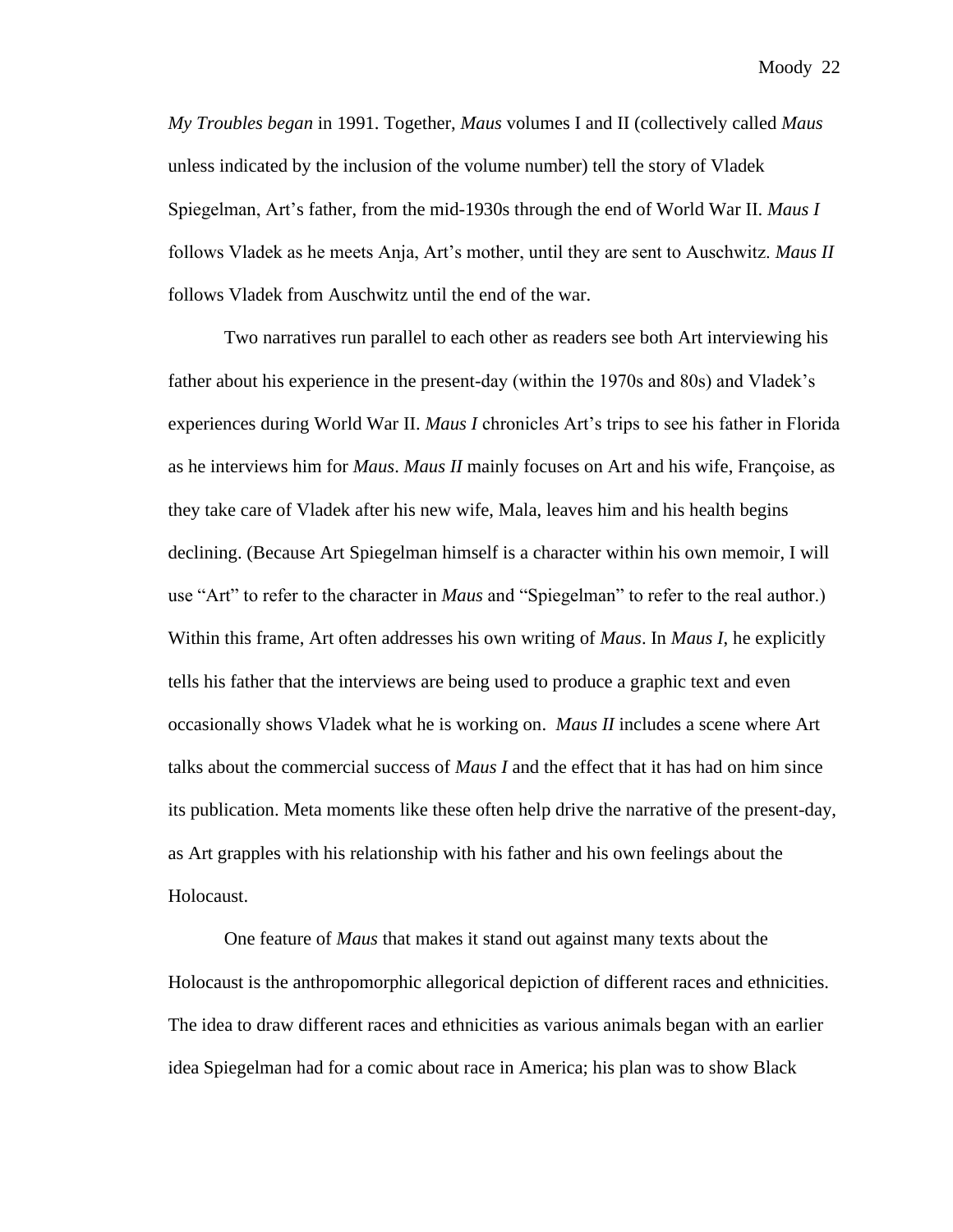people as mice and the Ku Klux Kats (a parody of the Ku Klux Klan) as cats. In his book *MetaMaus*, Spiegelman expresses worry that his idea may "come off as one more racist 'parody,'" ultimately deciding that "It just felt problematic" (113). He eventually decided that it made more sense for him to use his animal allegory for something closer to his own experience, and thus created *Maus*. In *Maus*, Jewish people are depicted as mice, while the Germans take the role of the cats. He also chooses to depict Polish people as pigs, claiming that he wanted to find an animal outside of the cat/mouse food chain and eventually drew inspiration from Porky Pig (121). He also creates Swedish reindeer, American dogs, and French frogs. Spiegelman says he reached a point where he "really couldn't have cared less about [his] metaphor, but [he] was stuck with it," and he ended up sticking with the metaphor for the entirety of *Maus*, giving every person featured an animal persona (130).

The animal metaphor that Spiegelman uses in *Maus* allows for a few interesting affordances within the graphic memoir. As previously mentioned, Spiegelman chose animals because of factors such as food chains, thereby emphasizing the roles and relationships each group of people had to the Holocaust and the other parties involved. For example, mice (Jewish people) were hunted by cats (German people), and the cats are eventually driven out by dogs (American people). The fact that the memoir depicts animals instead of people also helps to make the content more digestible to readers. Rather than seeing people commit the atrocities depicted to each other, the reader sees animals committing these atrocities while knowing that the animals represent real people. In this way, the metaphor adds a degree of separation from the horrific nature while allowing readers to *see* what occurred rather than just *reading* about it. Further, the visual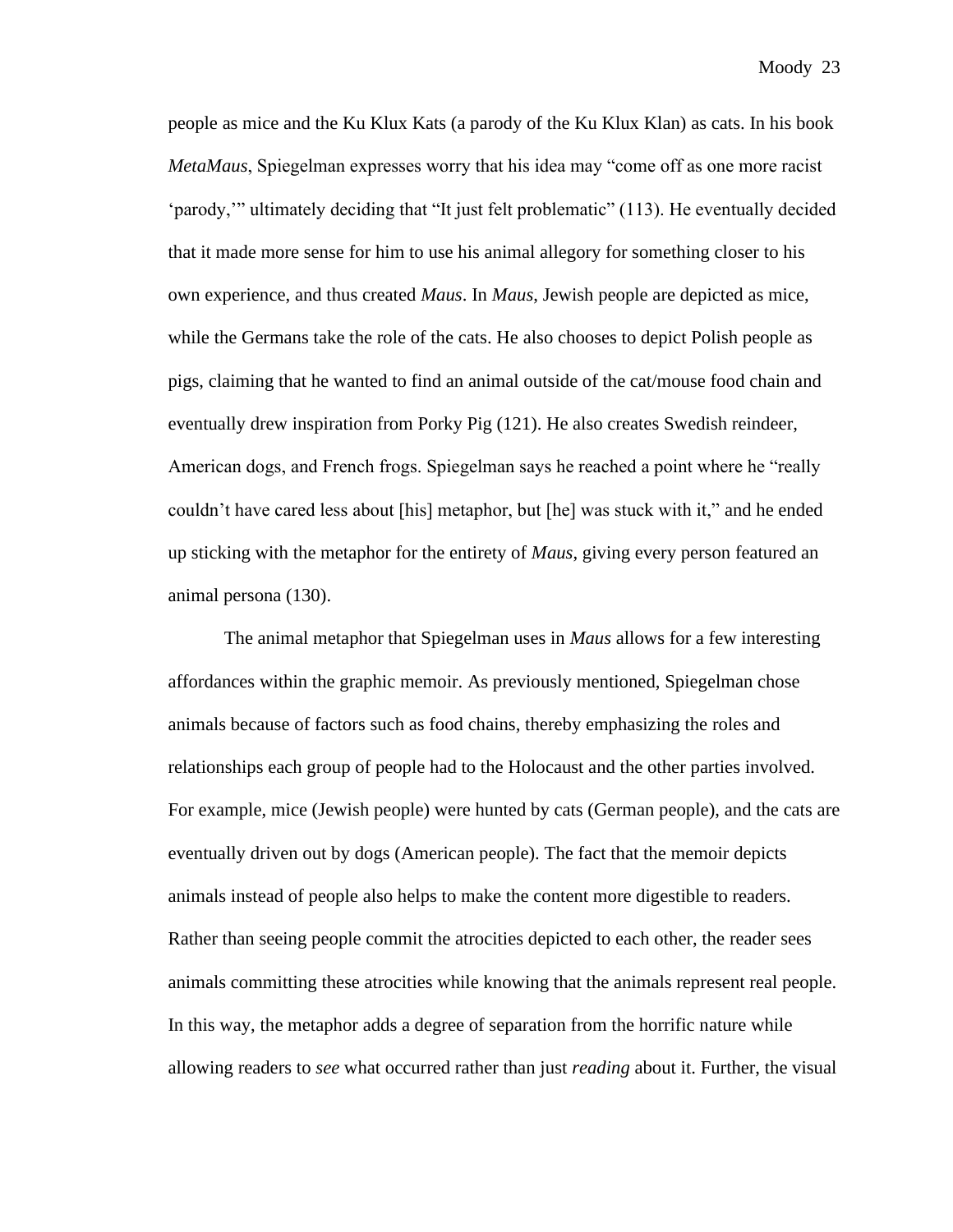representation of people being represented as various animals allows a pathway to incorporate multimodal literacy into the classroom. Using visual literacy, students can also explore the nature of the animal allegory, which ultimately suggests the absurdity of racial stereotypes.

One benefit of using graphic narratives such as *Maus* in the FYW classroom is that discussing traditional topics, such as information literacy, can take a non-traditional appearance; racial justice, multimodality, and information literacy can all be taught in tandem. For example, in *Maus Vol II*, there is a moment when Vladek is recalling his work in Auschwitz after he has been assigned to do construction in a nearby camp, Birkenau, where Anja is being held. He speaks of Mancie, a Hungarian woman being held prisoner in Birkenau who could occasionally make trips to Auschwitz for her duties. She helped Vladek stay in contact with Anja.

Vladek: Each day I marched to work and hoped again I'll see Mancie. She could have more news of Anja.

Art: I just read about the camp orchestra that played as you marched out the gate. . .

Vladek: An orchestra?. . No, I remember only **marching**, not any orchestras. . . From the gate guards took us over to the workshop. How could it be there an orchestra?

Art: I dunno, but it's very well documented. . .

Vladek: No. At the gate I heard only guards shouting, (II, 54).

Across the panels this interaction takes place throughout, Spiegelman has produced a visual interpretation of this discrepancy. In Panel 1, prisoners are marching from left to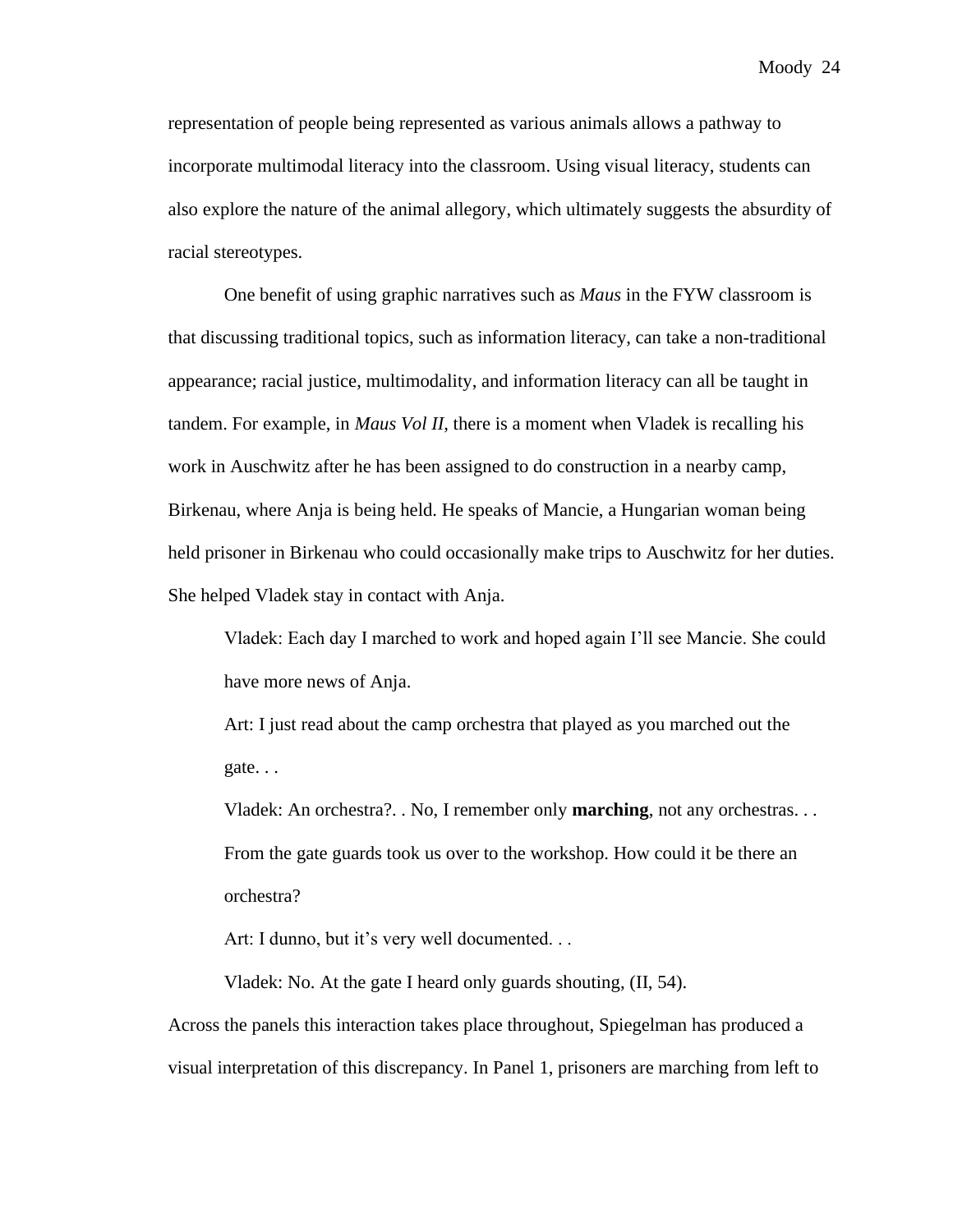right. The right side of the panel features an orchestra playing. When Art interrupts to tell his father about his readings of the camp orchestra, which happens in Panel 2, the scene cuts to present-day Art and Vladek. Panel 3, when Vladek says "No, I remember only **marching**" the prisoners have mostly obscured the view of the orchestra. Panel 1 illustrates Spiegelman's understanding of Auschwitz as told through historical records, while Panel 3 illustrates Spiegelman's understanding through his father's story.

In such ways, Vladek is shown to be a somewhat unreliable narrator throughout *Maus*'s two volumes, particularly in the second, where the center of his present-day story is his declining health. Focusing on this discrepancy encourages students to practice their information literacy skills; they may choose to examine a moment where Vladek's memory differs from something they thought they knew, using external sources to create a more complete picture of their topic. There are many moments where Vladek's narrative is interrupted by present-day distractions, and by the end of the memoir, he lies down in bed, saying, "I'm **tired** from talking, Richieu, and it's *enough* stories for now. . ." even though his first son, Richieu, died during the war (135). Additionally, in his article "'Well Intended Liberal Slop': Allegories of Race in Spiegelman's 'Maus'," Andrew Loman notes how Spiegelman uses the two panels featuring the orchestra to illustrate the importance of perspective within *Maus*, as the narrative is a "transcription of his father's belated reconstruction of the Holocaust; that is to say, it is the inexact copy of an idiosyncratic experience" (556). The reconstructive element emphasizes that *Maus* is not only a secondhand account, but it's a secondhand account of a story that happened more than 40 years before it was told.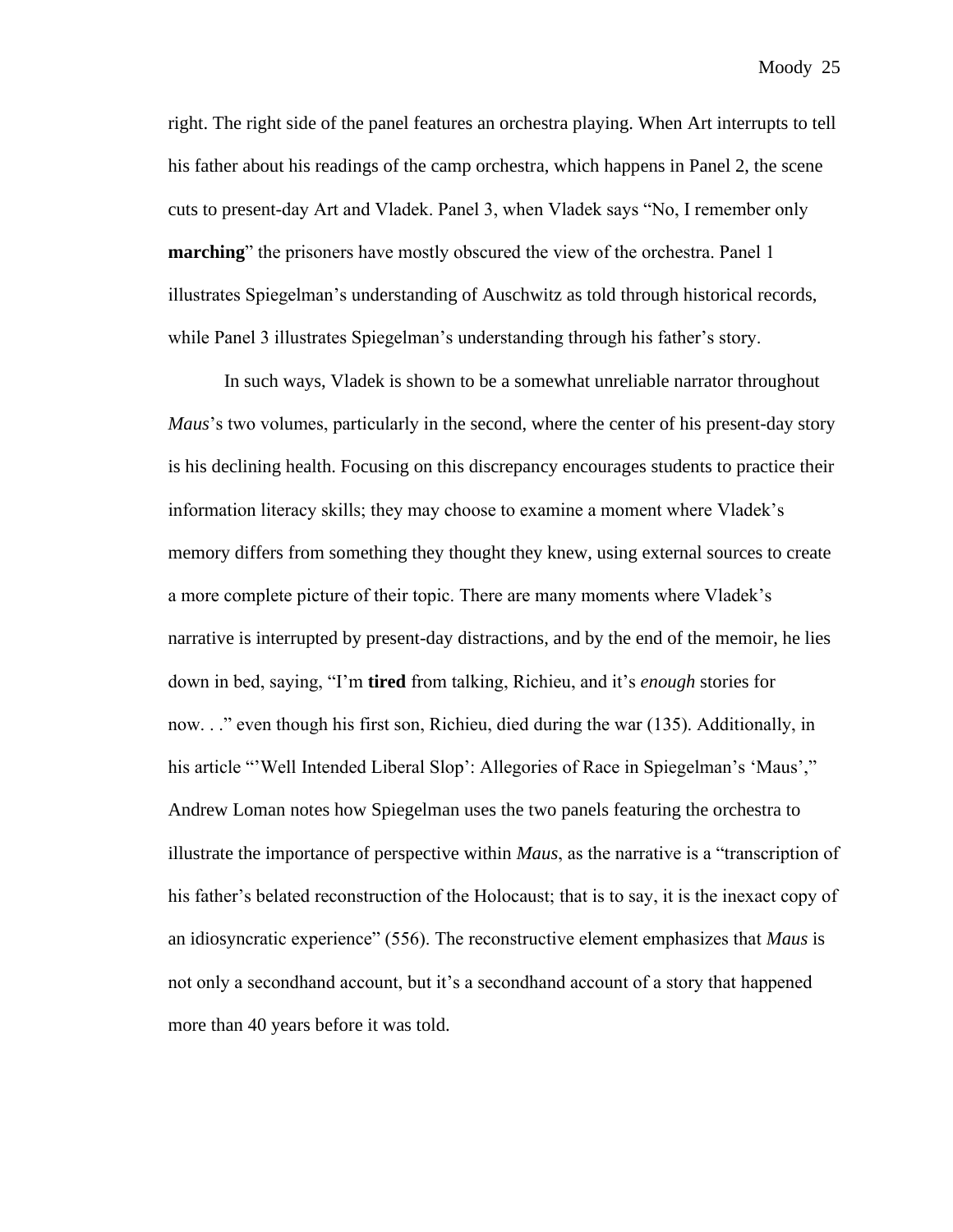The fact that *Maus* is a secondhand account brings up the point that Vladek's story, like all the other narratives discussed in this project, does not offer some objective truth about the situations it discusses. Vladek's experience in the Holocaust is not the only experience of the Holocaust in the same way that Takei's experience in the Incarceration Camps is not the only experience of the Incarceration Camps. Still, it would be foolish to dismiss Vladek's narrative entirely because his remembrance of an orchestra fails to align with historical record. This inconsistency does, however, raise the question of how to determine what parts of history are true or untrue.

As with all graphic narratives, students can also look at the composed page to improve their multimodal literacy. One benefit of exploring themes of racial justice alongside practicing multimodal literacy is how the various modes may combine to create a new and tactile understandings of emotionally charged, challenging topics. For example, reading about what happened during the Holocaust is a much different experience than reading *and* seeing Vladek's personal account. As Johnson points out in his web article "Perspicuous Objects," when a text features repeated appearances of a bird in a graphic narrative, "that bird on the page is not the word 'bird' but a drawing of a bird on a page full of carefully arranged images. What can we say about the drawing itself, about the details chosen or left out?" (intro). In other words, the signs that readers see through the illustrations of a graphic narrative differ significantly from their textual counterparts. The multimodal medium of the graphic narrative allows for choices that would not be possible via strictly written texts (and if they were possible, they would be much more difficult to depict well). As Dale Jacobs notes in his article "Marveling at *The Man Called Nova,*" multimodality "works to create meaning in very particular and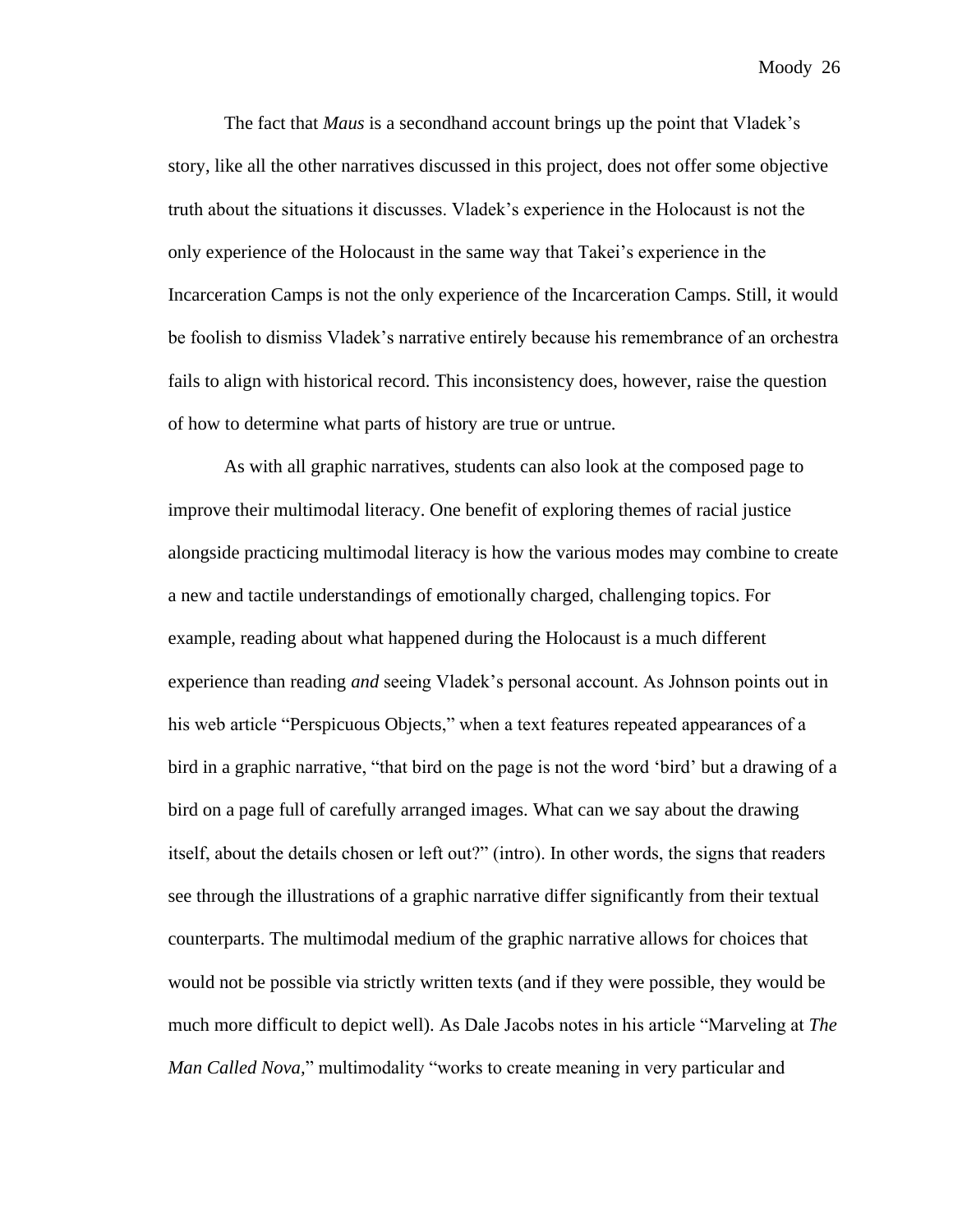distinctive ways" and the meaning created by the combination of print and visuals "achieves effects and meanings that would not be possible in either a strictly print or strictly visual text" (182). Maus illustrates Jacob's point as Vladek and Anja are escaping the bunker in the shoe shop. Vladek tells art "Anja and I didn't have where to go. We walked in the direction of Sosnowiec – but **where to go?!"** (125). On the panel, Vladek and Anja come across an intersection in the road, only to find that the roads form a swastika in their paths, indicating that the looming Nazi presence is inescapable. No matter which direction they go, the Germans will be there. Another moment that is enhanced by the memoir's illustrations is the previously discussed orchestra scene, helping to showcase the importance of perception within the narrative. Moments such as this within the memoir can help instructors tie the teaching of racial justice and multimodal literacy together.

## *They Called Us Enemy*

Takei's graphic memoir, *They Called Us Enemy,* also focuses on events surrounding World War II, though it is from Takei's own experience in the Japanese American Incarceration Camps as a child following Executive Order 9066 (the Executive Order that allowed for the incarceration of Japanese Americans) after the attack on Pearl Harbor. A few notes before moving forward: I will follow the same pattern as I did with *Maus* by referring to the *author* George Takei as "Takei," while referring to his representation in his graphic narrative as "George." Additionally, I chose to refer to these relocation centers are "Incarceration Camps" rather than "Internment Camps" because George refers to the "forced incarceration\* of Japanese Americans" with a side note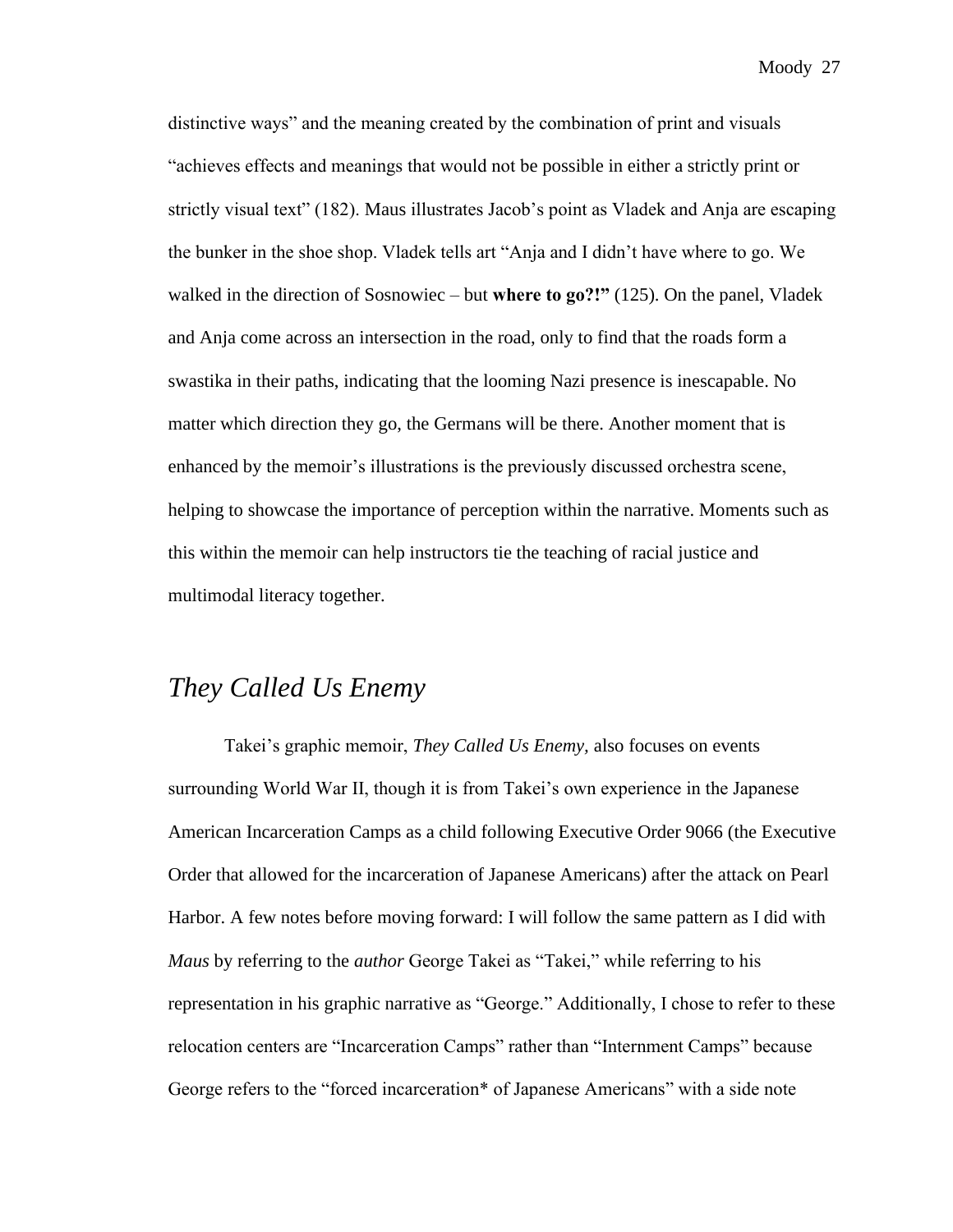reading, "\*often called **internment**" (45). "Incarceration" seems a much more fitting word than "internment" to describe the actions taken upon Japanese Americans by the American government because it better registers the camps' resemblance to prisons.

*They Called Us Enemy* focuses on George's experience as his family is relocated from Los Angeles, California to live in the Santa Ana Racetrack's stables, then eventually forced to move to the Rohwer Relocation Center in Arkansas. Takei combines his own experience and perspective from the time with his now more complete knowledge of the events to construct his narrative. The last few pages of the book detail George's life after the Incarceration Camps as he goes to college and becomes an actor and activist. One of the central themes of his memoir focuses on the importance of American democracy and what activism can look like within a democracy; this is most explicitly discussed through his retrospective commentary on the events of his childhood.

There are several moments where modern-day Takei is presenting and speaking in front of crowds of people. In the beginning of the memoir, Takei stands on the TEDxKyoto stage in 2014 talking about his experience. Later, these framework moments focus on him at Springwood: the home and resting place of Franklin Delano Roosevelt, who executed Executive Order 9066, on the  $75<sup>th</sup>$  anniversary of the order. Here, Takei speaks to a crowd about his experience and his feelings about being in the home of the man who ultimately damaged the lives of 120,000 Japanese Americans. The story of Takei's childhood is mostly told through this retrospective lens; as an adult, Takei is able to reflect on his understanding of how he faced racial injustice as a kid and how he has come to understand his childhood in the Incarceration Camps.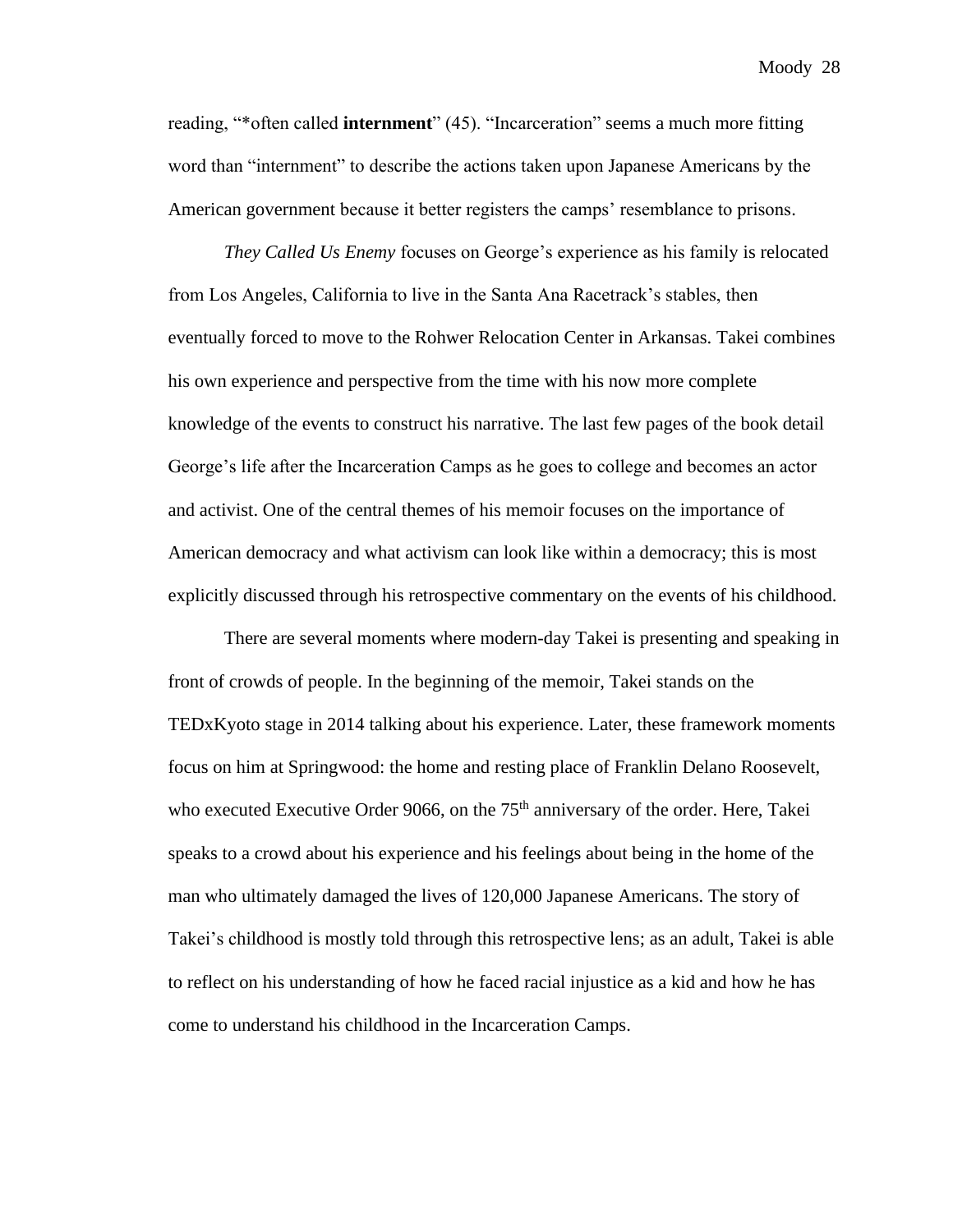One privilege granted by reading personal accounts (firsthand in the case of *They Called Us Enemy* and secondhand in the case of *Maus*) is that these personal accounts often include information about the events left out of history textbooks. Personal narratives also help to highlight details that are not "common knowledge." Both of the graphic memoirs in this section either feature content that contrasts lived experience to historical records (as in *Maus*) or context surrounding an event that escapes written record (as in *They Called Us Enemy*). As instructors consider various methods of teaching graphic narratives in the writing classrooms, eyewitness accounts of historical events grant an opportunity to discuss and practice information literacy by encouraging students to "locate, evaluate, and use" new information to discuss the historical context (literacy.ala.org).

Though *They Called Us Enemy* does not feature any explicit moments where the narrator's perception does not align with historical records in the way that *Maus* does, it does raise questions about information literacy. Through personal accounts of those who have read *They Called Us Enemy* and an examination of history textbooks, it becomes clear that the Incarceration Camps are often poorly represented in standard public education, if they are mentioned at all. Abby C. Emerson, professor at Columbia University, shares the following reflection from one of her students in her Multicultural Approaches to Teaching Young Children course, in which they read Takei's graphic memoir:

When I read, *They Called Us Enemy* (Takei, 2019) I was shocked to find out the United States had placed hundreds of thousands of Japanese Americans in concentration camps. I had been taught about the Pearl Harbor event, but I never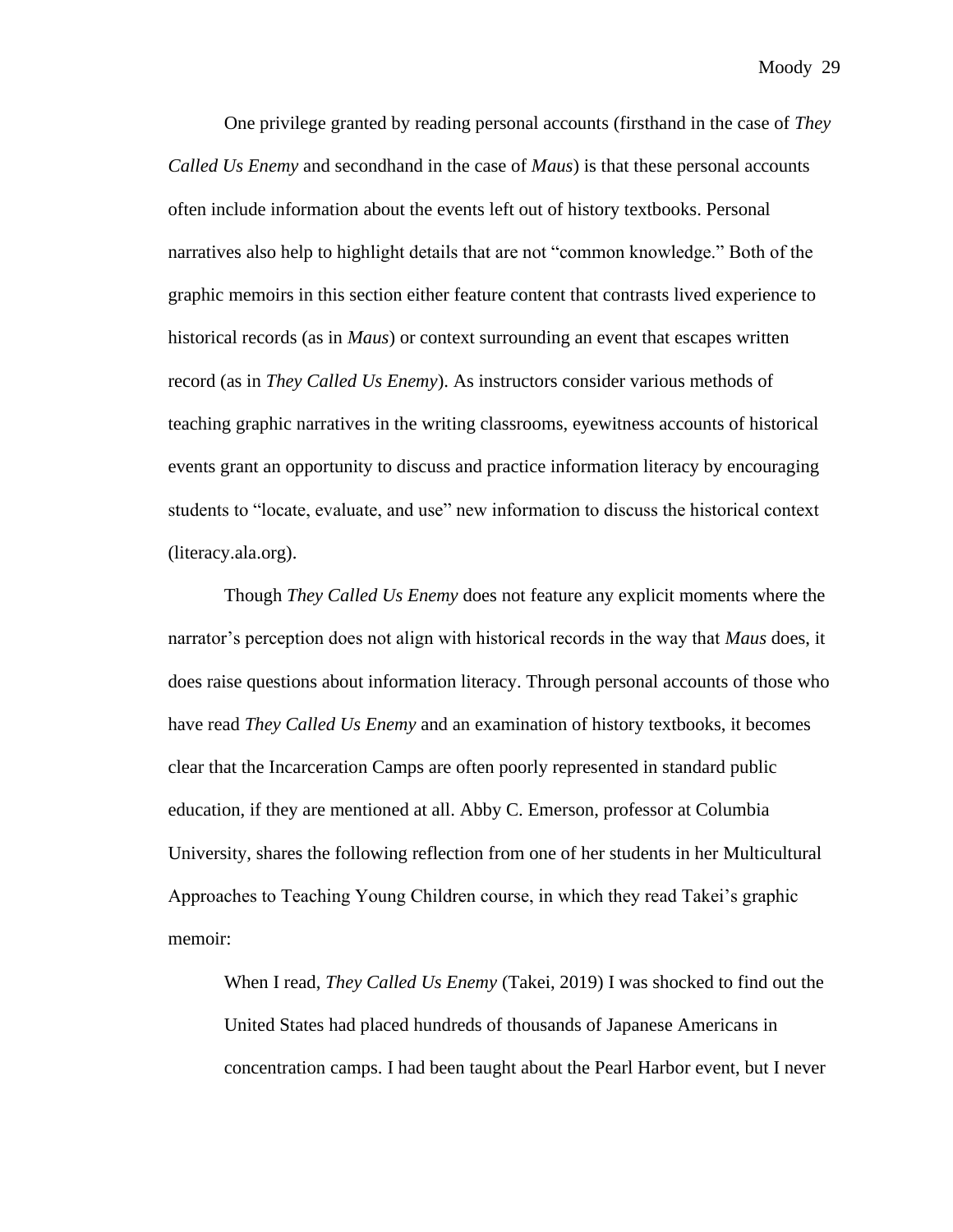knew about any of the events that occurred after this. I really questioned why I had never heard about this huge injustice in any history course I took both in high school and in college. Reading these books made me realize how the education I

have received growing up was a very whitewashed version of history. (84) Instances like this one, where students are presented with information that conflicts with their current knowledge, provide excellent opportunities for students to focus on their information literacy by researching more information about this conflict. Further, it appears that Emerson's student is not the only person whose education failed to address the Japanese Incarceration Camps. Noreen Naseem Rodríguez published a study in 2017 where she examined how two teachers taught their second and fifth grade students about the Japanese Incarceration Camps. Rodriguez notes that "Although the removal and relocation of Japanese and Japanese Americans in 1942 is included in *some* U.S. history textbooks, these discussions are typically brief, as they paint the United States in a negative light" (17, emphasis added). By and large, the textbooks that do choose to discuss the Japanese American Incarceration Camps do so minimally. Harry Lah noted that a 1991 edition of *The American Pageant* (a common Social Studies textbook known for its readability) granted only a half-page discussion of the camps in his article "Textbooks and Their Portrayal of Japan in World War II" (9). Though it has been several decades since the publication of this 1991 textbook, the fact remains that those educated using this textbook, or by a textbook that fails to mention the Incarceration Camps at all, likely lack knowledge and awareness of the relocation ever taking place.

In the FYW classroom, instances like the lack of education surrounding the Incarceration Camps can provide a springboard to discuss information literacy itself. It's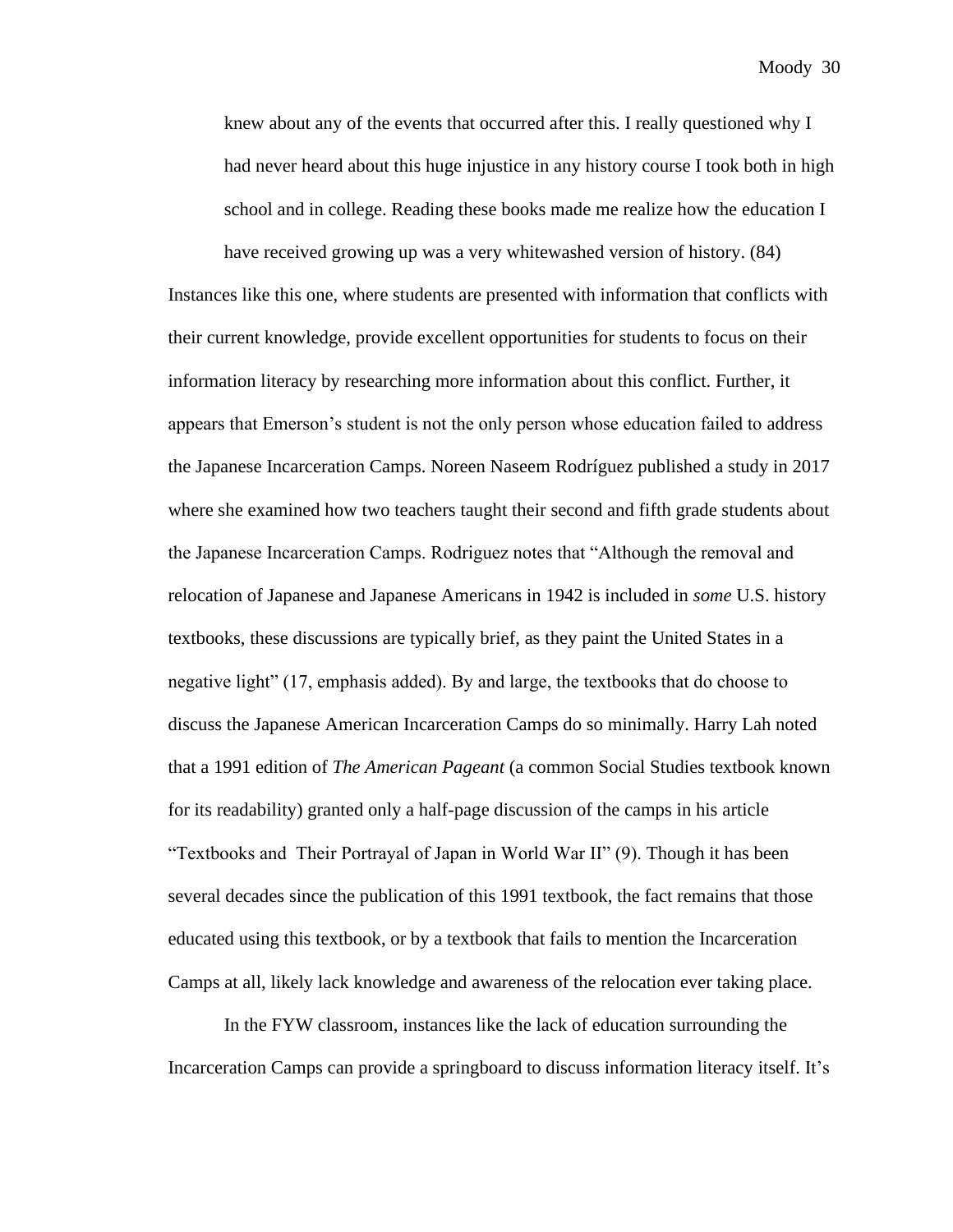not that the information presented in these textbooks is necessarily false; in fact, it's probable that the facts presented are true. However, it is clear that these textbooks are not showing the entire picture; the omission of a discussion about the Japanese Incarceration Camps is not necessarily "false history," it just is not the entire history. By reading Takei's graphic memoir, students may be introduced to new information surrounding the Incarceration Camps. Again, this does not necessarily mean that the information they had was wrong; it was just incomplete. Examining student understanding of the Incarceration Camps also allows racial justice to be at the center of the discussion, since Japanese Americans were the ones targeted by Executive Order 9066, while also promoting and practicing information literacy.

When teaching in order to encourage information literacy, it is important to consider why a text has been written in the way that it has been. Concerning the history textbooks that omit or limit discussion about the Japanese Incarceration Camps, Rodríguez (and I) would argue that the information is omitted to preserve the image of America as a moral nation. Additionally, just as it is important to question why information is left out, it is also critical to question why information is included. For example, Takei chooses to spend quite a bit of time in his graphic memoir focusing on his mother, Fumiko, and her sewing machine that she brought into the camps, even though it was considered contraband. His mother's excuse that her "children [are] going to be needing new clothes" is true, though she also uses the sewing machine to make rugs and curtains in order to "make a home for [her family] out of the rough-hewn single room" they were given (68, 70). Though George was disappointed in the revelation of the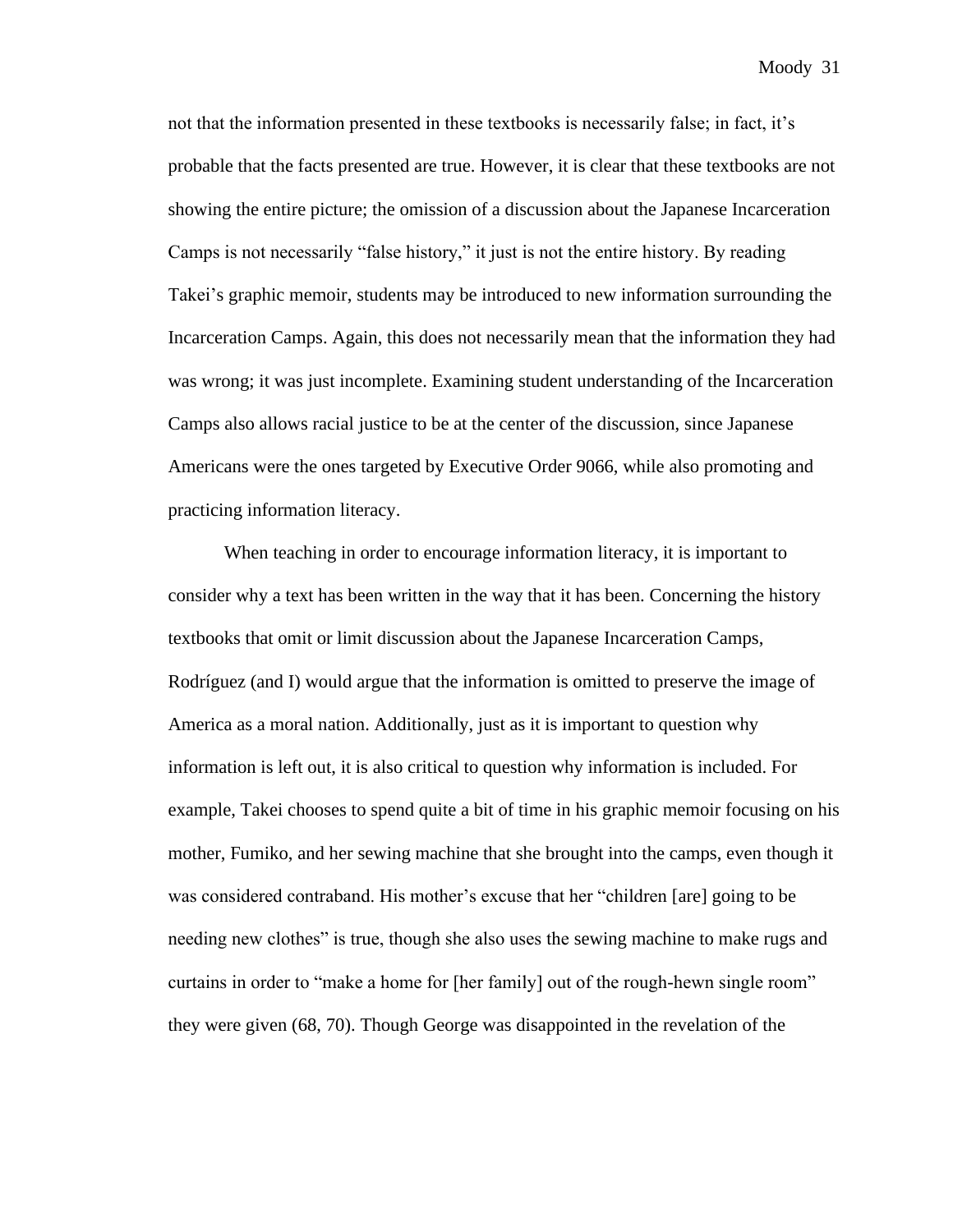sewing machine as a child, his reflections as an adult indicate why it plays such a big part in his mother's narrative.

Though there was not much that the incarcerated Japanese Americans could do at this point in the war, Takei uses his memoir to explore what resistance can look like. To him, "everything [his mother] did was also an act of defiance" (71). While Fumiko does not adhere to traditional standards and ideas of resistance or defiance, these moments illustrate that defiance does not need to look traditional. By turning their single room in the Incarceration Camp into as much of a home as she could, Fumiko shows her own kind of resistance to the unjust authority. Moments like these can be used to encourage students to consider why these pieces that sometimes seem random or meaningless serve a purpose in the large context of the narrative. Choosing one of these moments to analyze and discuss could serve as a writing assignment focused on close reading and rhetorical strategies. This method would also achieve the WPA Outcome goal of "learn[ing] and us[ing] key rhetorical concepts through analyzing and composing a variety of texts."

A similar moment to *Maus'*s orchestra scene can also be found in *They Called Us Enemy* when the people still in camp have received news that they were free to leave. George, at this point old enough to begin understanding why they were being incarcerated, though not old enough to have a full grasp on the situation, is reflecting on the camp: "The irony was that the barbed-wire fences that incarcerated us also **protected**  us." The next panel cuts to George staring at the barbed wire fences, asking, "Going home. . . ?" In the following panel, the fences have turned to an ominous dark cloud, representing their disappearance as George narrates, "If the fences were no longer there,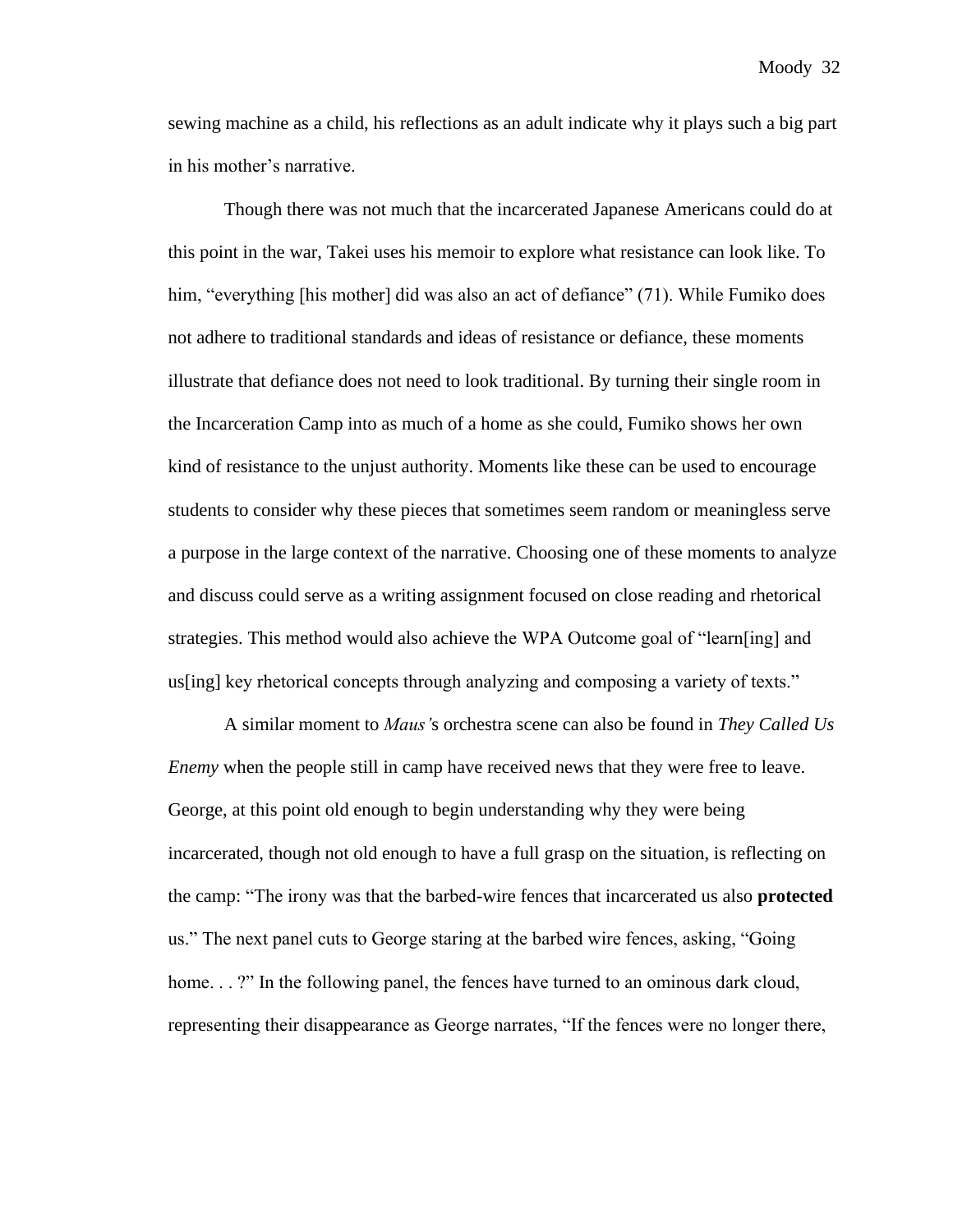we would be in **danger**" (152). The darkness of the cloud also indicates an uncertainty about what awaits the Takei family outside of the camp.

Moments like these, and several others through the two memoirs, offer opportunities for students to do a close reading of a select few panels or pages to practice their multimodal literacy. By having students submit a short proposal discussing which pages/panels they would like to focus their project on, as well as their tentative plans for the focus of their project, instructors can allow students the freedom to choose an area that is of interest to them while avoiding the possibility that a student attempts to focus their project on an area that doesn't necessarily warrant a close reading.

Alongside reading *Maus* or *They Called Us Enemy*, class discussion can center around the inclusion or omission of details within the text, which can in turn lead to a discussion about how the students choose to include or omit details in their own projects. Why did Spiegelman include those panels about the orchestra? Why did Takei give attention to his mother's seemingly small acts of rebellion? As students explore the rhetorical purpose of each of these texts, they can then branch off into a project where they explore a similar theme in a different context. For example, this project could take the form of a rhetorical analysis of a political speech, or they could examine the revision of another historical event. In doing so, students can compare and contrast varying information from different sources to determine the validity of each source, analyze the information they find, and construct a more accurate account of the event they choose to write about. Further, allowing a project like this to move past the content presented in the graphic narrative will allow students to choose a topic that is of interest to them, increasing their investment in their writing.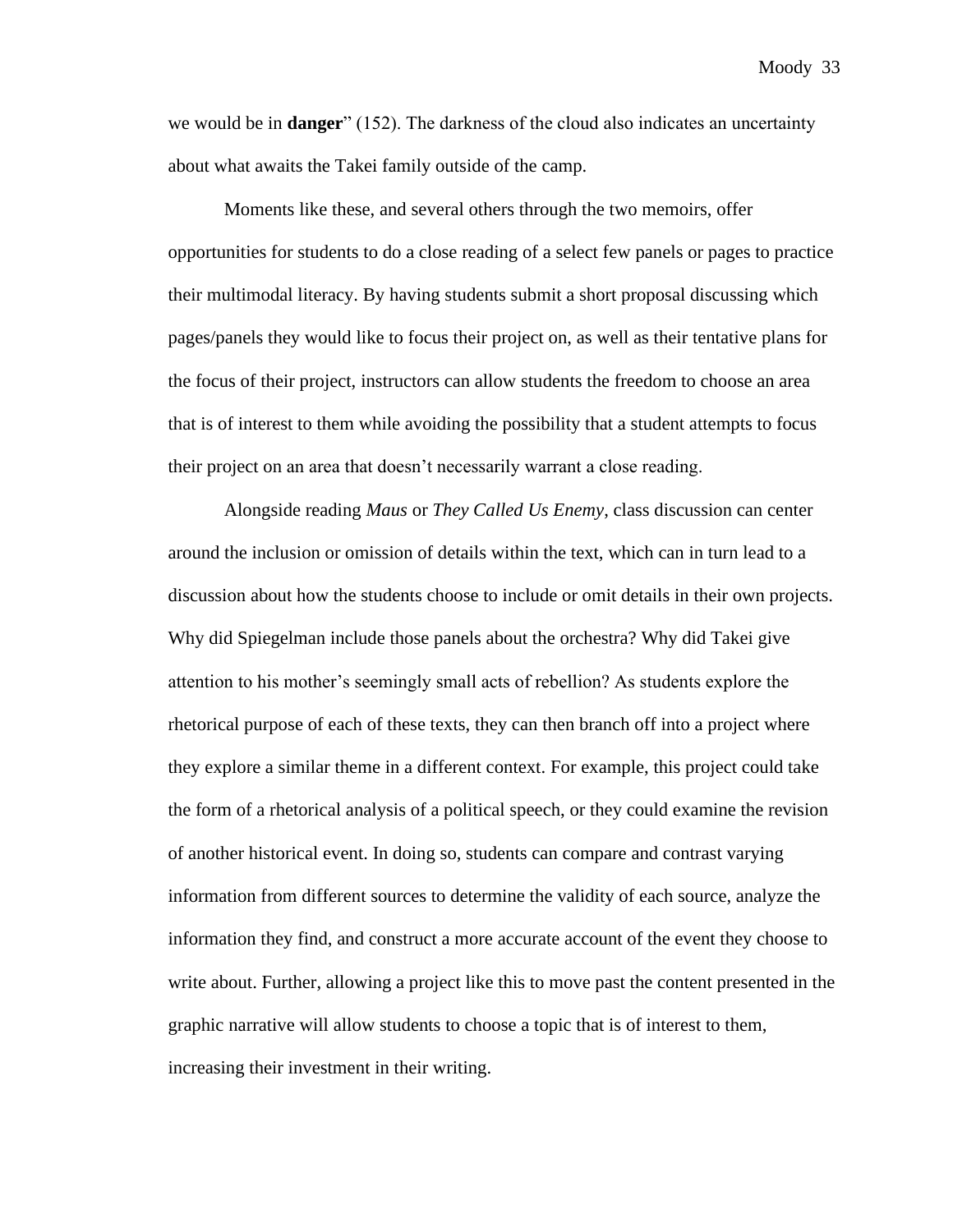Another possibility for the use of these graphic narratives in the classroom is an exploration of the written component of a law versus the practice of a law, and how an exploration of this topic can create the basis for a more traditional research paper. This assignment may also take the form of a "They Say/I Say" essay (or perhaps, more fitting, a "They Say/They Do" essay) or a compare/contrast of the law in theory and the law in practice. Takei notes that Executive Order 9066 never explicitly says the words "Japanese" or "camps" – in fact, it is stated that the military was able to declare areas "from which any or all persons may be excluded" (22). Of course, in practice, this turned into an act of singling out Japanese Americans from "any and all persons," though if one were to look at this strictly from the written word, Executive Order 9066 has nothing to do with race. There are many examples of laws being fair in theory but racist in practice that could be explored. For example, while practices like redlining were banned in the 1960s and the Fair Housing Act of 1968 established the precedent that lenders couldn't discriminate against borrowers because of their race, studies have shown that, even today, home costs are being "lowered. . . for potential white home buyers. . . while simultaneously increasing buying cost for [Black people]" (Dickerson 1565). Exploring such topics also ties back into information literacy; as students research the law and its surrounding practices, they must piece together information presented to them to uncover the real-world application of the law they are exploring.

## Conclusion

Of course, the topics I have discussed and the projects I have suggested are merely a handful among a nearly endless possibilities for incorporating graphic narratives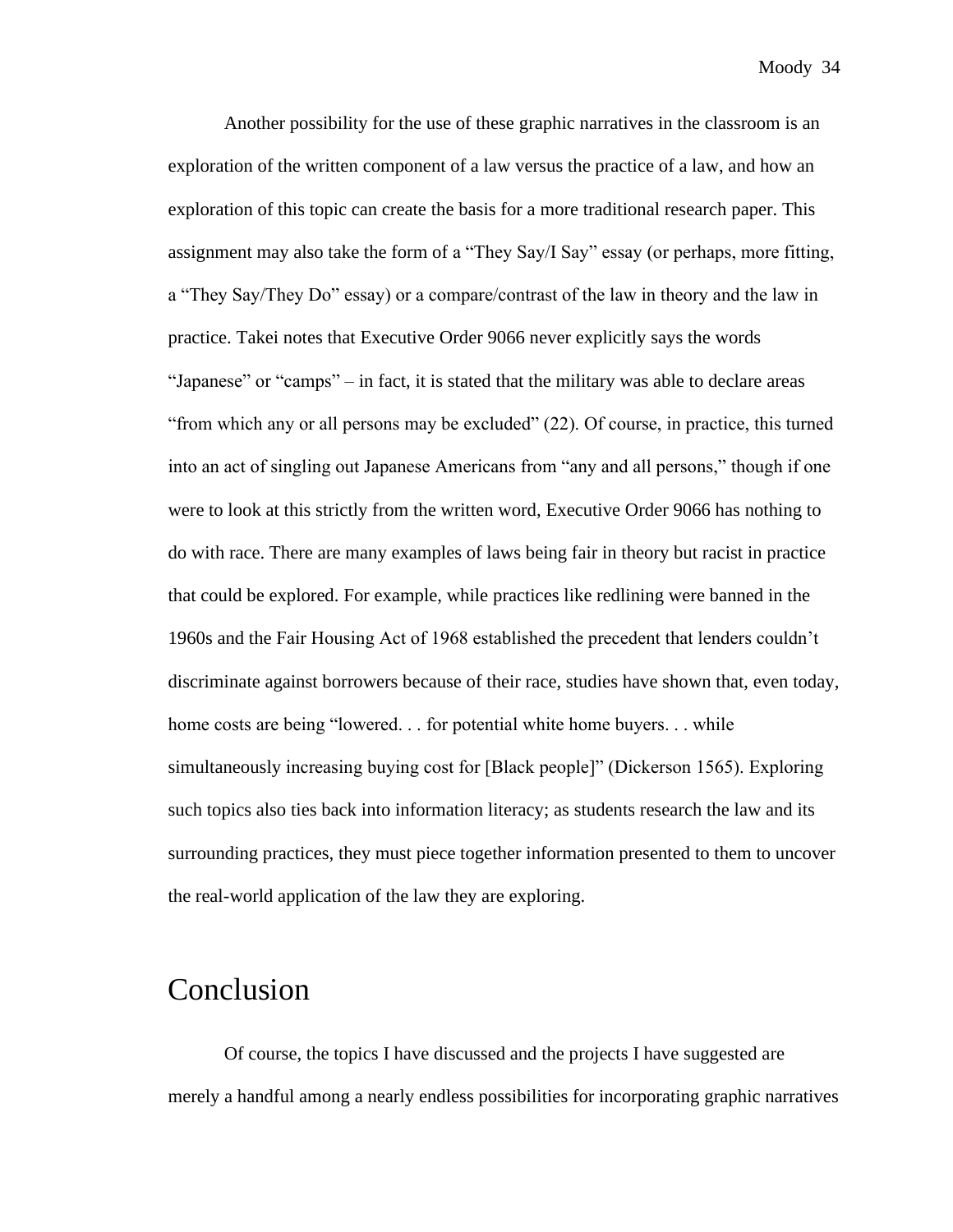about racial justice into the FYW classroom. If accompanied by lessons in multimodal literacy (i.e. how to read a comic), these ideas could be broadly expanded and feature any graphic narrative, even a different one for each student if they choose, for a close reading, rhetorical analysis, or basis for a research paper of some sort. Pam McCombs even suggests that rather than a traditional paper, students could take their turn in creating a series of panels, incorporating the creation of a multimodal project and allowing students to "gain experience reading and composing in several genres to understand how genre conventions shape and are shaped by readers' and writers' practices and purposes" as outlined by WPA guidelines (wpacouncil.org).

*Maus* and *They Called Us Enemy* both tell the story of an individual who endured historical events that were brought about by racism (whether that racism was explicitly stated or not). The use of the comic medium brings these stories to life by visually portraying what the people who were affected went through. The visual elements of these narratives grant students the chance to practice their multimodal literacy, and several points in these narratives warrant a strong rhetorical analysis. While the students are practicing these more traditional composition learning goals, they will also be discussing racial justice and increasing their cultural competency.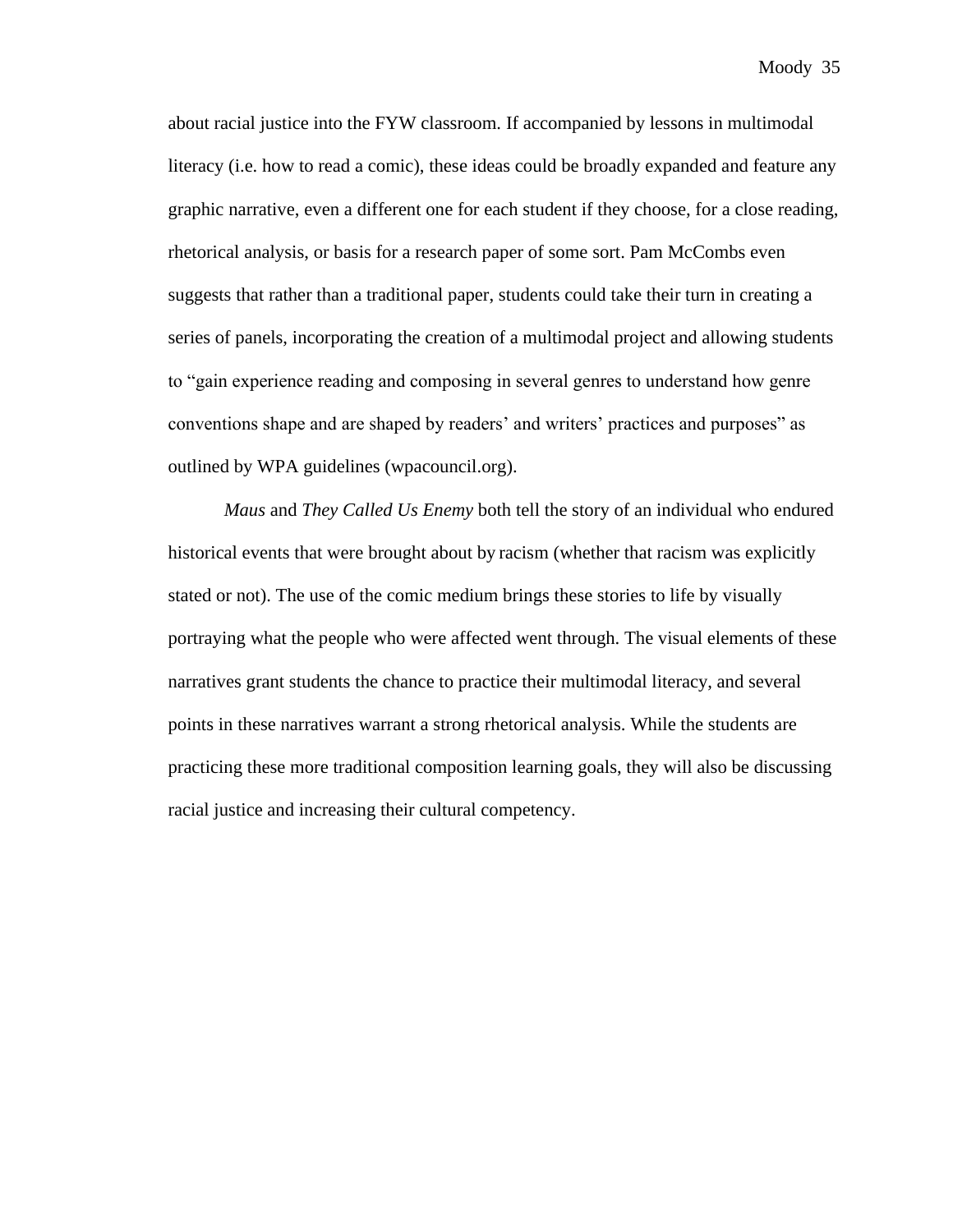# Chapter 3

## LGBTQ+ Equality: *Fun Home* and *Gender Queer*

Another social justice topic that has gained traction in the FYW classroom is LGBTQ+ equality, and many instructors have chosen to include LGBTQ+ authors and texts in their classrooms to drive discussion (Furrow; Gogats; Sieben and Wallowitz). As with racial justice, LGBTQ+ equality centers around social issues, meaning it naturally has a place in a class focused on critical and/or cultural pedagogy. This chapter will also focus on two graphic memoirs: *Fun Home: A Family Tragicomic* by Alison Bechdel and *Gender Queer* by Maia Kobabe. Both of these narratives center around the author's experience as they navigate their own understanding of their gender and/or sexuality. For Bechdel, she begins to understand her own sexuality as the memoir progresses. There are a few moments that touch on gender and gender presentation, but the main focus remains on her sexuality. For Kobabe, on the other hand, eir memoir focuses on eir gender identity, which is often wrapped up in eir understanding of eir sexuality as well. Following the same style as Chapter 2, this chapter will explore ways to use graphic narratives as a vehicle to discuss themes of LGBTQ+ equality in an effort to teach cultural competence and traditional composition topics in tandem.

# LGBTQ+ Equality and the FYW Classroom

The fight for LGBTQ+ equality differs drastically from racial justice in the specific goals that its advocates aim to accomplish. However, just as The National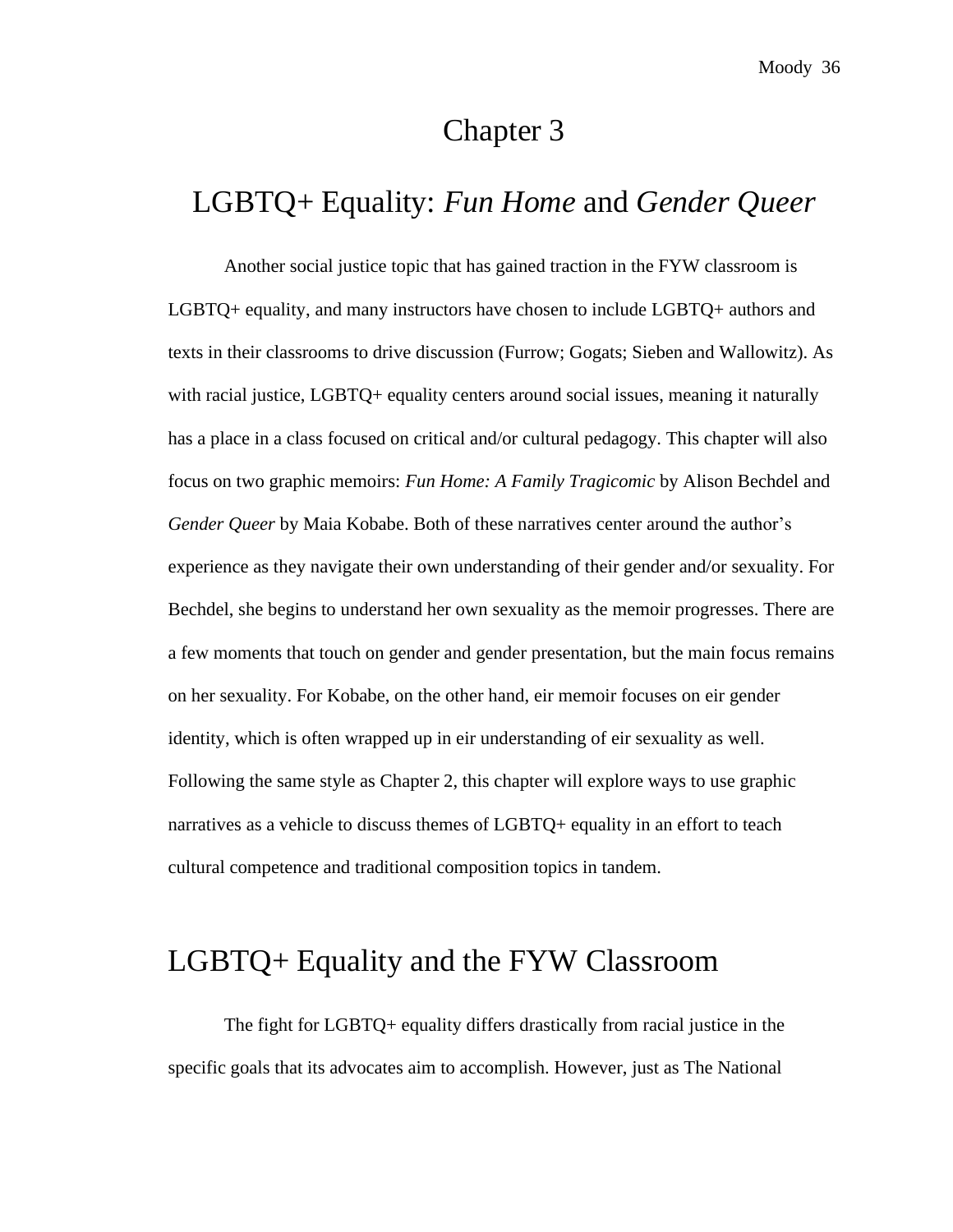Education Association defines racial justice as "The systematic fair treatment of people of all races, resulting in equitable opportunities and outcomes for all," advocates for LGBTQ+ equality aim for the systematic fair treatment of all people, regardless of gender identity or sexual orientation (nea.org). The ACLU, one of the most well-known advocacy groups, states that their mission concerning LGBTQ+ equality is "to ensure the lesbian, gay, bisexual, transgender and queer people can live openly without discrimination and enjoy equal rights, personal autonomy, and freedom of expression and association" (aclu.org). Both statements have common themes of fair treatment and opportunity, and both hope to prevent discrimination despite the differences in the issues they face.

At the time of this project, a bill that has been dubbed the "Don't Say Gay" bill is advancing through the Florida legislature. Under this bill, a Florida school district "may not encourage classroom discussion about sexual orientation or gender identity in primary grade levels or in a manner that is not age appropriate." Those who oppose the bill have raised the concern that "age-appropriate" and "developmentally appropriate" are never defined (npr.org). Under this bill, a parent could decide that discussion about sexual orientation is never appropriate for their child and sue the school if the topic is ever addressed. The ACLU also reports that "Over 100 bills attacking transgender people have been introduced in state legislatures since 2020" (aclu.org).

Additionally, men who have had sex with another man within three months have been barred from donating blood since the AIDS epidemic, mainly due to the virus's disproportionate effect on the LGBTQ+ community. New research has shown that the proportion at which HIV/AIDS affects the LGBTQ+ community is no longer enough to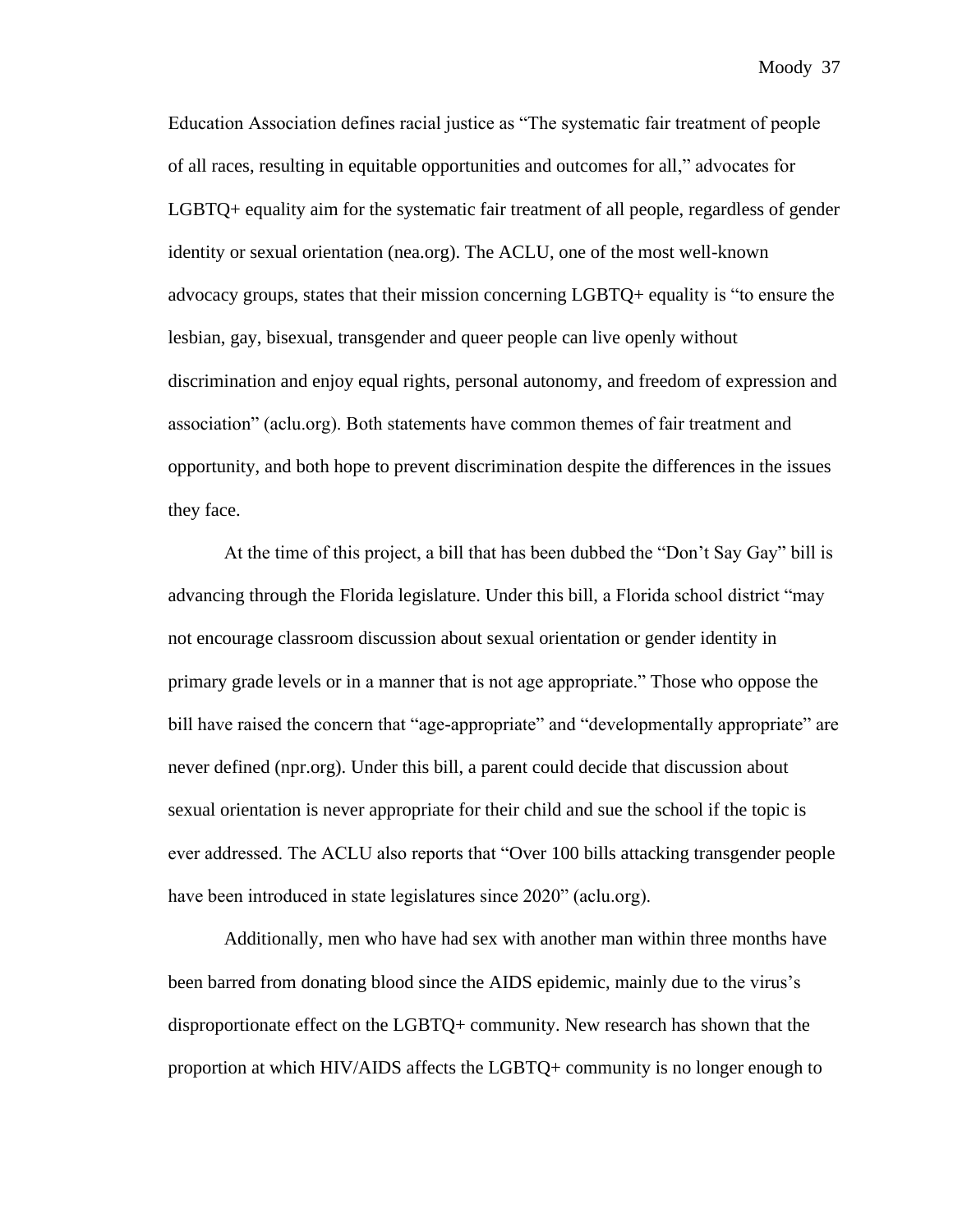justify this ban, and the American Red Cross' website states that due to the national blood crisis, what they call the "worst blood shortage in over a decade," "your donation is desperately needed" (redcrossblood.org). Nevertheless, the bar for men who have had sex with men is still in place, though The American Red Cross does state that they are currently trying to correct this bar, and "believes blood donation eligibility should not be determined by methods that are based upon sexual orientation." The American Red Cross notes that they are unable to unilaterally change this policy due to their status as a regulated organization (redcrossblood.org).

These instances, among many others, provide examples of both recent and longstanding forms of discrimination against members of the LGBTQ+ community. The goal for LGBTQ+ advocates is to educate people about these issues and encourage students to perceive and resist oppressive policies. In the FYW classroom, antihomophobic education holds the same goals. However, as Sieben and Wallowitz discuss in their article "Watch What You Teach," queer pedagogy hopes to take these ideas a step further. Rather than simply encouraging acceptance and tolerance of LGBTQ+ people, queer pedagogy looks at "how labels such as homosexual/heterosexual, man/woman, black/white, etc., are used to police behavior and affect all people" (45). The idea is to help students understand what parts of their lives are socially constructed (the idea that dresses are for women, for example) so they can begin to problematize these assumptions.

Sieben discusses a freewriting activity she has her students do where students get five minutes to freewrite about each of the following statements: "We value diversity in America"; "We value sexual diversity in America"; "We provide options for sexual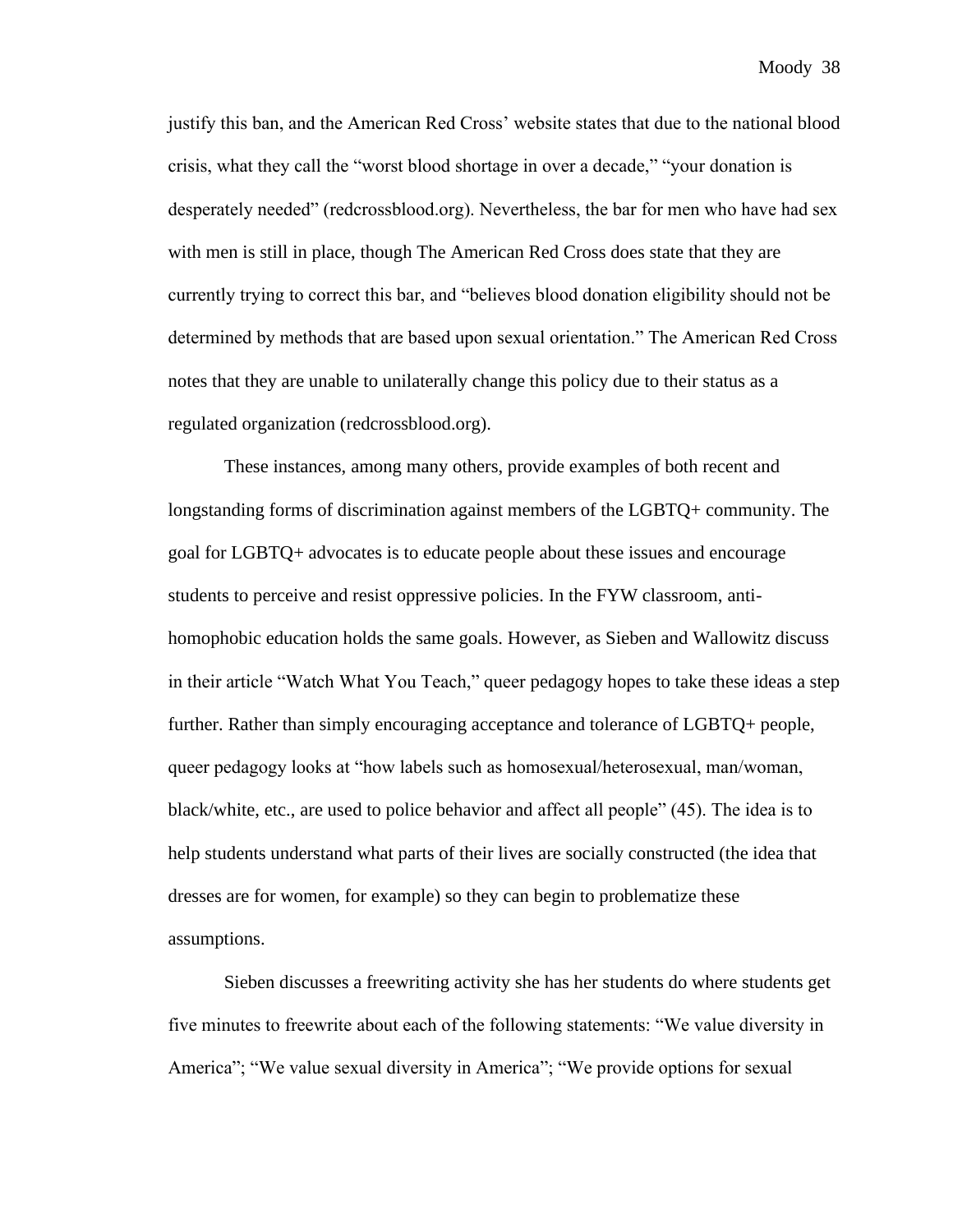diversity in America" (46). Following the freewrite, the class gathers in a circle to discuss what they have written down. For Sieben's class, the result is an understanding that LGBTQ+ people are not treated fairly in America.

Jennifer Ansley takes a similar approach in her FYW class titled "Archiving LGBTQ Lives." Her goal is to "*queer* ethos by asking students to listen to *the past* in ways that centered their accountability to those who've been historically marginalized along intersecting lines of gender, sexuality, and race" (18). She has her students access LGBTQ+ Archives in order to understand LGBTQ+ history and begin to understand the ways the authors have been marginalized. This class featured a few projects and assignments that ultimately built up to a personal narrative about each student's experience and journey through the course, learning about LGBTQ+ Archives and the histories of LGBTQ+ people.

While both of these examples specifically integrate queer pedagogy into the classroom, an instructor doesn't necessarily need to identify as an instructor who uses queer pedagogy to enact similar lessons and ideas in their own classroom. All of these ideas also work within the ideals and values of cultural and critical pedagogies, but it is worth saying that no instructor needs to (and few probably do) limit themselves to the confines of just one pedagogy.

## *Fun Home*

Alison Bechdel's 2006 graphic memoir, *Fun Home: A Family Tragicomic*, tells the story of Bechdel's relationship with her father, Bruce, until his death in 1980. The memoir showcases Bechdel's experience as she comes to understand her own gender and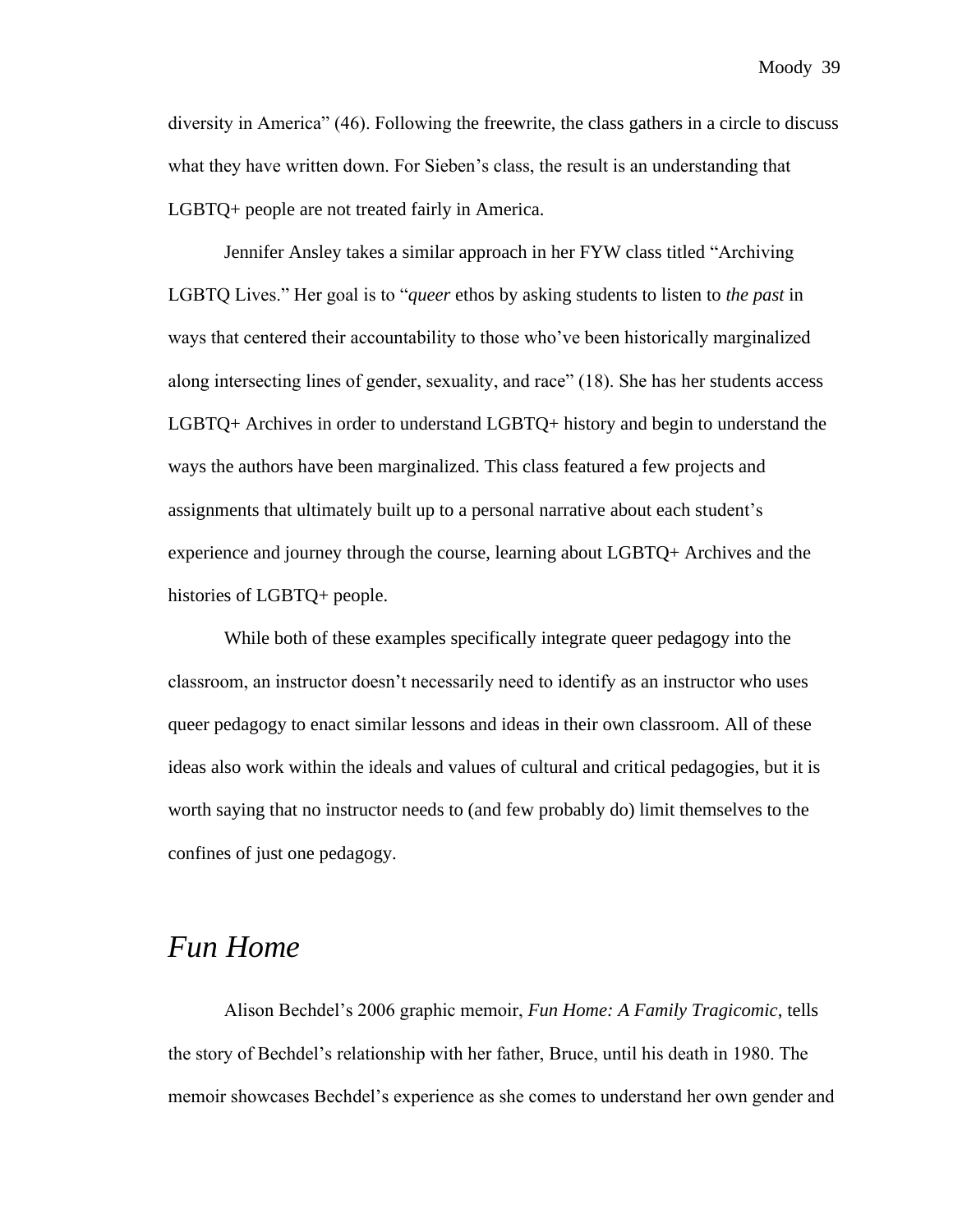sexuality, her father's sexuality, and how their sexualities helped to define and alter their relationship with each other. Told mostly non-chronologically, *Fun Home* is organized around themes rather than the time of the events as they take place; Bechdel also frequently uses allusion as a means of introspection. The last chapter, for example, focuses on parallels between her father and James Joyce's *Ulysses* at many points in his life. These allusions provide a seamless transition into a discussion about research practices and information literacy, the two topics this section will focus most closely on. As with the narratives about racial justice, *Fun Home* and *Gender Queer* also provide excellent opportunities for close reading, encouraging the "[learning] and use [of] key rhetorical concepts through analyzing and composing a variety of texts" and "[reading] a diverse range of texts, attending especially… to the interplay between verbal and nonverbal elements" as outlined by the CWPA (wpacouncil.org).

When considering how to approach *Fun Home* in the classroom, Bechdel's references to various literary figures (Joyce and Fitzgerald, just to name two) can provide a springboard to discuss research and source material. In her article "Multimodal Literacies and Graphic Memoir: Using Alison Bechdel in the Classroom," Janine Morris notes that "though Bechdel's memoirs are about her family, she frequently uses literary references and additional texts to inform her thoughts and feelings" (195). Bechdel even refers to her own use of references in *Fun Home*, admitting that she uses these allusions "because [her] parents are most real to [her] in fictional terms" (67). Moments like these allow students an opportunity to consider how their work may fit into the current academic conversation surrounding a topic. Students can also explore how the graphic multimodality allows Bechdel to incorporate these allusions in a way that text alone does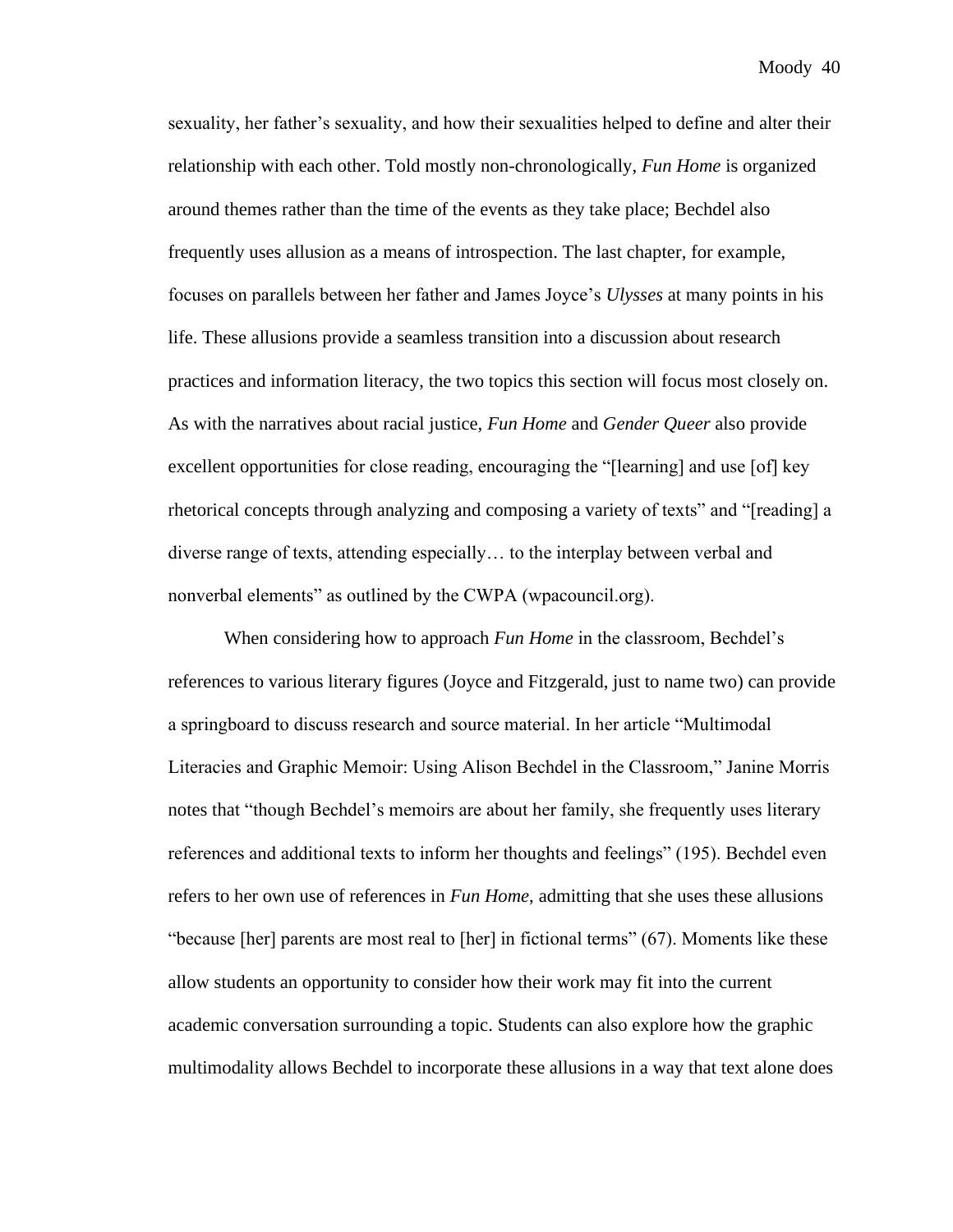not permit. Students can examine not only *why* Bechdel chooses to allude to a certain literary figure, but also *how* she does so.

For example, when discussing her father's ties to Fitzgerald, Bechdel features a panel with her father's war-time letters to her mother messily stacked together. Bechdel notes that her father's letters took on a "Fitzgeraldesque sentiment" after he read Fitzgerald's biography, and the illustration of the letters stacked allows readers to see the influence of both Fitzgerald and his characters in her father's writing (63). She is also able to illustrate the physical similarities she saw between her father and Robert Redford, the actor who played Gatsby in the 1974 release of *The Great Gatsby* (64).

Using Bechdel's use of allusion as a guide, an instructor may have students choose one reference to explore in a close reading (often these allusions only last a few pages). This assignment may also encourage students to bring in additional outside research to further connect the lives of Bechdel's father and the allusions Bechdel makes. Alternatively, students may have the option to create a text that showcases an allusion to a literary figure with their own life. Following McComb's advice, this project could also take the form of a series of comic panels (18). Assignments such as these would help teach students how to "locate and evaluate. . . primary and secondary research materials" and "compose texts that integrate the writer's ideas with those from appropriate sources" as set out by WPA guidelines (wpacouncil.org). The goal in including additional research with this assignment would be to further promote information literacy by bringing in additional information surrounding Bechdel's allusions.

College composition courses aim to teach students a variety of writing skills ranging from the process of writing to rhetorical analysis. Part of this range includes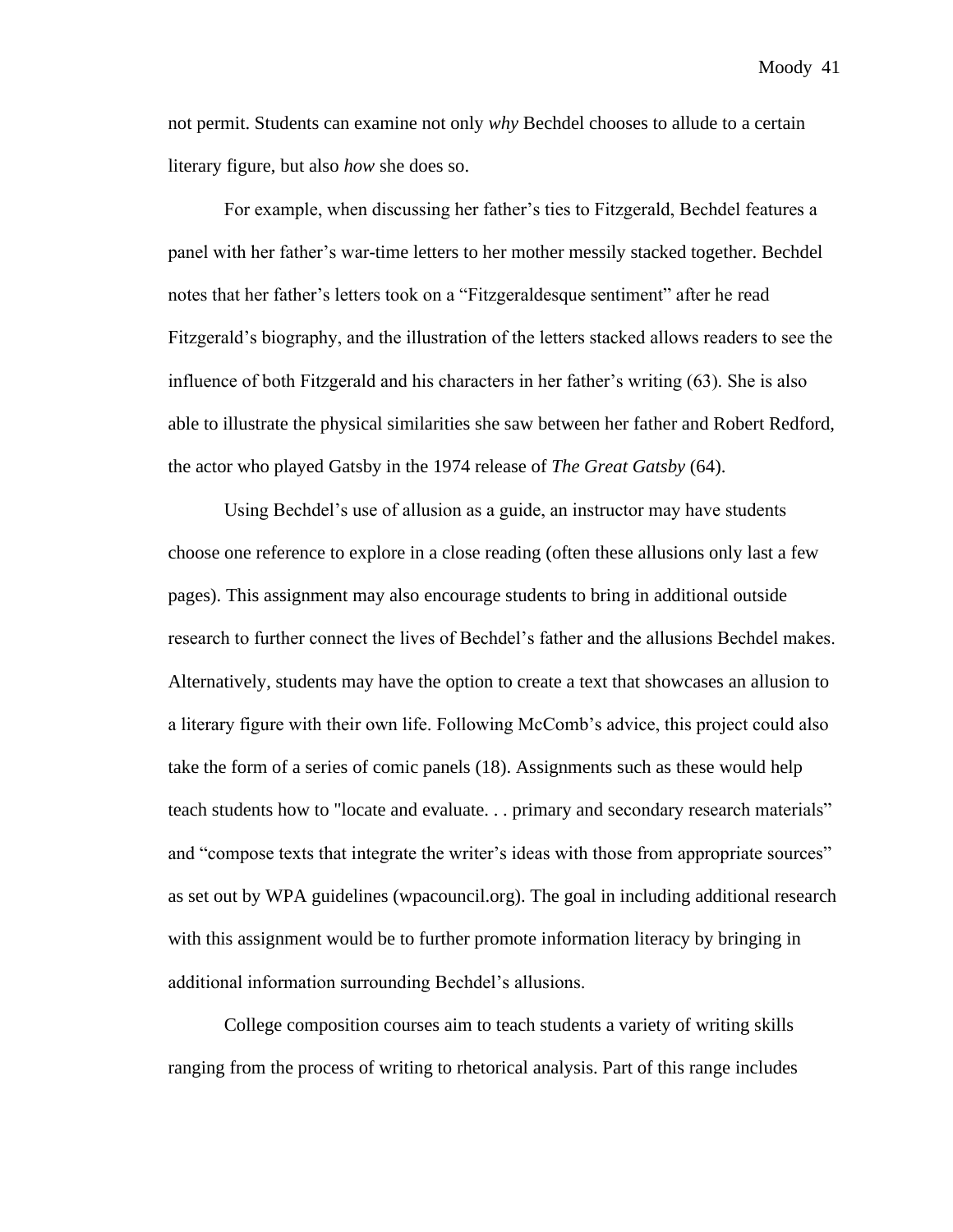information literacy and research skills, which entails plagiarism and its prevention. As previously mentioned, *Fun Home*'s use of allusion provides a springboard to discuss research and information literacy; however, this conversation could also be pushed further to discuss plagiarism. Benjamin Harris, in his article "Credit Where Credit is Due: Considering Ethics, *Ethos*, and Process in Library Instruction on Attribution," notes an increase in plagiarism within college courses and ultimately attributes the increase to students not being fully aware of the importance of proper research tactics (4). Moreover, he argues that a possible contributor to this disparity may be that students are being taught *what* to do, but not *how* to do it and *why* they should do it (7). Having students utilize outside resources for any of the above-mentioned projects gives them an opportunity to practice their research skills while the instructor teaches them not only *what* to do to prevent plagiarism, but *how* to do it and *why* they should.

Bechdel doesn't just reference famous literary figures as a means to make sense in her memoir; she also references her and her family's personal archives. For Ansley, Bechdel's personal family archives could also be considered LGBTQ+ archives. Ann Cvetkovich seconds this idea in her article "Drawing the Archive in Alison Bechdel's *Fun Home.*" Cvetkovich notes that *Fun Home* has a "particular meaning" to her because it "provides a welcome alternative to public discourses about LGBTQ politics that are increasingly homonormative and dedicated to family values" (111). *Fun Home* features "diaries, maps, and books" that have held significance in Bechdel's life (119). She utilizes these documents to make her story more of a reality to the reader. As she incorporates these archives into her text, she actualizes her experience.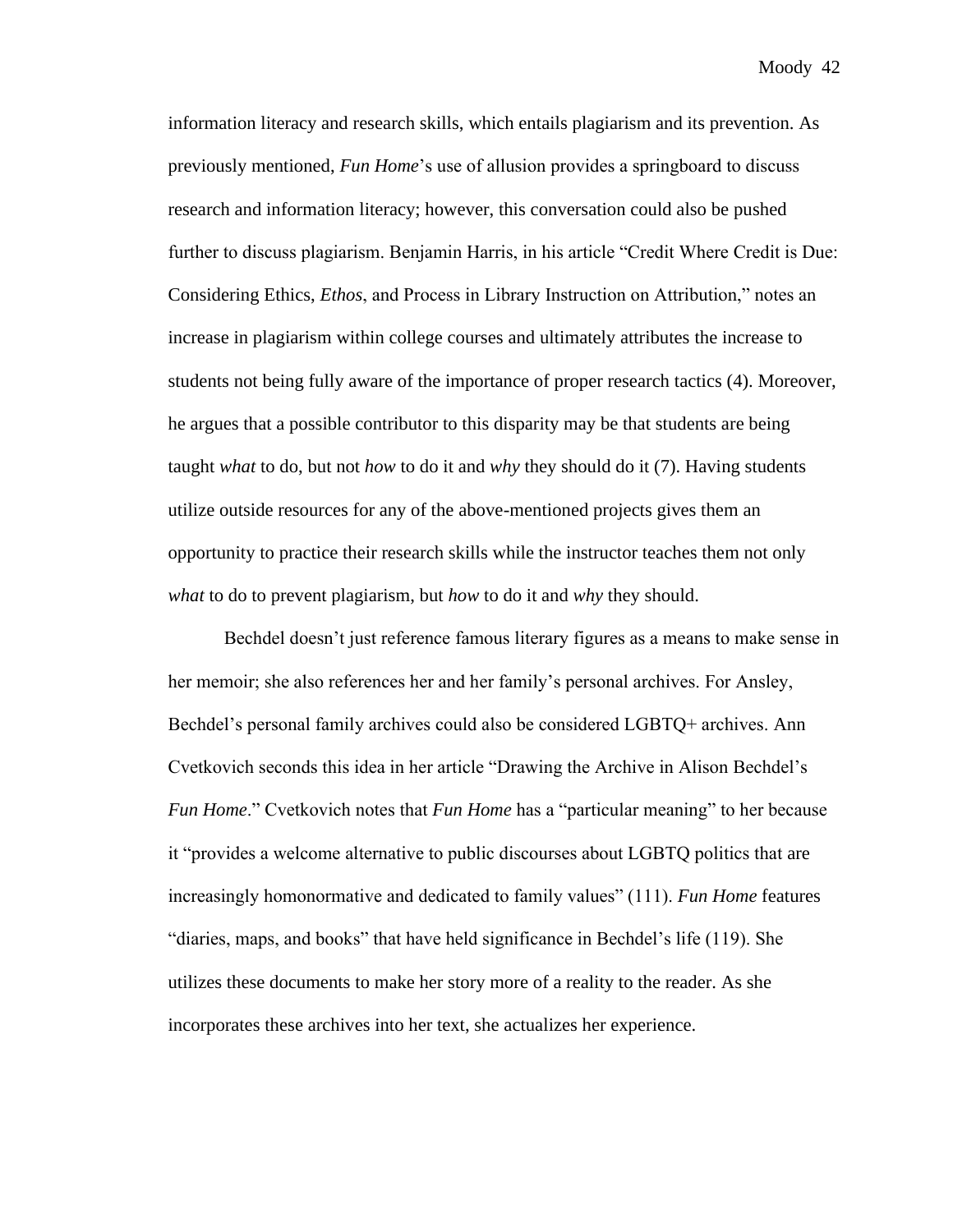The best example of this "archival documentation" that Ansley refers to comes from the only double splash in the *Fun Home*: a picture of Bechdel's old babysitter Roy (114). In the photograph, taken by Bruce, Roy lies almost nude in a hotel room that Bruce and Roy stayed in during a vacation (100-101). The children stayed in a hotel room separate from Bruce and Roy. Bechdel features a combination of her interpretation of the photo with her retrospective thoughts as an adult. The image shows Bechdel holding the photograph of Roy in her fingers, showcasing the entire photograph for the double-page spread. In the text alongside the photograph, Bechdel processes her own feelings towards the photograph, initially describing the picture as "beautiful" due to its "ethereal, painterly quality" (100). She soon reflects on how she would feel if the photograph were "of a seventeen-year-old girl," wondering if she identifies with her father's "illicit awe" of not only the picture, but of Roy as well  $(100 - 101)$ . Here, readers see Bechdel both drawing comparisons between herself and her father and acting as a critic of her own father's life. Her method of drawing these comparisons is the archival documentation she brings into the memoir. In a FYW classroom, students can implement a similar practice in their own writing by examining their own archival documents and providing their own retrospective commentary on the documents that they choose to feature.

Bechdel also features images of diary entries, poems, letters, magazines, and novels at various moments. As with the previously discussed possibility for an assignment, students may select one of these references to an object from Bechdel's past and do a close reading of its reference and use within the context of *Fun Home*. For a more creative piece, students may select an item from their own past to write about and feature either in a written assignment or a series of comic panels. The goal of this creative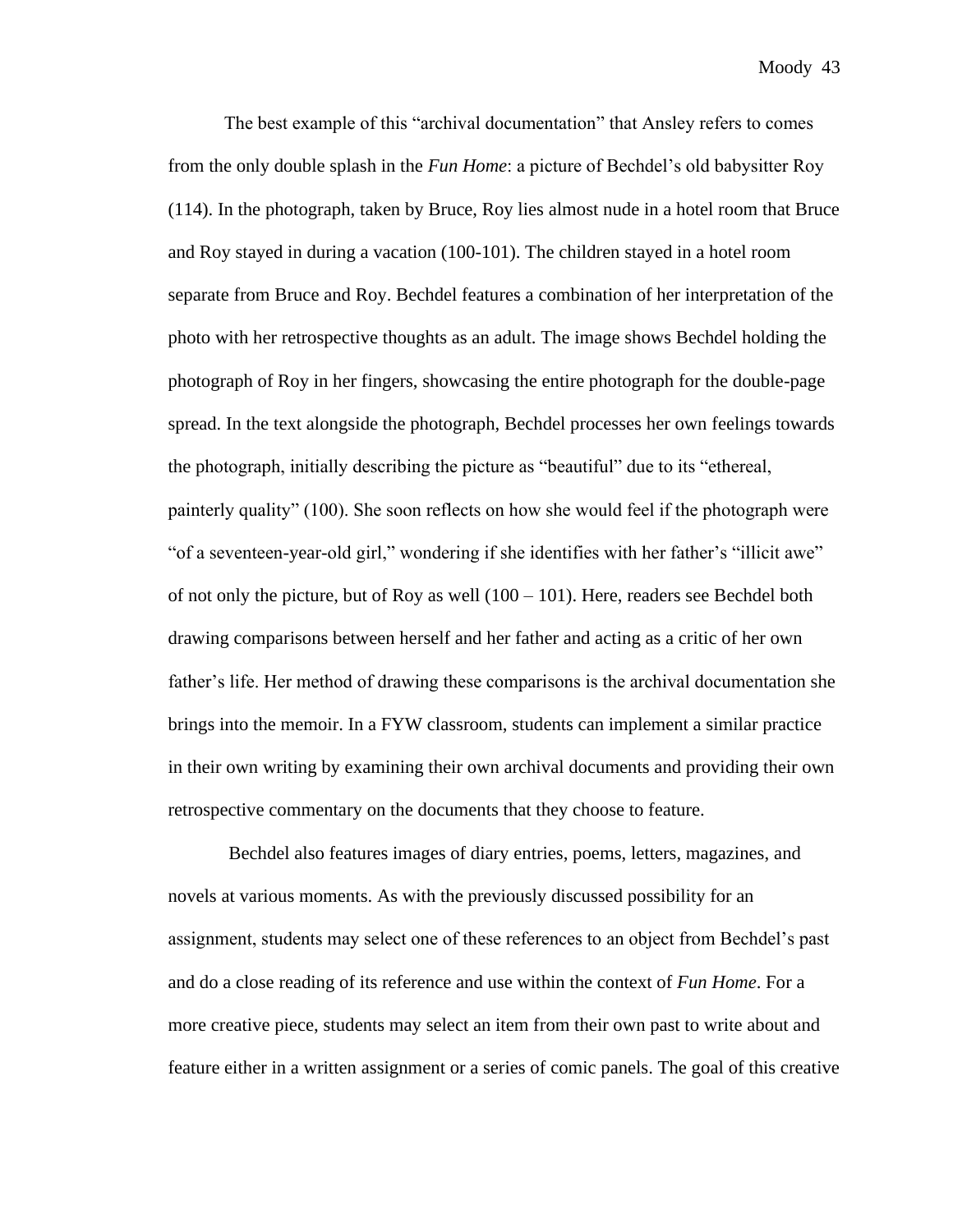piece would be for students to think about how the item or object they have chosen ties into their story and/or who they are now, imitating Bechdel's practices in their own writing.

# *Gender Queer*

In 2019, Maia Kobabe (who uses e/em/eir pronouns) published eir autobiographical graphic memoir *Gender Queer* after believing eir last autobiographical comic would be about the statistics of the books e had read up until that point (143). *Gender Queer* does not necessarily follow a linear story in the traditional sense. Instead, it features various instances of Kobabe's life when e was trying to understand eir gender and sexuality told chronologically; the common thread that connects these instances and stories is eir self-exploration. The memoir begins when e is three, retelling eir first gender-related memory, and ends as e talks about eir current profession of teaching comics classes to middle schoolers. As with *Fun Home*, this section will be dedicated to the ways *Gender Queer* could be used in the FYW classroom to discuss information literacy and multimodal literacy. One major difference between the two narratives is that *Gender Queer* features explicit in-text citations to outside sources, providing an example for students to mirror in their own work. Additionally, having students create their own comics with in-text citations, and thus following suit with Kobabe, can allow for discussion about information literacy and plagiarism.

One benefit of Kobabe's style of storytelling is that students who are writing about *Gender Queer* in their FYW course have the option to focus on a single one of these stories for a potential writing project. Most of these stories, whose topics include eir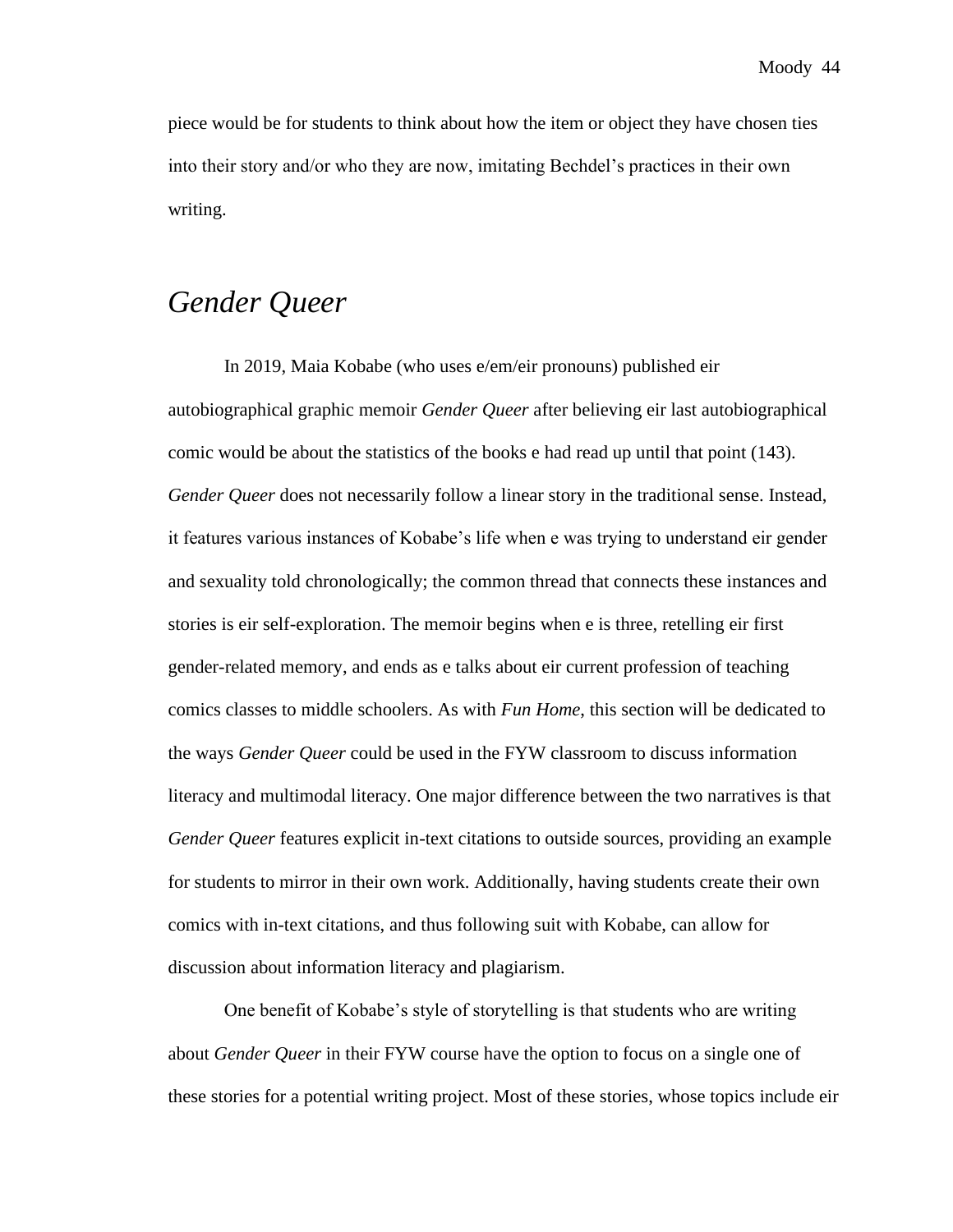first period, eir experiences at the gynecologist, and eir first time hearing about the pronouns e now uses, are only  $10 - 20$  pages long in isolation. The way that Kobabe divides the memoir (though these stories are not actually separated in any way) makes it easy to choose a specific passage or arc to focus on for a close reading. Alternatively, the instructor can still choose to have students write about the narrative in its entirety, utilizing multiple stories that Kobabe tells. By asking students to choose a specific story to focus on within Kobabe's memoir, instructors are encouraging students to "use strategies—such as interpretation, synthesis, response, critique, and design/redesign—to compose texts that integrate the writer's ideas with those from appropriate sources," the "appropriate sources" in this case referring to Kobabe's autobiographical text (wpacouncil.org). And, as with all graphic narratives mentioned in this project, students will be actively "[reading] a diverse range of texts, attending especially to relationships between assertion and evidence, to patterns of organization, to the interplay between verbal and nonverbal elements, and to how these features function for different audiences and situations" (wpacouncil.org).

Another feature that the genre of the graphic narrative highlights is Kobabe's ability to visually represent ideas, thoughts, and concepts that would be more difficult to convey in a text-only medium. Kobabe makes several moments and choices to visually express and highlight eir feelings and thoughts about eir experience. An instructor may opt to choose to have students select one of these moments where Kobabe turns to eir visual metaphors. For example, e illustrates various boxes of typical menstrual products with names such as "Acne and depression," "Blood Management Week," and "Bad Sleep for a Week" when discussing the feelings e have about eir period (34). In doing so,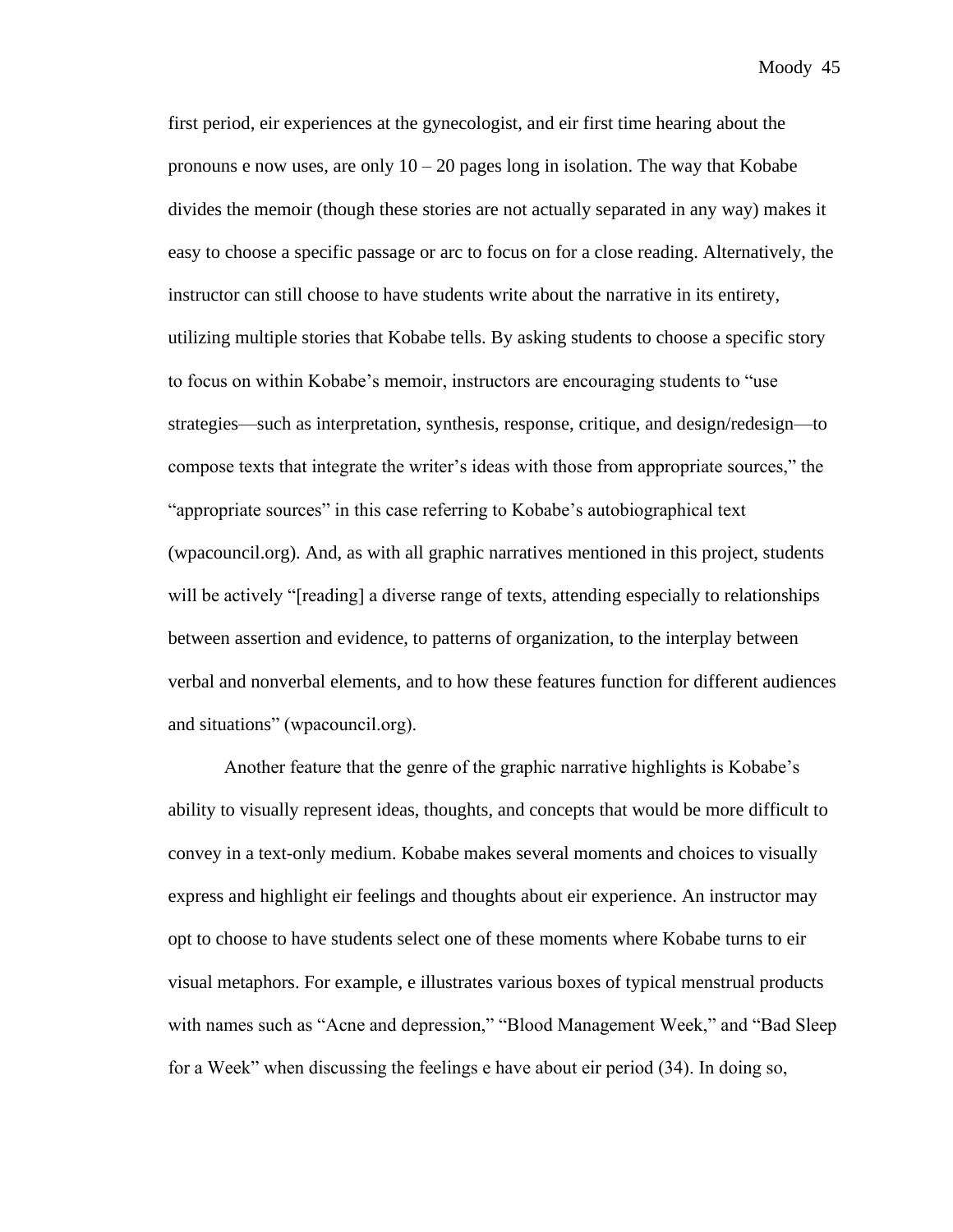Kobabe is not only stating that the items in this list come with having a period; e also touches on the feeling of having to purchase hygiene products while knowing that these things are the result of eir period. Further, the comparison between eir feelings towards the side effects of eir menstrual cycle and eir feelings towards the products themselves are brought to light; e discusses eir disdain for eir period as it relates to eir gender identity.

Kobabe also features a moment that includes referenced research when e explains the science behind gender identities. E makes reference to neurophilosopher Patricia Churchland and her theory of how the body determines its sex. Throughout this section in the memoir, Kobabe illustrates Churchland giving a university lecture where e is the student. E includes a chunk of text from Churchland's book *Touching a Nerve: The Self as Brain,* presented as though Churchland is saying it during a lecture, followed by an intext citation in each panel. Here, Kobabe is referencing other real-life figures in eir work much more directly than Bechdel did in her memoir. This moment illustrates how the comic medium can be combined with outside research, opening up the possibly for students to mirror Kobabe's tactics.

One key difference that makes Kobabe's text stand apart from Bechdel's is eir explicit use of in-text citations as they refer to Churchland's theories and publications. Kobabe not only provides an example for students to follow as they compose their own work, but e also exemplifies the ability for students to cite external sources in their own texts. More importantly, and more specifically, Kobabe demonstrates the ability to include in-text citations in a graphic format. McComb's suggestions of having students create their own graphic text, as has been discussed before, do not need to limit students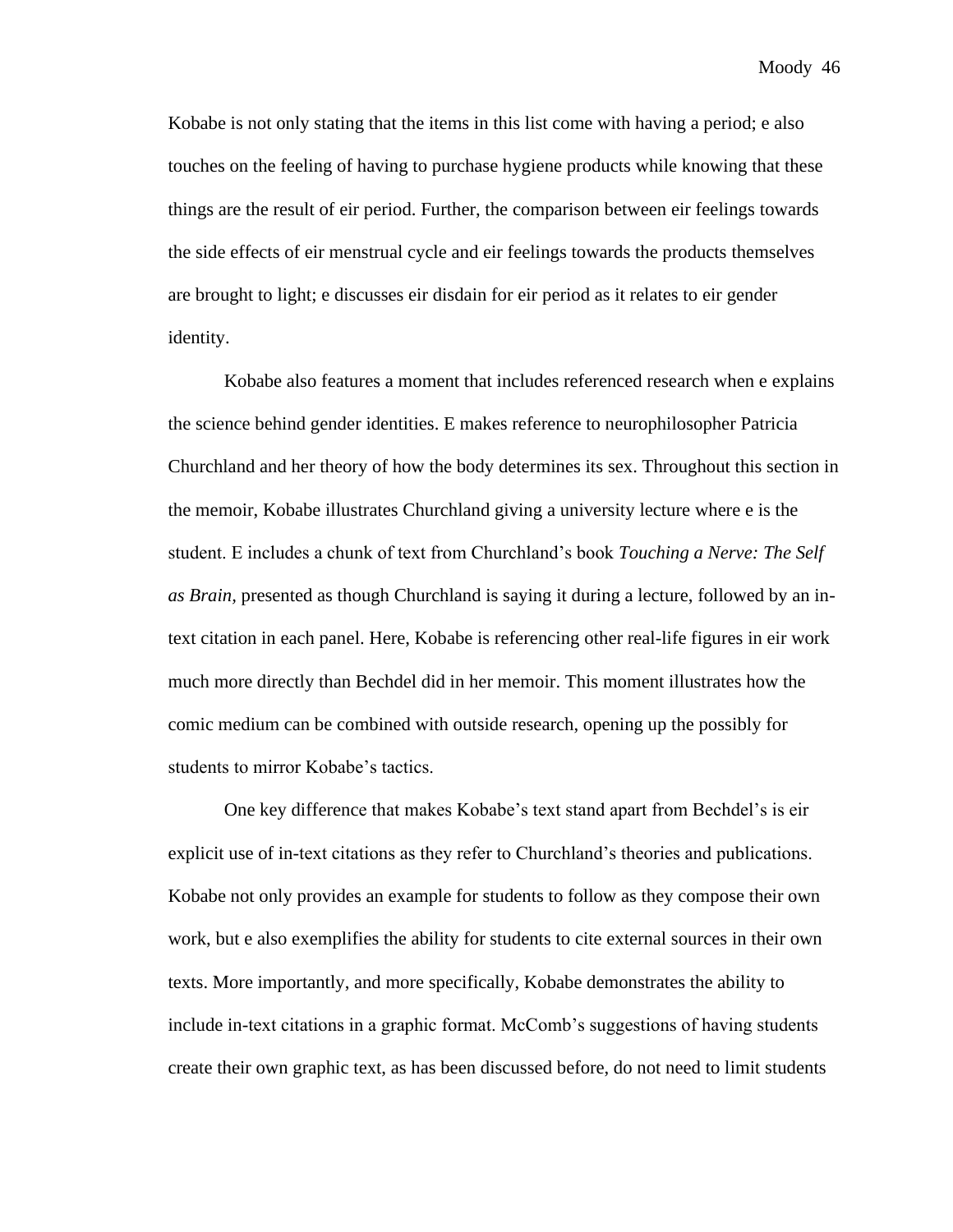in their ability to incorporate elements that they typically use in text-only media. In other words, Kobabe demonstrates that the multimodal medium of her graphic memoir is actually more expansive and able to do more than the text-only medium allows.

Of course, having students utilize the databases available to them will satisfy certain WPA outcomes related to research and information literacy. A student who uses outside sources (and does it well) will be able to "locate and evaluate. . . primary and secondary research materials," though having students do this same task using a graphic medium increases the opportunities to achieve various other outcomes. For example, under the category "Rhetorical Knowledge," the CWPA states that students should be able to "match the capacities of different environments (e.g., print and electronic) to varying rhetorical situations" (wpacouncil.org). Though they list print and electronic as varying environments, there is no reason this statement could not also apply to text and graphic. Under the same category, students should also "gain experience reading and composing in several genres to understand how genre conventions shape and are shaped by readers' and writers' practices and purposes" (wpacouncil.org). Again, I refer to the distinction between text and graphic mediums as separate genres for students to explore the conventions of, and having them create a graphic text themselves after reading Kobabe's text fulfils the requirements of both reading and composing in multiple genres.

### Conclusion

Alison Bechdel's *Fun Home* and Maia Kobabe's *Gender Queer* offer many pathways to discuss LGBTQ+ equality in the context of the FYW classroom. Their inclusion of research within the graphic medium may offer a thread to tie these two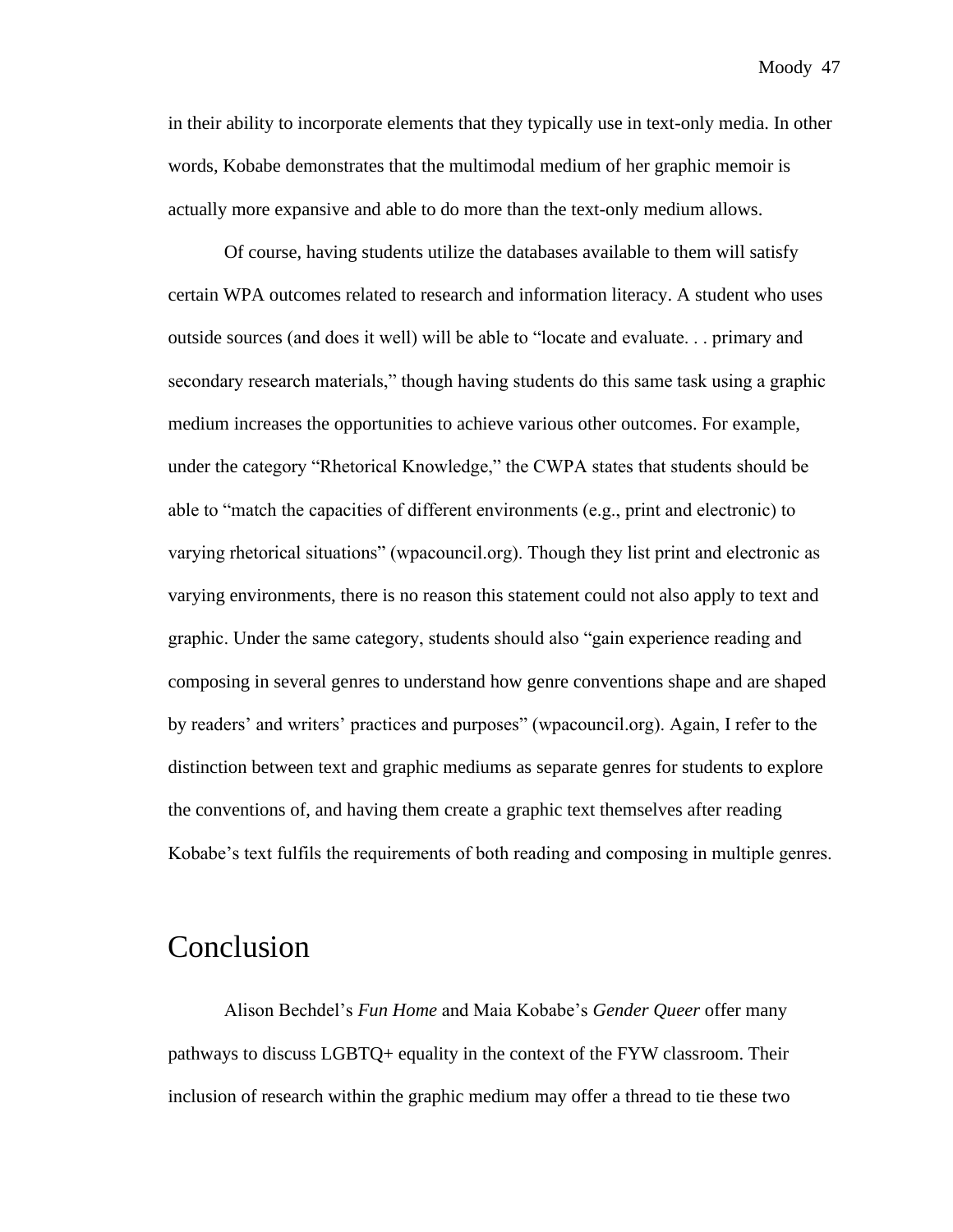narratives together if they were used in the same class, but each narrative can stand alone and serve the same purpose. Promoting research through the graphic medium will be new to most, if not all, students, thus (hopefully) piquing interest and increasing student buyin. As with all texts related to social justice, simply featuring these memoirs in the FYW classroom is not enough to thoroughly encompass social justice or advocate for LGBTQ+ equality; instructors must feature relevant conversation and assignments in their classroom to explore the topics at hand in a way that is meaningful and relevant to current issues concerning LGBTQ+ equality, and both *Fun Home* and *Gender Queer* allow opportunities for this discussion and these assignments to take place. Specifically, these two narratives and their use of outside sources give students the opportunity to explore information literacy as they discuss and learn about issues surrounding LGBTQ+ equality.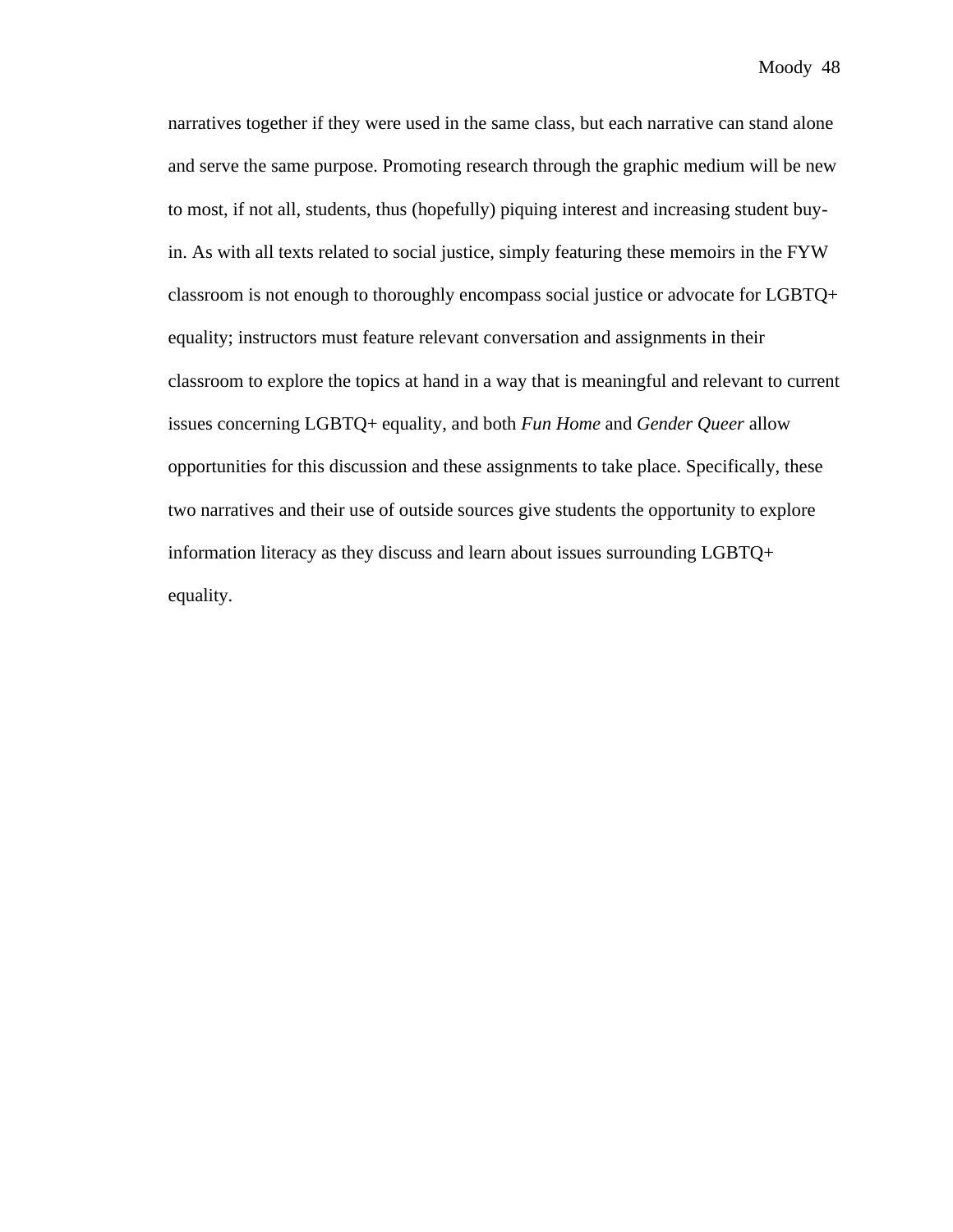## Chapter 4

# Disability Rights and Mental Health:

#### *Stitches* and *Marbles*

The final branch of social justice that this project will examine in the context of the FYW classroom is disability rights and mental health. Many scholars and educators practice Disability Studies in their classroom, citing its importance in both explicating instruction and their daily practices (Stanton; Walters; Callus). In my experience, the topics of disability and mental health discussed in the FYW classroom arise less frequently than this project's previous topics of racial justice and LGBTQ+ rights. However, these topics are just as important to address as the ones this project has previously explored, and thus this chapter will feature a couple of graphic narratives that discuss disability and mental health.

This chapter will discuss *Stitches* by David Small and *Marbles: Mania, Depression, Michelangelo, & Me* by Ellen Forney and some of the ways that these graphic narratives can be used in the FYW classroom to teach WPA standards and disability/mental health studies in tandem. These topics have been placed in the same chapter because society needs to shift the way mental health is addressed and treated in comparison to physical health. In the same way that a person with a physical disability would not be asked to pretend that their disability exists, neither should a person with mental health issues or a mental disability. Classroom consideration of such graphic narratives as these two can encourage students to see that the discussion surrounding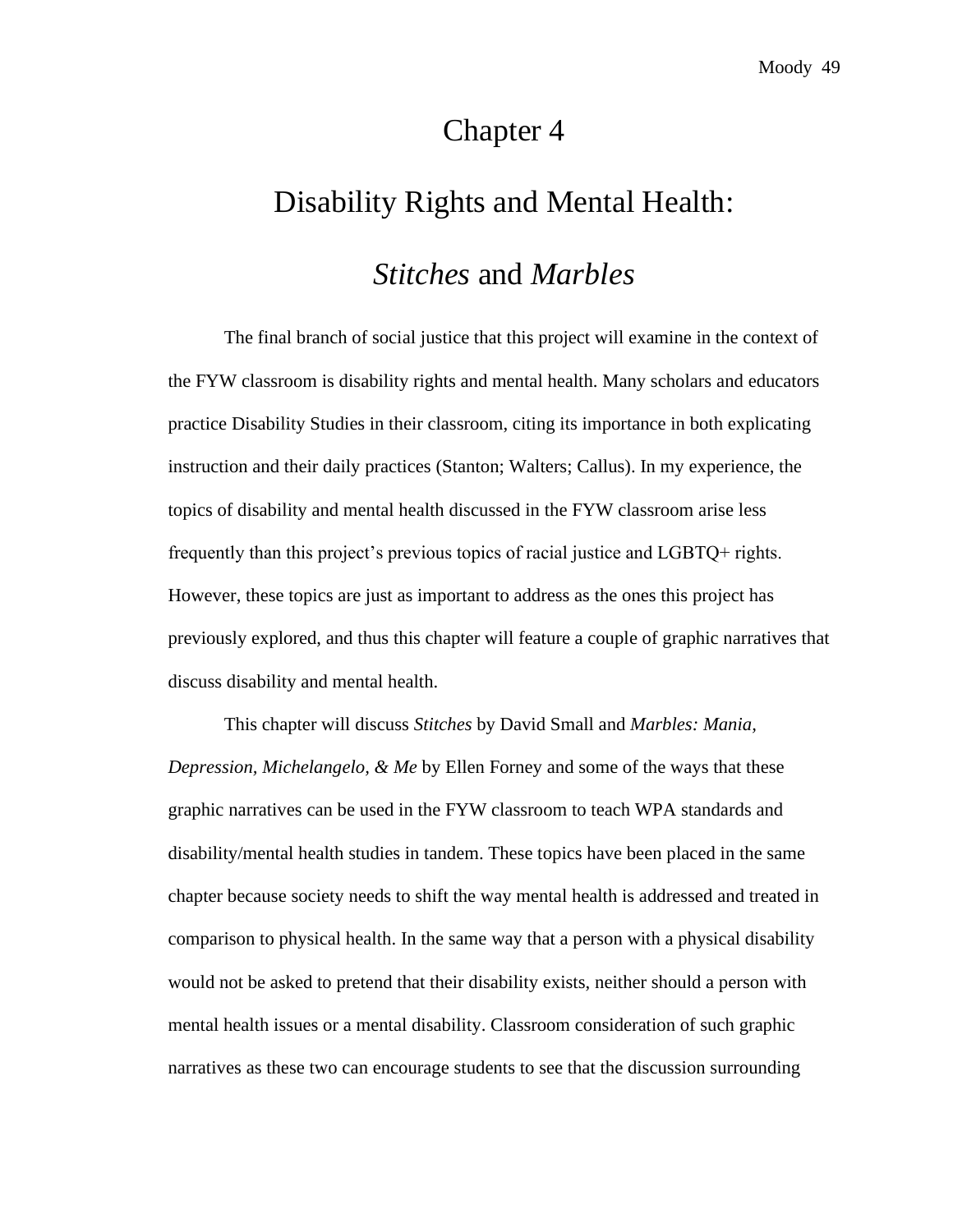healthcare needs to include both physical and mental health and consider both physical and mental ability.

## Disability, Mental Health, and the FYW Classroom

Disability studies is an interdisciplinary area of study closely connected to the disability rights movement. As Anne-Marie Callus explains in her article "The Contribution of Disability Studies to the New Humanities," "disabled academics" pioneered disability studies, focusing on their experience and the experience of family members with disabilities and "the perspectives of disabled people themselves" (70). Callus notes that "the single most important contribution of these perspectives has been the realization that disability is not equivalent to physical or mental impairment but arises from the difficulties faced by people with impairments in societies that have traditionally given little account to catering for impairment-related needs" (70-1). Essentially, Callus argues that the lens of disability studies helps people pay attention to society's lack of accommodations rather than the limitations or impairments of the individual. In this way, disability studies is a field that overarchingly looks at the systemic impact of the lack of accommodation rather than thinking about disability in a purely individualistic sense.

While thinking about the classroom through the lens of disability studies encourages students and instructors to think about systemic issues that people with disabilities face, it also encourages them to consider ways they can be more equitable in their own classroom. In her article "Finding Universals Through Difference: Disability Theory's," Stanton notes that disabilities are still "real" and would not "cease to exist in any way if such gaps were closed," the gaps referring to systemic barriers for people with disabilities (7). In other words, if a person is deaf or uses a cane for mobility, their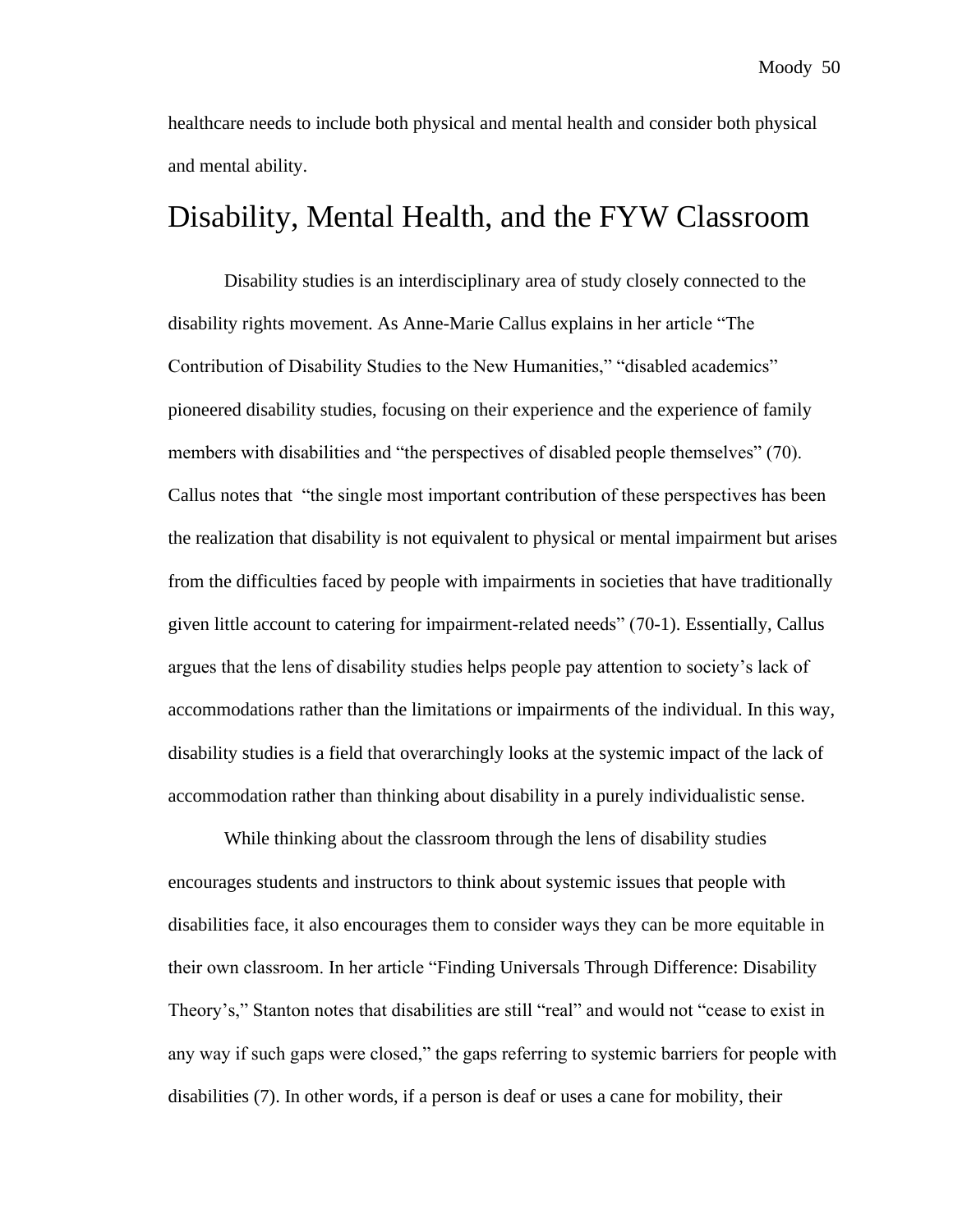deafness and their need for a cane do not disappear in the world where society has learned to be more accommodating and accessible. When considering accessibility in the current world, the layout of the classroom may pose challenges for individuals with mobility limitations. Small font on a PowerPoint may make it more difficult for students with poor vision to follow along with the lecture. While there isn't much one instructor can do if their classroom is built around platforms and steps, understanding disability studies may help instructors to make their classrooms more accessible in the ways they are able to do so.

In addition to creating a more inclusive classroom environment for individuals with disabilities, many FYW instructors have begun placing more emphasis on mental health in their classrooms and on college campuses (Bischof, Hamilton, and Hernandez). Cathlena Martin's article "Health and Wellness: An Honor's First-Year Experience Assignment in Response to the Pandemic" explores her implementation of wellness activities and reflections into her FYW classroom. Martin explains that she would assign some activity for her students to complete each week (such as watching the sunrise or interacting with an animal) and writing a reflection about the experience. The goal was to have students practice something that was a form of self-care while disguising that selfcare as a fun, low stakes assignment. In short, the inclusion of these activities and writings was a success for both her and her students. While some students were resistant at first, the consensus by the end of the class was that the students were grateful and appreciative, stating that they began to look forward to these self-care assignments (224- 25). This prioritization of self-care is one way to allow for discussion of mental health in the classroom.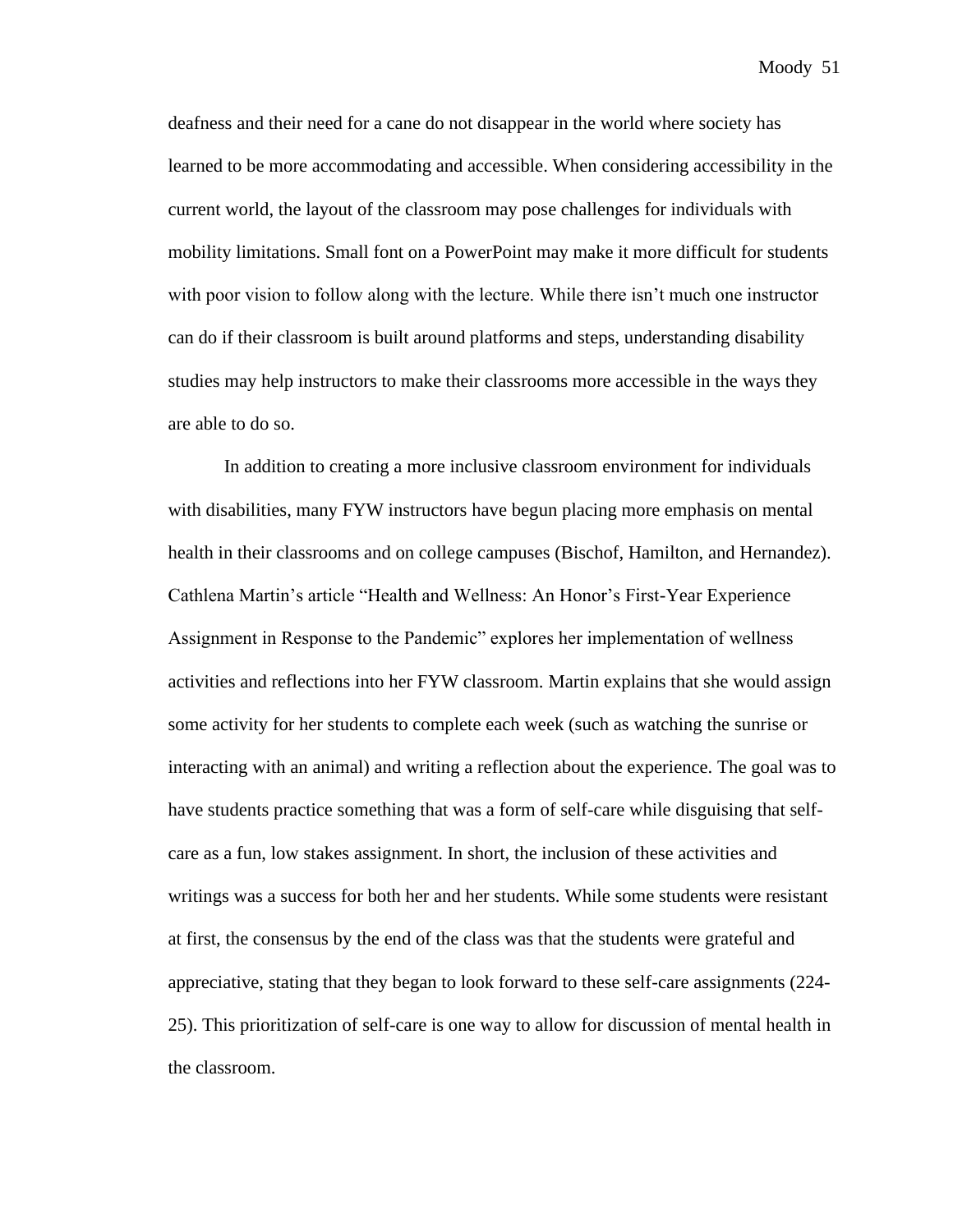Many composition instructors have already began discussing disability rights in their classrooms, and they are using a variety of methods to do so. In "Over There," their chapter of the article "Multimodality in Motion," Cynthia L. Selfe and Franny Howes consider the ways that ableism appears in the FYW classroom:

Re-thinking composition from a disability studies perspective reminds us that we too often design writing instruction for individuals who type on a keyboard and too easily forget those who use blow tubes, that we have a habit of creating assignments for those who read text with their eyes and a related habit of forgetting those who read through their fingertips, that we too often privilege students who speak up in class and too often forget those who participate most thoughtfully via email. ("Over There")

Selfe and Howes encourage instructors to think about their day-to-day practices in the FYW classroom and how something as seemingly universal as a writing assignment may cause challenges for individuals who cannot use a keyboard. In a later chapter, titled "Mode," Stephanie Kerschbaum argues that the importance of multimodality is two-fold. Not only does using multimodal texts allow students a place to practice multimodal literacy, but they also may make a text "easier to understand than text-only works because they juxtapose text, color, image, movement, and sound," thus "amplifying the communicative resources of a text" ("Mode"). For example, a text's use of color or particular images may help a student make sense of what they cannot understand based on text or image alone.

Much of the scholarship dedicated to disability studies in the FYW classroom focuses on creating what the authors of the article "Creating a Culture of Access in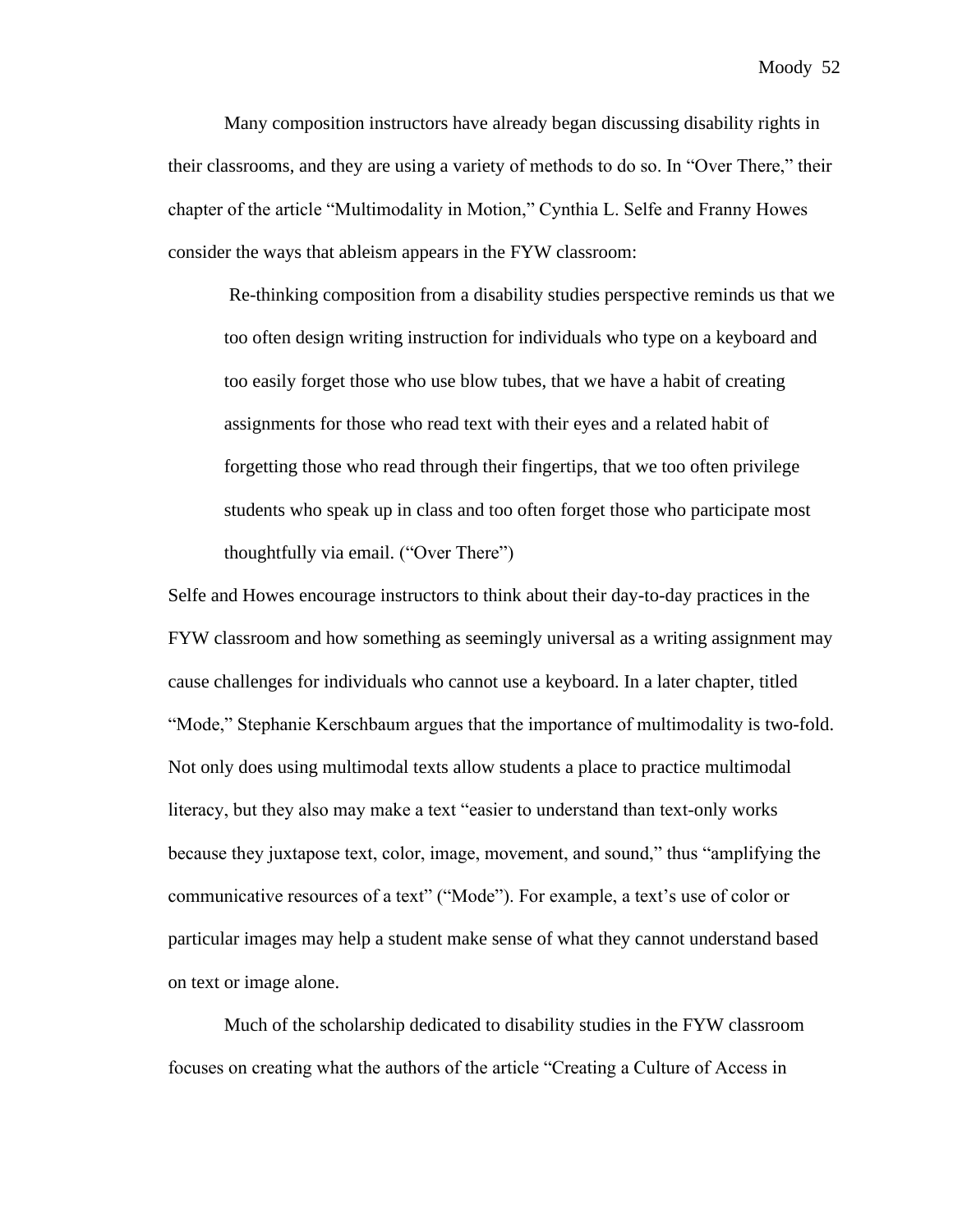Composition" call a "User-Friendly Social Space" (Brewer, Selfe, and Yergeau 153). This social space often extends to academic areas outside of the classroom, but always applies to the classroom setting. Brewer and her co-authors cite closed captions and the use of notecards as a non-verbal way to ask questions and as ways to make conferences more accessible, but these ideas can just as easily apply to the classroom.

Further, in her article "Graphic Disruptions: Comics, Disability, and De-Canonizing Composition," Shannon Walters proposes ways to use graphic narratives that focus on disability to "productively disrupt normative expectations about the 'typical' composition process" (174). Walters argues that comics can be used for both their own multimodal purposes and to de-canonize typical, and often inaccessible, texts that are commonly found in the classroom. These examples demonstrate that the presence of disability studies extends beyond the content of a classroom and into the daily pedagogical practices of the individual instructor.

Because of its effect on classroom theory and its real-world applications, disability studies proves to be a crucial element when constructing a fair and accessible classroom. One way to incorporate it is through the use of graphic narratives for explicit instruction. Rather than calling for changes like accessibility ramps to be placed in every classroom (though all classrooms should be accessible to those who use wheelchairs) and instructors using bigger fonts (though every instructor should make sure that every student can read the material), this project will focus on how graphic narratives can be used to address the topics of disability studies and mental health in the FYW classroom. As with previous chapters, the author's first name will refer to their character within their memoir while the use of their last name will indicate their role as the author.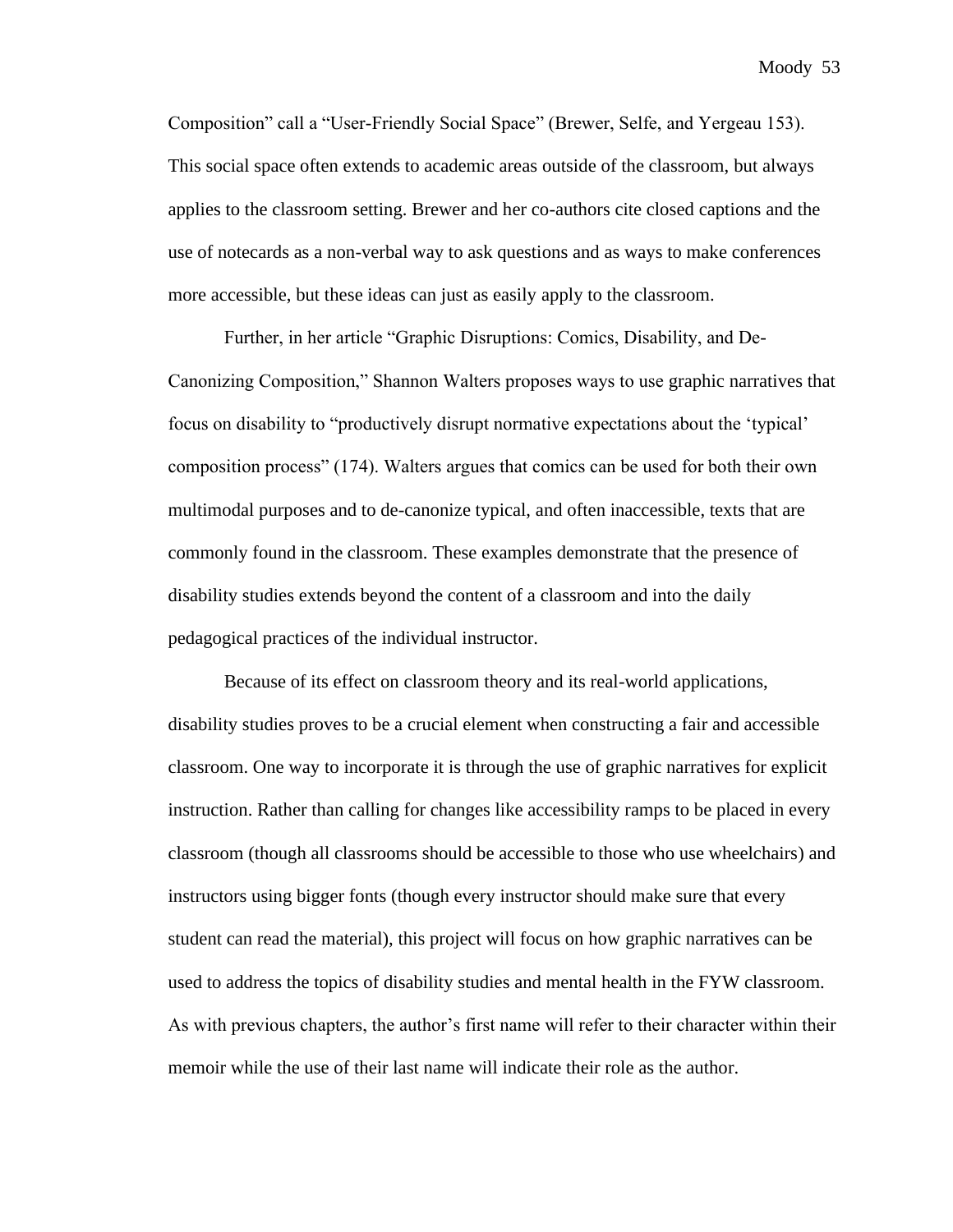This project will focus on incorporating the graphic narratives *Stitches* by David Small to discuss disability and *Marbles: Mania, Depression, Michelangelo, and Me* as a means to discuss mental health in the FYW classroom. As with the rest of the texts in this project, these narratives are not the only ones that discuss disability, and the methods explored here are not the only methods that could be incorporated in the FYW classroom. Instructors should feel free to choose texts that are perhaps more meaningful to them, that they feel more comfortable teaching, or that are more accessible for them.

### *Stitches*

To focus specifically on disability in the FYW classroom, an instructor looking to incorporate graphic narratives could turn to *Stitches*, David Small's graphic memoir. *Stitches* recounts Small's childhood and growing up with abusive and neglectful parents. When David was six years old, he developed sinus problems. His father, a radiologist, exposed him to X-rays, a commonplace treatment for sinus issues at the time. As David got older, his parents failed to take him to a doctor to examine a growth in his throat; this growth is later revealed to be cancerous, likely a result of his father's X-rays. Following his surgery to remove the tumor, Small is left with only one vocal cord, rendering him unable to speak aside from a soft whisper. The narrative follows David discovering that he had cancer, a fact that his parents hid from him, and how it affected his relationship with his parents. The way that Small explores disability in his graphic narrative allows students to "gain experience reading. . . in several genres" and "read a diverse range of texts" while also providing a means to challenge assumptions about what disabilities can look like and what disabilities can mean for those who are affected by them through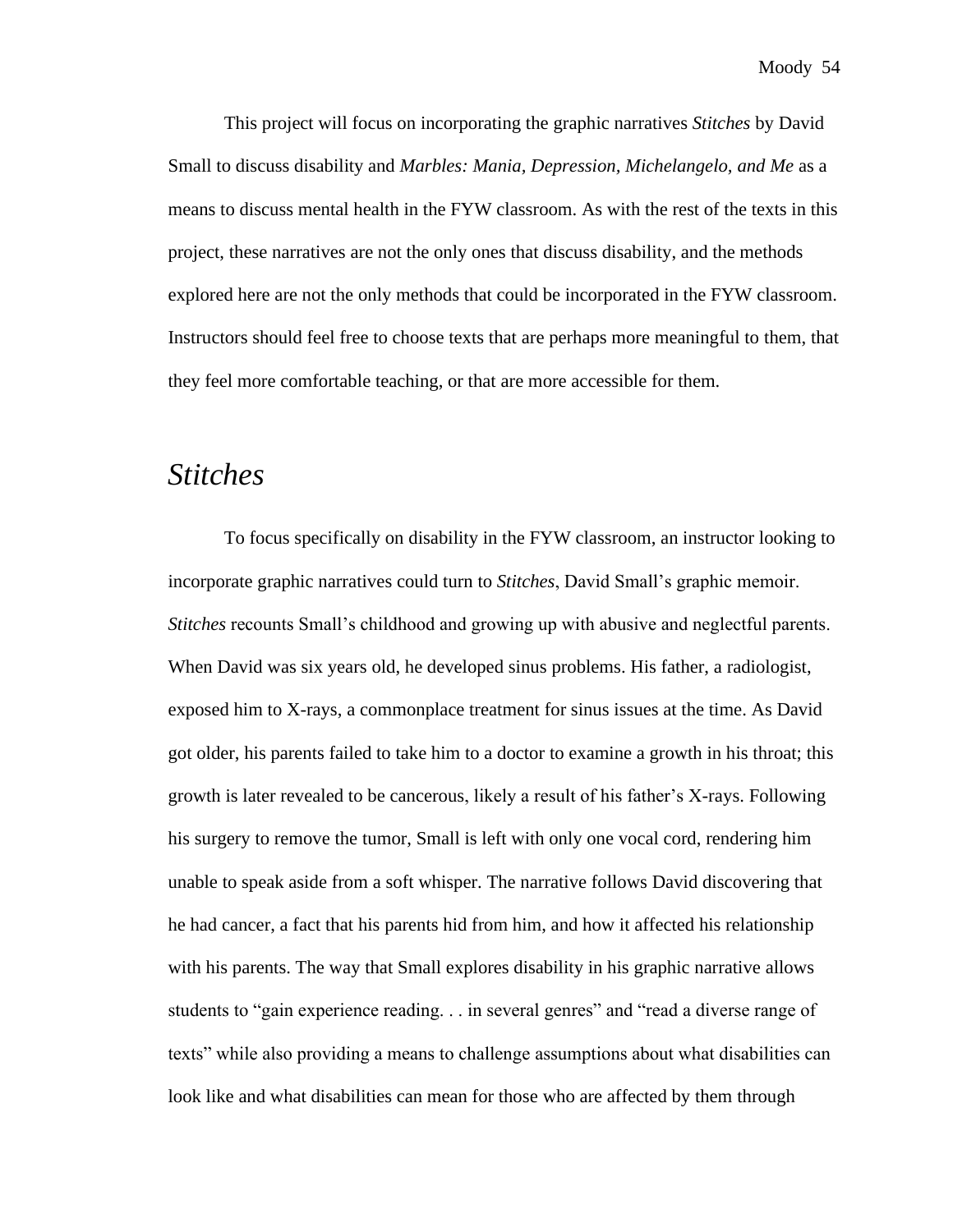explicit instruction and discussion and possible writing assignments pertaining to the text (wpacouncil.org).

The ways that Small depicts disability in his memoir could help FYW instructors incorporate aspects of disability study into their classroom in two primary ways: First, Small uses the medium of the graphic narrative to visually represent both the feelings he has towards his disability and the disability itself. This means that, due to the multimodal representation that Small provides, students can both discuss disability and practice multimodal literacy using Small's text. Second, Small's work contains a plethora of moments that warrant a rhetorical analysis, particularly those moments that focus on disability. In this context, largest benefit of the comics medium is that it allows for multimodal literacy and rhetorical analysis to be taught in tandem, as students will be expected to perform their rhetorical analysis on multiple modes that Small uses and how those modes work together.

The reader's introduction to David's family focuses on their dysfunctional communication style: Mama coughs and slams cabinet doors, David's brother plays his drum, and Dad hits his punching bag (15-17). However, no one seems to talk in this family. Even this moment in the memoir suggests that Small relies on multiple modes of communication rather than strictly verbal modes. This multimodality is further expressed throughout the rest of the graphic narrative as Small often relies more on visual portrayals of events, people, and feelings than the words that could describe them. Even David notes that his own language is "getting sick" (19). Small describes his birth, saying that he "was born angry. [His] sinuses and digestive system didn't work as they should have" (20). Readers learn that David was subjected to various medicines, shots, enemas,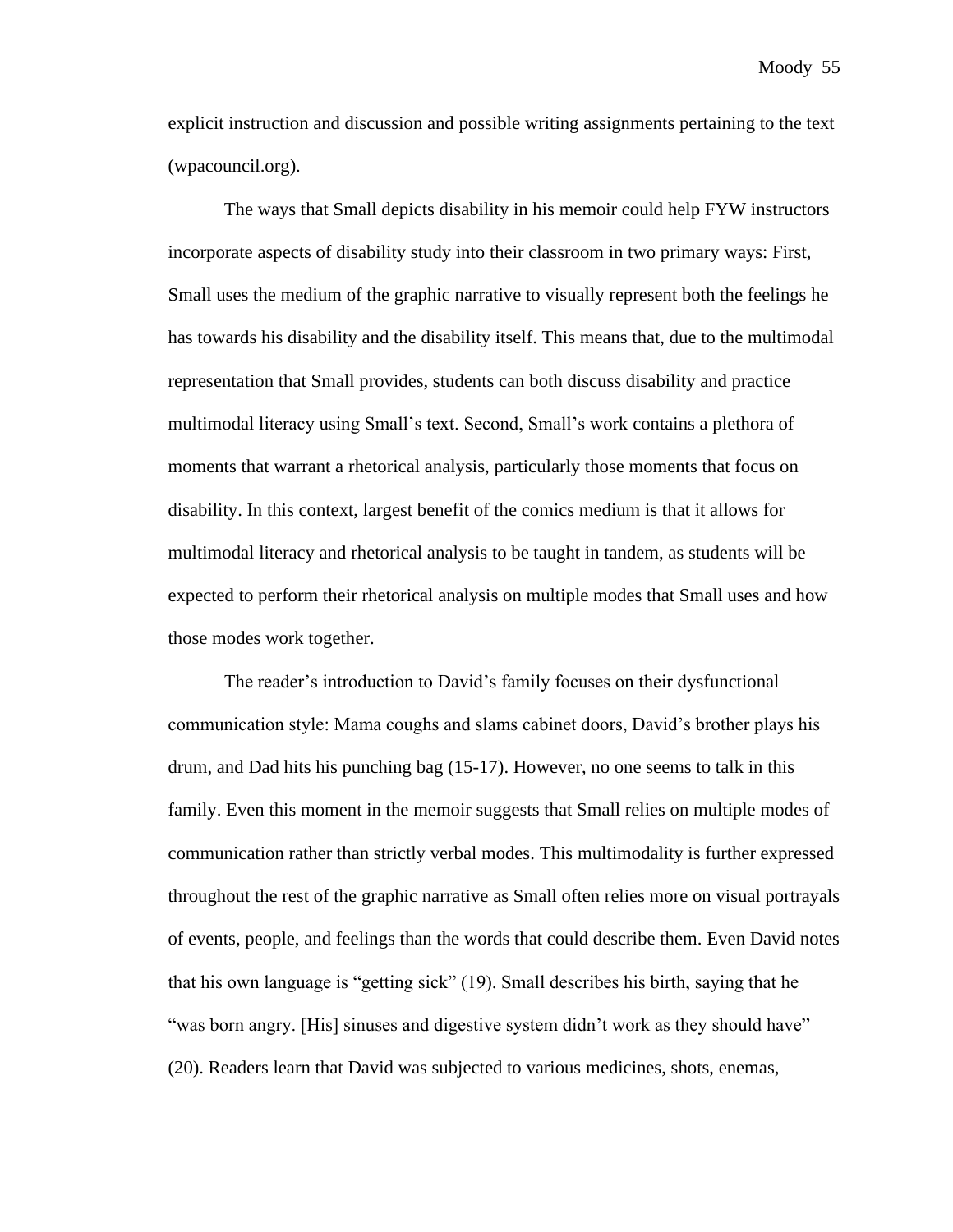chiropractic treatments, and, ultimately, X-rays. The reader's introduction to David highlights how his body deviates from expected norms and the measures taken to try and correct this deviation. In other words, readers meet David as a disabled body and see his father's attempts to "correct" this disability.

Small often plays with the juxtaposition between the external body and its internal happenings, and these juxtapositions provide a great place to start talking about disability in the FYW classroom. This method is exhibited through both the literal body and the metaphorical body; the outward composure of the family is set against how David is treated, for example. The outside is often shown as able. In the case of David, his external body has no issues or ailments. In fact, it takes a family friend to notice the growth on his neck. No one in his family, not even David himself, has been aware of it. However, David's health conditions all lie internally with his sinuses, his digestive system, and ultimately his cancer. This dynamic changes after David's surgery, which gives him a large scar on his neck. The scar is still often hidden, either from David hiding it or the angle that Small provides for the panel. However, As David begins going to therapy, talking about his childhood, and unpacking his trauma, the scar becomes more and more visible on the page. This choice of imagery could represent David's hidden disability and trauma coming to the surface rather than being repressed inside. The memoir ends in a dream sequence in which David decides he will not follow the path of his abusive grandmother and mother, signifying that he has come to terms with his disability and trauma, and he will not allow the cycle of trauma and abuse in his family to continue (324-25). This final moment is represented mostly visually—a choice that obviously could not be made in a text-only medium. The choice to use a graphic narrative to tell his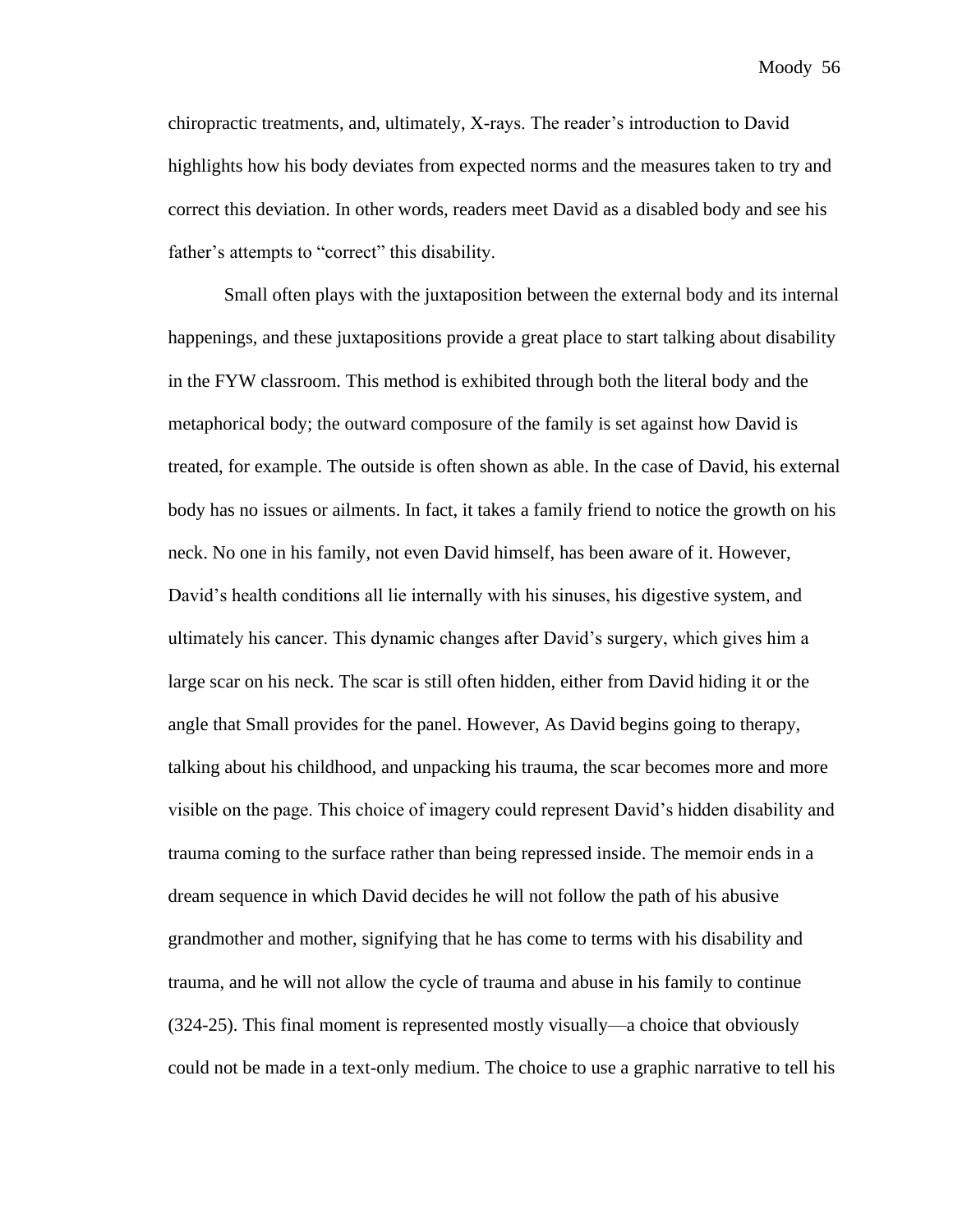story gives Small the advantage of portraying nuanced ideas and themes multimodally. In turn, students who work to interpret these elements of the text will be practicing their multimodal literacy in tandem with the work they are doing in disability studies.

Despite this contrast that Small establishes in the world around him between the internal and the external, he often represents the internal as an escape for himself. He notes that he and his brother like looking at X-rays of other kids' stomachs to see what they've swallowed – an act of escapism for Small's younger self (28). Later, there is a moment where David has made it home after being bullied at the playground for "playing Alice," a game David plays where he puts a yellow towel on his head and pretends to be Alice from *Alice in Wonderland* (55). When David makes it home, he begins to draw as an escape from reality and the homophobic bullying he endured. Small visually literalizes such an escape by drawing his younger self falling into the piece of paper he is drawing on, ultimately finding himself traveling down a tunnel and into a room full of cartoon characters—the entire scene looks like a diagram of the human stomach where the tunnel is an esophagus, and the room is the stomach itself (63). With scenes such as this, Small turns the pattern of good exteriors with bad interiors on its head. The interior is a place of refuge for David, despite the negative connotations associated with it in the other areas of his life. In moments like this, Small highlights his use of the multimodal platform he has chosen while allowing for much more to be expressed about what he has depicted in a writing assignment.

In the FYW classroom, moments of juxtaposition such as the above examples allow students many entry points to discuss and explore disability in conjunction with the multimodal elements of the text. By analyzing moments such as the above example,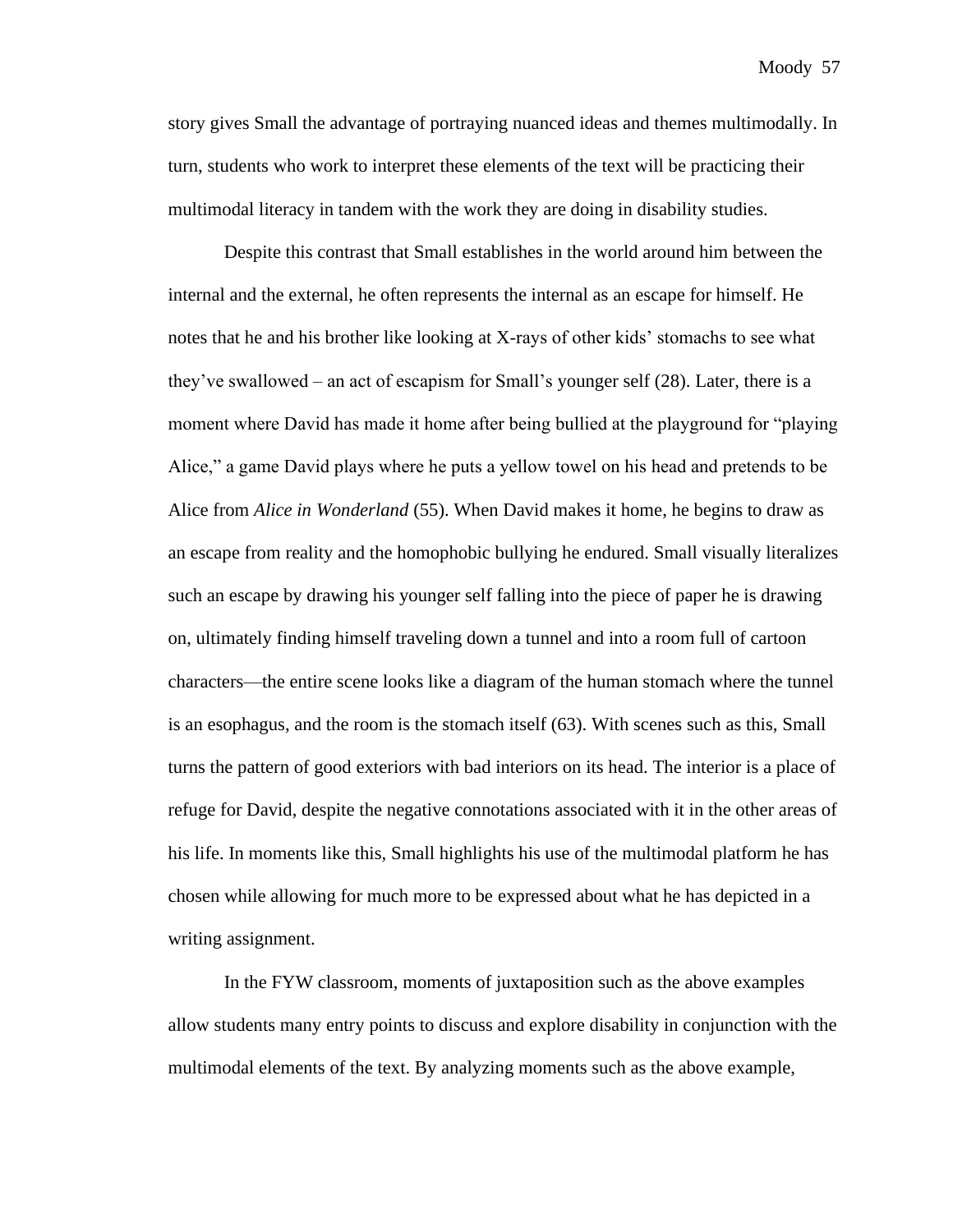students will "learn and use key rhetorical concepts through analyzing and composing a variety of texts" (wpacouncil.org). Another instance could be the contrast between light and shadows throughout the memoir. Small often plays with shading in order to express feelings towards certain characters or objects; typically, the more something is enshrouded in shadows, the more threatening or dangerous it is to David. His mother's face is often darker than the rest of her and the scene around her, representing the danger that her neglect brings to David. These moments also encourage multimodal literacy, as they are presented multimodally, and provide content for a rhetorical analysis, as they are deliberately chosen to be represented and often contain several layers of meaning within the context of *Stitches*. Through the means of rhetorical analysis, students will "use strategies. . . to compose texts that integrate the writer's ideas with those from appropriate sources," (wpacouncil.org).

Katalin Orbán's article "A Language of Scratches and Stitches: The Graphic narrative between Hyperreading and Print" points out a moment that highlights this contrast between the internal and external throughout the memoir that could also allow for a rhetorical analysis of a few select panels. On page 22, six-year-old David is getting an X-ray taken, and his face registers worry (and perhaps fright). On page 23, however, David's X-ray film is smiling. Orbán notes that "unlike the patient, his X-ray portrait [brings] a better, 'cured' David to the surface—if not to his own skin, at least to that of film as a sensitive substitute" (175). The juxtaposition of David's troubled face and his X-ray's smiling face sets the tone for this comparison throughout the memoir. These panels, along with others like the stomach scene or the moment when David "discovers" he only has one vocal cord by climbing into his own mouth and seeing it, offer moments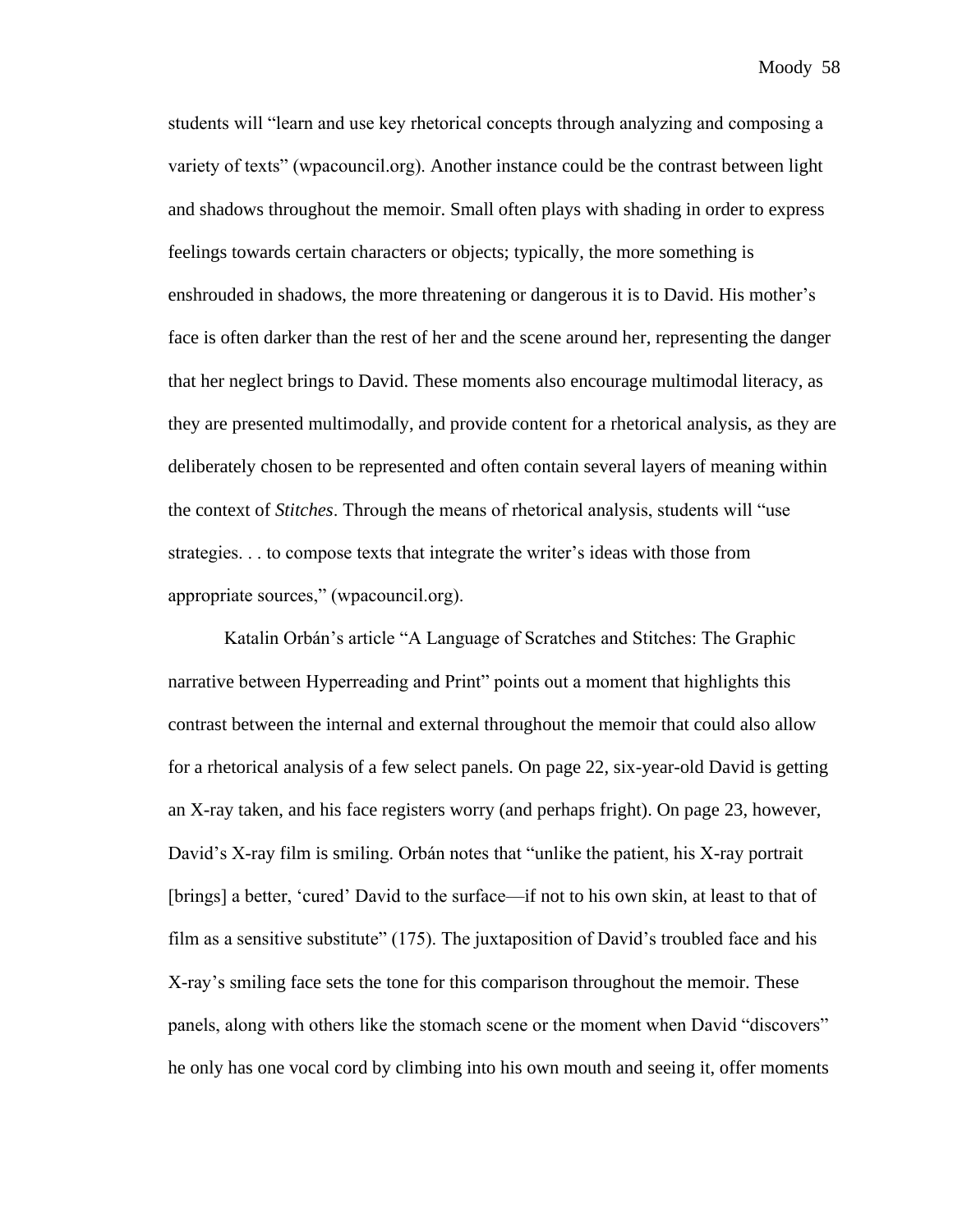for students to perform a rhetorical analysis and foster their multimodal literacy. Because of the incorporation of both visual elements and text, students are engaging in multimodal reading while performing an analysis on their chosen moment; the combination of medium and content that Small has provided allows for the two learning goals to be taught in tandem. In doing so, students will "read a diverse range of texts, attending especially to. . . the interplay between verbal and nonverbal elements, and how these features function for different audiences and situations" (wpcouncil.org).

As with the previous texts in this project, instructors can also use McComb's suggestion of having students create their own multimodal texts to further expand upon these listed outcomes. To explicitly incorporate disability studies into classroom practice, instructors could elect to assign groups to create a short comic strip about Small's memoir. While creating the comic strip, each group will be asked to face a different sort of challenge or limitation; one group has to use a digital medium, while another has to use pen and paper, while yet another group has no access to any color, for example. Despite these differences in limitations and ability, students will be expected to create the same project with the same standards. This exercise will help students understand limitations that people with disabilities may face and the lack of accommodation that is often provided. In a process-focused classroom, instructors will also help students "develop a writing project through multiple drafts," "use composing processes and tools as a means to discover and reconsider ideas," and "adapt composing processes for a variety of technologies and modalities" (wpacouncil.org).

Small's memoir, when used in the FYW classroom, offers a variety of ways to incorporate discussion and practice of disability studies into daily practice. As with the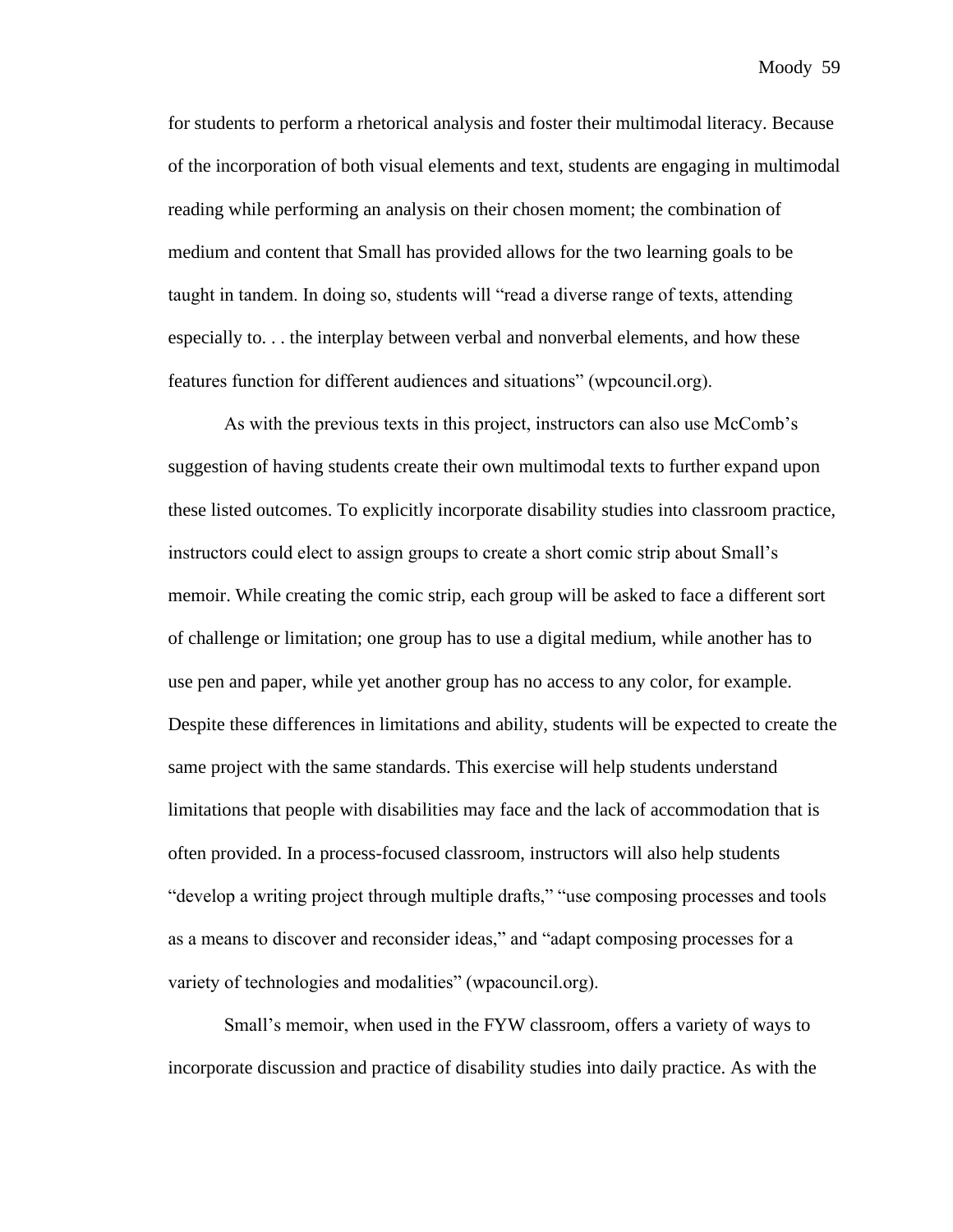other graphic narratives this project discusses, a strong emphasis can still be placed on more traditional content, such as rhetorical analysis. This means that topics like disability can be taught in tandem with topics like rhetorical analysis to achieve both WPA standards and personal goals of cultural competency. The many moments that highlight Small's disability and his feelings surrounding it can provide the springboard to make these conversations and lessons a reality.

# *Marbles: Mania, Depression, Michelangelo, and Me*

Alternatively, a FYW instructor who elects to focus on mental health may choose to incorporate Ellen Forney's graphic memoir *Marbles: Mania, Depression,* 

*Michelangelo, and Me* into the curriculum. *Marbles* narrates Forney's journey of being diagnosed with Bipolar I Disorder and how she eventually learned to cope with it with the help of medication. Ellen's visits to her psychiatrist, Karen, play a central role in the memoir; often, Forney will write about changing her medication and recall a story from when she was on that specific combination of medications. Forney's visits and her various treatment plans seem to be the common thread and driving force in the memoir. As she navigates her new diagnosis, Ellen often struggles with side effects from her medication and attempts to tackle the stigma of having Bipolar I, especially as an artist. She often refers to the "crazy artists" that also had mental illnesses (thus giving Michelangelo his place in the memoir's title). By the end, Ellen has found a combination of medications and practices that work for her and ends the memoir by telling her younger self that everything will be okay.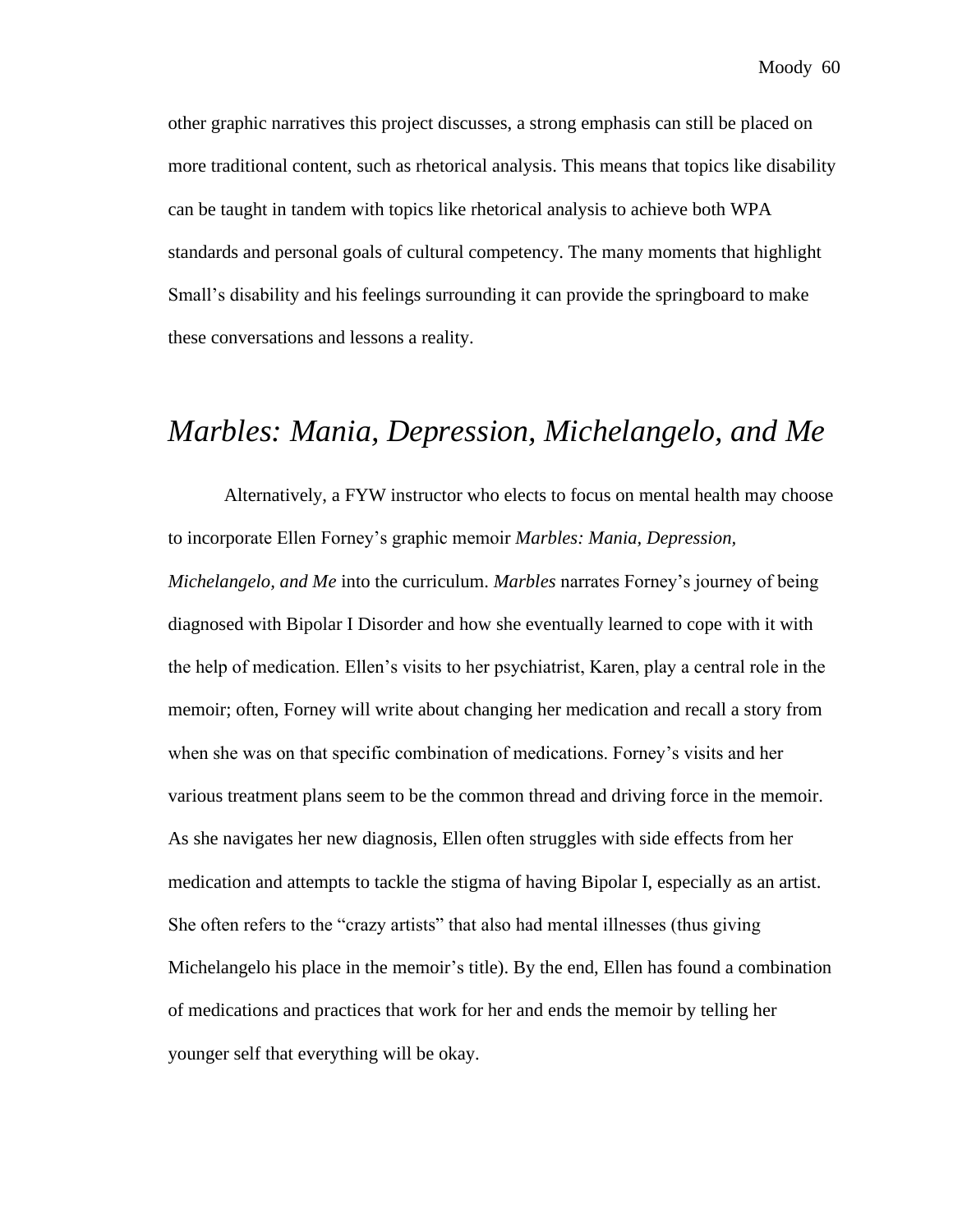As with all of the other texts this project has discussed, there are several moments in *Marbles* that would allow for a rhetorical analysis centered around mental health; the nature of *Marbles* as a graphic narrative also means that multimodality and multimodal literacy can be a focus of the class at the same time as the topic of mental health. Dale Jacobs notes that "as we function in the world our literacies operate not only in the print realm but in the visual, audio, and spatial realms as well" (183). Humans do not only understand things in the "real world" through the medium of text. The inclusion of multimodal literacy is important because multimodality is not just something students will encounter in the classroom. Rather, it's something that students encounter all of the time in life.

One set of moments where students may elect to work with multimodality in *Marbles* are Forney's inclusion of her self-portraits. Throughout the graphic memoir, she occasionally features self-portraits from her sketchbook that take up an entire page of the memoir; some of these self-portraits are accurate portraits of her, while some of them are "depictions of how [she] was **feeling**" (99). The portraits and times they are shown are deliberately chosen to represent Forney's mental state within the context of the rest of the memoir; an instructor may opt to have students select one of Forney's self-portraits and provide a rhetorical analysis for it and how it relates to the larger narrative. In doing so, students are practicing multimodal literacy and rhetorical analysis in tandem. At the same time, students are seamlessly discussing mental health through the content of the graphic narrative.

For example, after Ellen goes to her first yoga class, an activity that Karen suggested she try, she includes a page of her scrapbook that she has titled "peace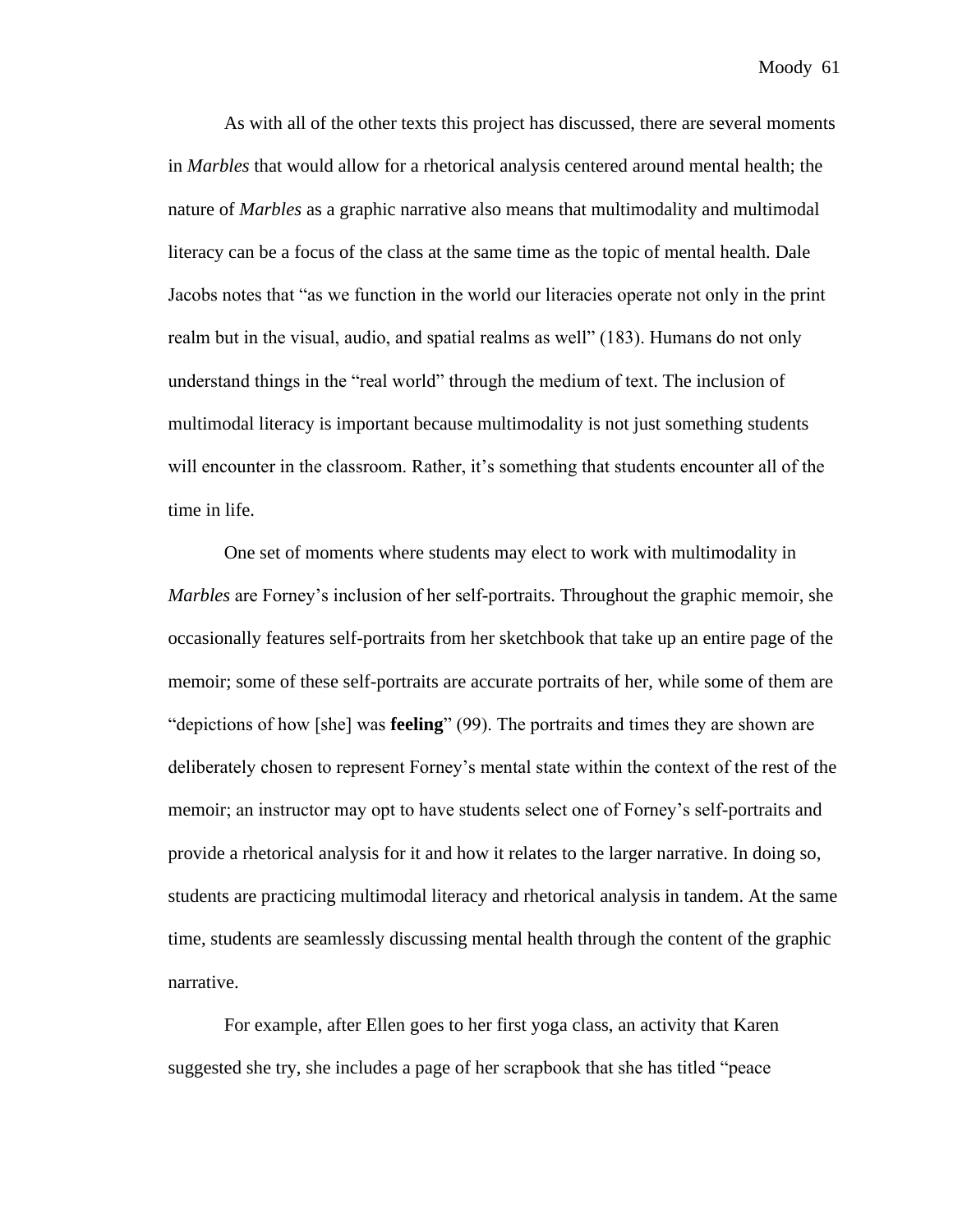mission" (111). In this drawing, Ellen sits cross-legged on the floor with her hands resting on her knees, the tips of her thumb and middle fingers touching, and her eyes closed. The woman Ellen has drawn is larger than Forney portrays herself to be at the time in the graphic narrative, though she mentions feeling "heavy" on the page before the sketch (110). The sketch also features sharp, jagged teeth, offering a contrast to the peaceful pose she is doing and the calming connotations that come with yoga. Ellen's drawing also has noticeable earplugs sticking out from her ears, and her head is drawn disproportionately large in comparison to her body, perhaps indicating the desire to cancel any outside noise. The prior page lets readers know that Ellen is self-conscious about attending the yoga class, so this may also represent her desire to repress her own thoughts as she tries to fall into meditation. The title of "peace mission" is contrasted by her struggle to accomplish this "mission": the inclusion of her earplugs and the violence of her sharp teeth juxtapose her achievement of inner peace. Further, Bethany Ober Mannon, in her article "Identity, Bipolar Disorder, and the Problem of Self-Narration in Kay Redfield Jamison's *An Unquiet Mind* and Ellen Forney's *Marbles*," notes that "Forney's visual style centers on energy (or lack thereof), and the narrative verbally and visually traces the ebb and flow of Ellen's professional, sexual, emotional, and physical energies" (148). The flow of energy plays a crucial role in yogic practice (Philo, et al. 37). Thus, Forney also ties the energy within yoga to the energy she expresses throughout her memoir. Students can view moments like this in isolation *and* in the context of the rest of the narrative, which will help to improve their rhetorical comprehension, multimodal literacy, and understanding of mental health.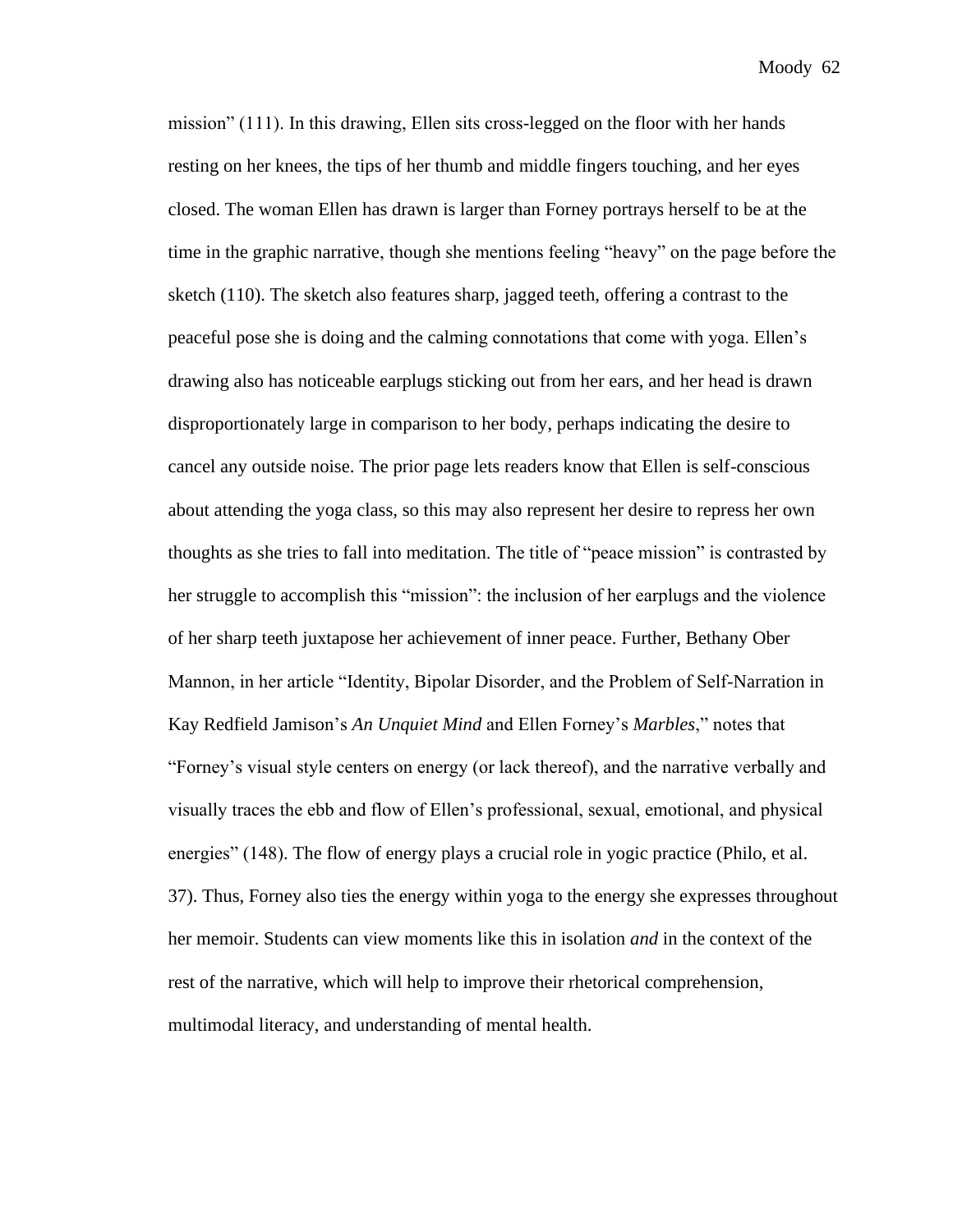Forney also expresses her energy using what Joddy Murray calls "non-discursive rhetoric." While rhetoric is typically thought of in terms of discursive (word-based) elements, non-discursive (image-based) elements play an important role in the graphic medium (Safran 1). A character's eyes turning into stars when looking at someone they admire would be a form of non-discursive rhetoric. Forney implements these elements most frequently during her manic episodes, where she illustrates spirals, squiggles, and other shapes coming out of her body to represent her heightened state (49). If students in a FYW class were to perform an analysis of the Forney's use of non-discursive rhetoric, it would foster multimodal literacy, allow for practice in rhetorical analysis, and smoothly incorporate a discussion of mental health into the classroom. As a more direct practice, students could attempt to express their own feelings and emotions about a certain subject non-discursively; this project could also be paired with a short, written reflection in which students explain the choices they made. The image will foster multimodal composition and literacy, while the written component will make students consider the choices they are making and encourage them to act deliberately while creating the illustration.

Forney also plays with the idea of the body in her memoir in a similar way to Small's depictions, which grants readers further exploration into the themes of mental health in the memoir while allowing for compositional standards related to multimodality, literacies, and writing to be met in similar ways. In Forney's case, she provides students in an FYW a gateway to begin discussing and writing about a variety of topics, such as media portrayals of mental health. Rather than using the body to explore the internal vs. the external, Forney contrasts her manic and depressive states. Readers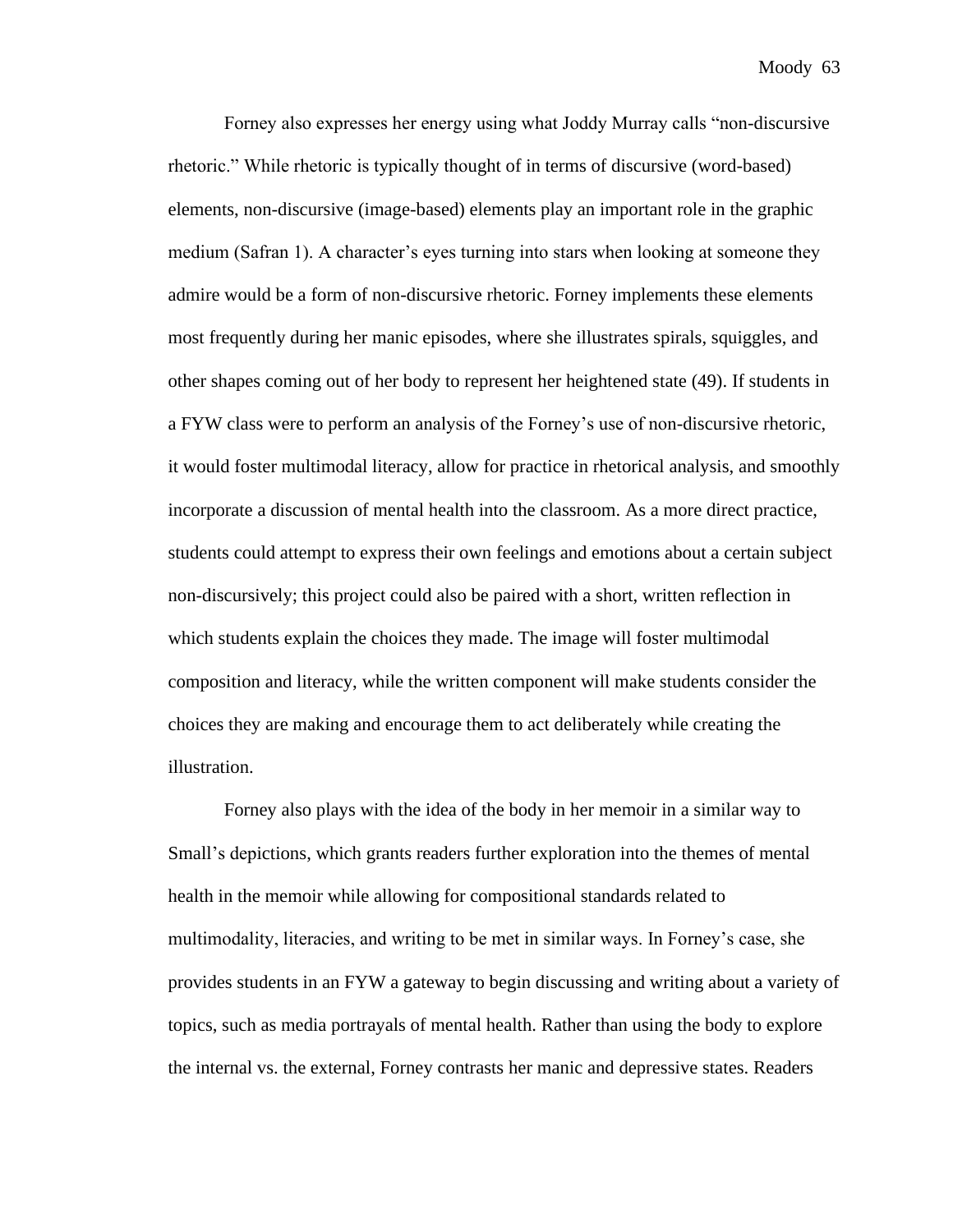are introduced to Ellen's manic episodes in the opening of the memoir as she is getting a tattoo on her back. She sits backwards on the chair with her shirt off (9). During Ellen's manic episodes, this trend of exposing the body continues, and Forney portrays herself wearing more revealing clothing and, in some cases, no clothing at all. She includes several scenes that depict her breasts and/or genitals (9, 18, and 31). These are the moments when Forney feels most like herself—she relates more to the "crazy artist" stereotype and feels excitement to be part of "Club Van Gogh" (22).

Alternatively, the first time readers see Ellen in a depressive episode, she is lying on the couch, completely covered under a blanket. No part of her is showing. Throughout the rest of the memoir, Ellen's depressive episodes often feature her in this cocoon-like state; if not fully covered by a blanket, she often wears less revealing clothing like a tied bathrobe (149) or long-sleeves and pants (159). Her body is much more confined in her depressive states, which reflects her mental state. She often talks about her inability to do anything during her depressive episodes, dedicating an entire page to minimalist drawings of her lying in bed, walking to the couch, and lying down again (77). She hopes that she will be able to balance out her creative ideas during her manic episodes with her lack of creativity during her depressive episodes; this ultimately does not work. In a similar way to the above-mentioned non-discursive rhetoric assignment, students could instead focus on Forney's portrayal of the body to achieve the same end-results. Similar to Small's piece, moments like these allow for the inclusion of multimodal literacy, rhetorical analysis, and discussion about mental health all at the same time. Examples like this also specifically focus on non-discursive elements (by examining the portrayal of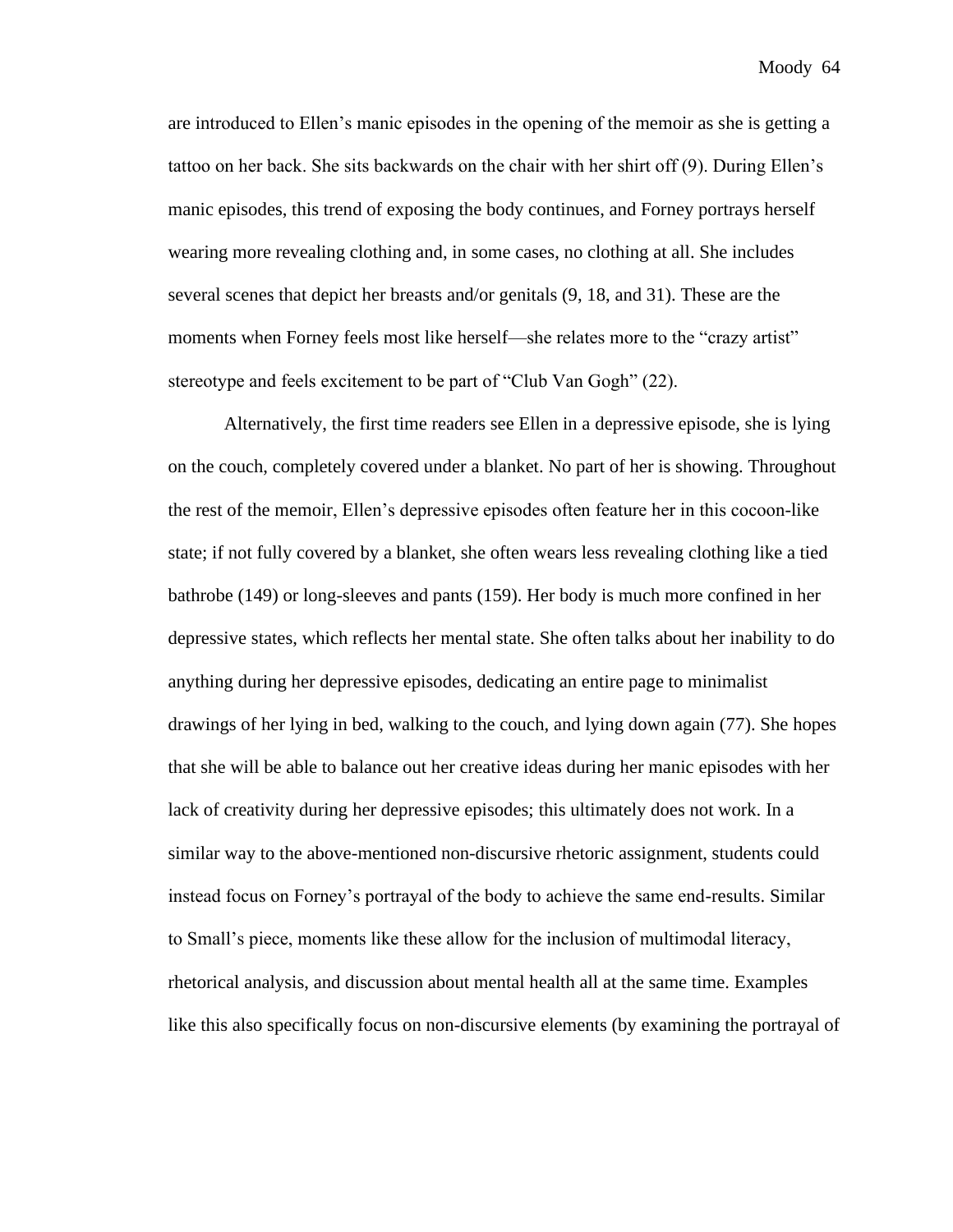Ellen's body as a signifier), which provide another means for students to learn about that topic.

By using Forney's memoir, students could write and expand upon topics like the examples above, but they could also tackle topics such as the stigma of mental health and medication, generational illnesses (and perhaps generational trauma), or even the problems of the healthcare system (Forney discusses how lucky she was that her mother was able to help her afford the medication she needed to cope with her Bipolar 1, for instance). The variety of topics that Forney makes accessible in her writing enables students the freedom to choose a moment or topic that is meaningful to them. In an excerpt from his book *Building a Community of Self-Motivated Learners*, Larry Ferlazzo emphasizes the importance of allowing students to write about topics that they connect with. He cites a study from the Pew Research Center that notes that "teens say the most important factor for them to feel motivated to write is using it to connect with, and receive feedback from, teachers, family members, and friends." The study also claims that "choice [of what to write about] has an equally important role in teens feeling the desire to write" (kqed.org). The advantage of Forney's memoir is that there is a wide variety of entry points that students could choose to write about, meaning they are more likely to be able to choose a topic that holds some relevance and importance to them.

*Marbles* focus on Forney's mental health journey grants instructors the ability to incorporate discussions of mental health into their classroom in a variety of ways. Forney discusses the healthcare system, stigma surrounding mental health, and her own feelings about her experience with bipolar disorder, meaning that students will not be limited in their discussion of topics. Her use of non-discursive rhetoric also creates several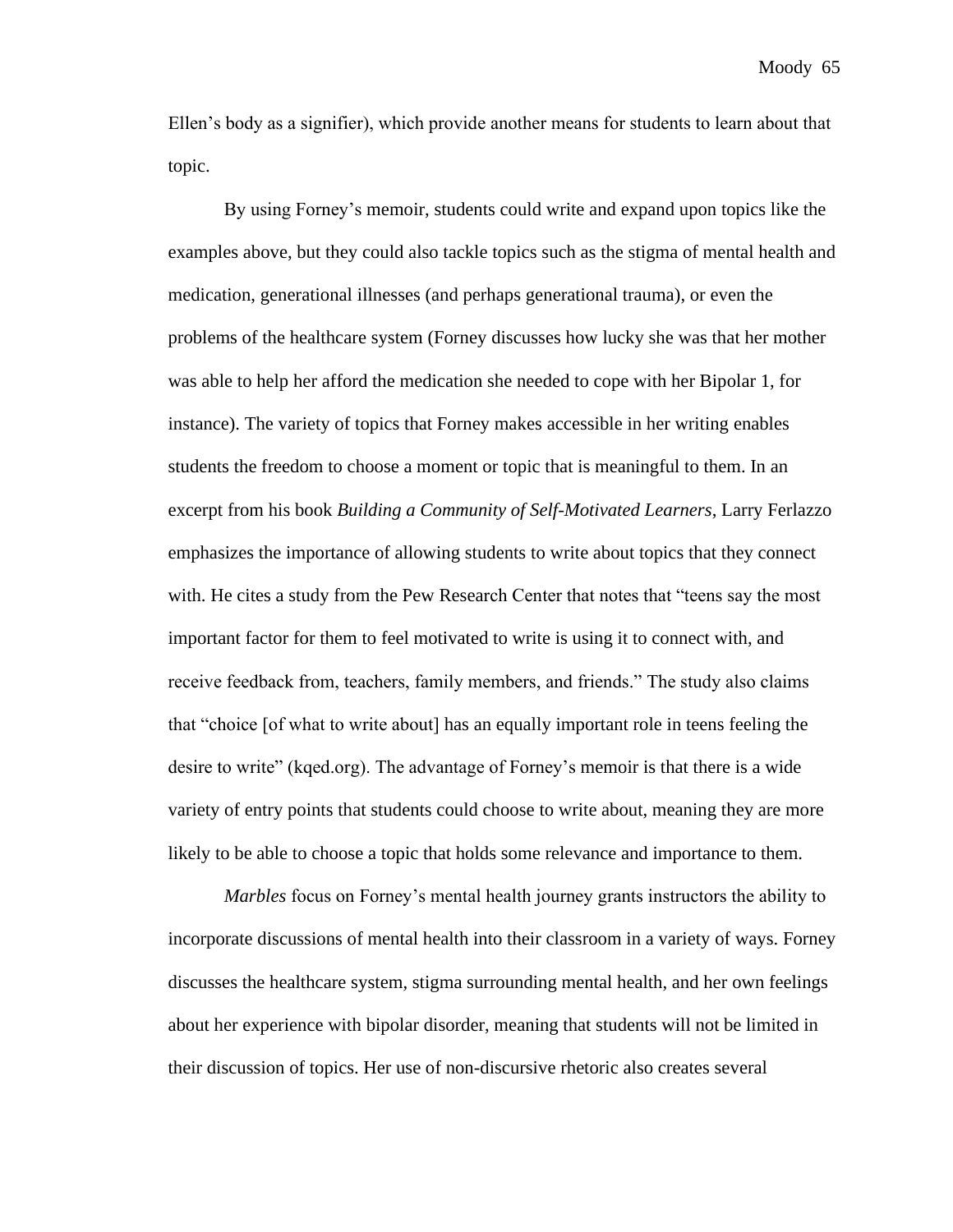moments that warrant deep analysis, enabling students to practice their ability to analyze while also learning and discussing mental health in the classroom.

#### Conclusion

The examples, texts, and analyses featured in this chapter are not the only means to incorporate disability studies into the FYW classroom. The above discussion is meant to provide a springboard to encourage instructors to think about the various ways they can operate a classroom that teaches both compositional skills and cultural competency, specifically within the realm of disability, in tandem. However, instructors should opt to choose texts and methods of instruction that they feel comfortable using and discussing in their own classroom. That being said, both *Stitches* and *Marbles* offer an opportunity to discuss disability and mental health in a variety of ways. Each memoir opens a pathway to a broader discussion of these topics that may expand beyond what is in the text. However, if an instructor were to choose one of these two texts to feature in their classroom, these approaches and ideas may offer a strong starting point, which should then be modified to fit the needs of their specific classroom environment. Disability studies itself has a long-standing history in the FYW classroom, and it has proven invaluable as a school of thought in helping to create more accessible and inclusive spaces. If instructors are considering how to incorporate disability studies into their composition courses, *Stitches* and *Marbles* can both act as vehicles to foster engagement and understanding of disability and mental health.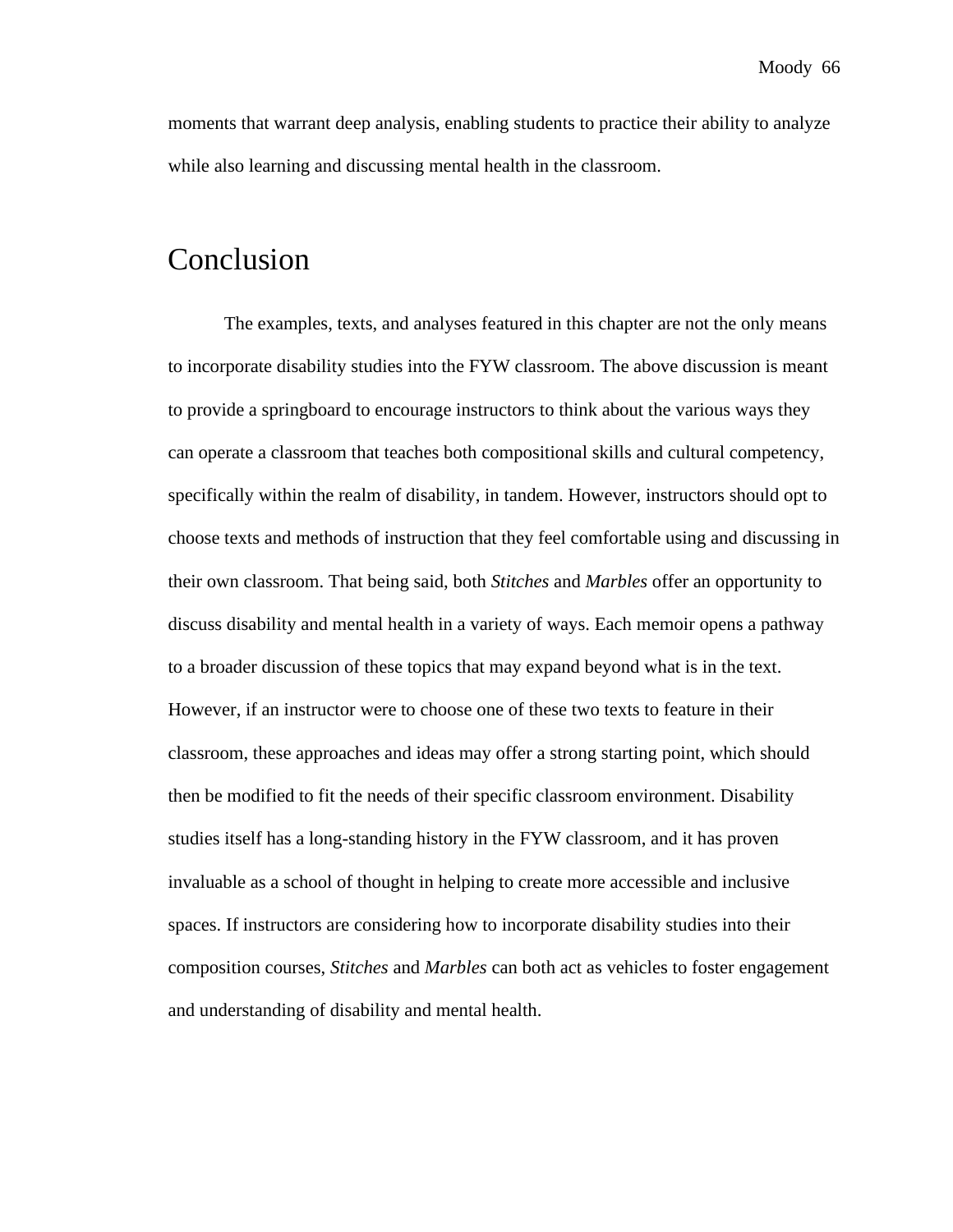# Chapter 5

## Conclusion

Though John Trimbur writes about writing centers as an ideal locale for people to "materialize [invisible networks of literacy] and the differences in cultural orientation towards the literacy students bring with them," this same idea can be applied to the FYW classroom (178). The goal of incorporating social justice is to create a more equitable world; Trimbur proposes that one way to do that is to consider the ways in which students are literate that don't necessarily align with traditional western ideas of literacy. This western kind of literacy often centers Anglo-centric language and experience, while also prioritizing the abled body and mind over the disabled.

The texts examined in this project feature stories from various marginalized groups; the authors are either not white, not heterosexual, not cisgender, not able-bodied, not neurotypical, or some combination of these traits. By using the graphic narratives discussed, instructors can feature texts that are not considered canonical and highlight underrepresented voices. Often, the stories these voices tell center around topics of social justice, allowing FYW instructors to teach social justice while also achieving outcomes set forth by the CWPA. While discussing social justice in the classroom is becoming increasingly more popular, achieving CWPA outcomes is mandatory for college and university composition courses. The graphic narratives here allow for instructors to achieve both of these goals. In the FYW classroom, the texts in this project promote Trimbur's ideas of cultural competency and literacy in two ways.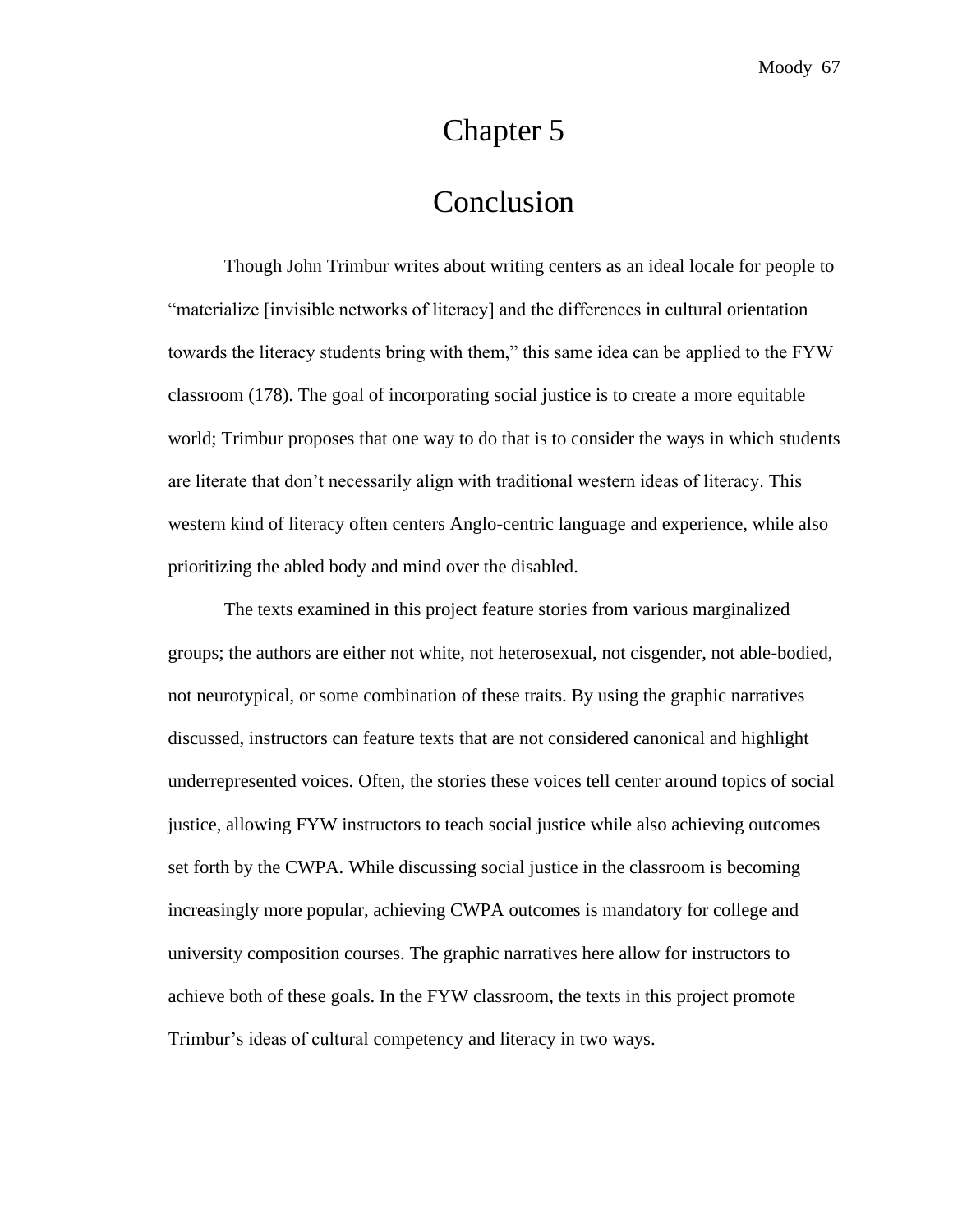First, the texts this project considers all focus on some branch of social justice, and they all advocate for underrepresented groups. Trimbur argues that literacy can look like many things, not just what western society has deemed "literacy." Marginalized groups, such as the groups represented in these texts, may have different ideas of literacy than this western notion that is at the center of so much academic discussion. A student may understand visual representation to the same extent that another student may understand written text; both of these students are literate. Incorporating graphic narratives into the classroom decentralizes a strictly text-based approach to literacy and pushes the idea that "literacy" can mean a lot of different things, which in turn allows more students to be "literate." Fred Johnson hints at this point as well when he notes that comics often "ran against the limits of [his student's] vocabularies" (Introduction).

Second, the common medium of the graphic narrative appeals to multiliteracies, or "engaging with multiple literacy methods" (lc2.ca). People are often more literate in one method (listed in Chapter 1) than others. Because graphic narratives ask readers to read text, make sense of facial expressions, look at spatial relation, think about colors, light, and shading, and more all at the same time, the texts naturally engage with multiple forms of literacy. Incorporating multiple forms of literacy in the classroom will reach a wider array of student literacy with the texts.

This project has explored the possibility of using several graphic narratives to teach multimodal literacy and rhetorical analysis—two principles that inherently come from the medium of the comics. Additionally, each set of graphic narratives offers another unique set of writer standards to be practiced. *Maus* and *They Called Us Enemy* focus on racial justice and allow students the chance to practice their rhetorical analysis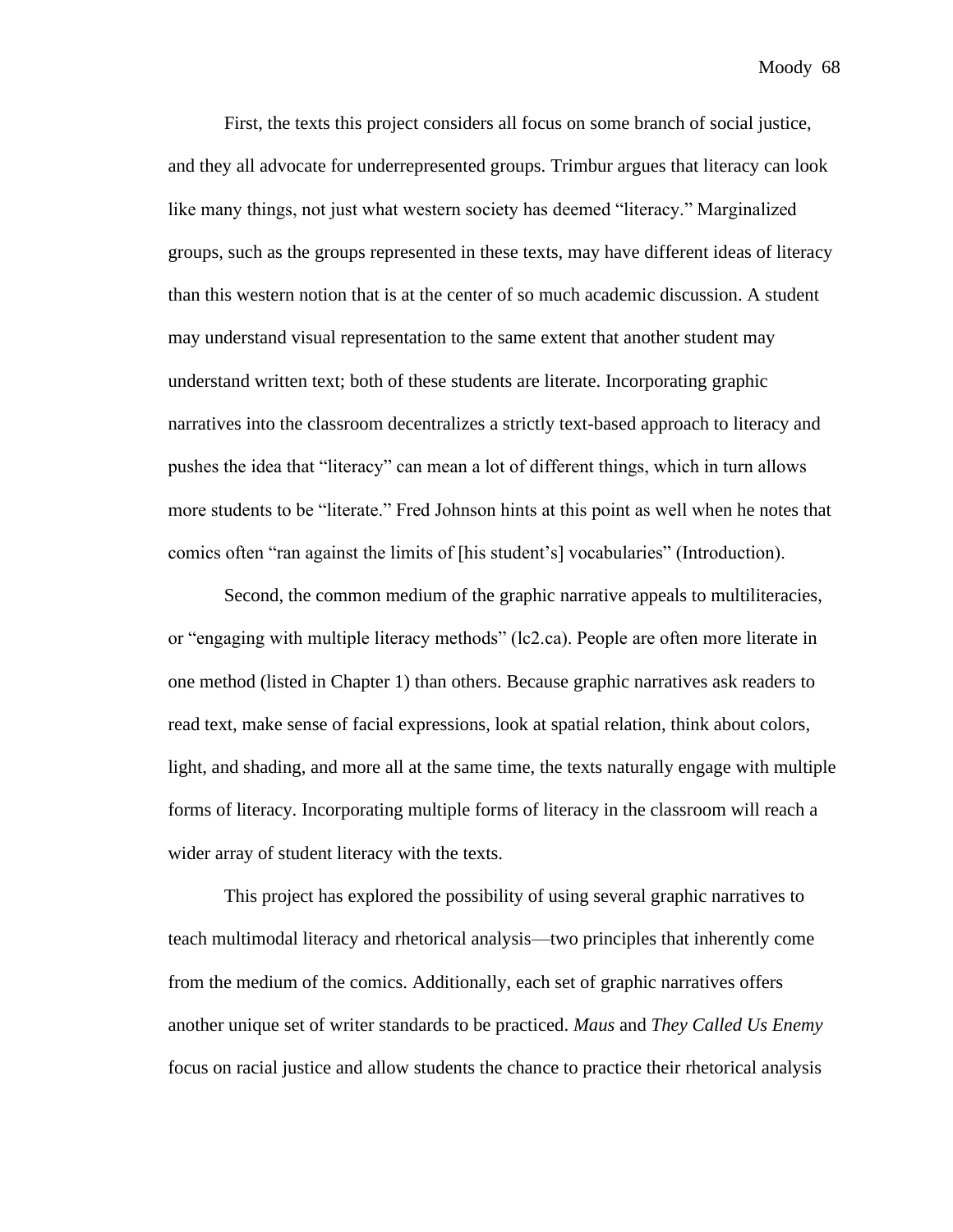and research skills, specifically research skills related to historical events. Moments like Vladek's potentially faulty recollection of the Auschwitz Ochestra encourage students to fact-check their sources, while panels of George Takei looking outside of the Incarceration Camp allow for moments of rhetorical analysis in the classroom.

Concerning LGBTQ+ rights, *Fun Home* and *Gender Queer* both feature explicit in-text references and allusions, opening the door to discuss the importance of attributing information to its proper source and what that attribution looks like. *Fun Home* refers to queer archives, specifically Bechdel's own family archives. *Gender Queer*, on the other hand, utilizes outside resources to help explain the science and physiology of transgender individuals. Because of how Kobabe uses eir sources, students can learn about proper citation methods and information literacy while using the text to learn about issues that LGBTQ+ people face.

Finally, *Stitches* and *Marbles* tackle the topics of disability and mental health respectively. Both feature plenty of examples of non-discursive rhetoric, encouraging students to think about the various ways that humans communicate multimodally every day. In the FYW classroom, students can achieve many WPA outcomes related to multimodality and literacy by working with these texts; at the same time, students will be discussing, researching, and exploring topics related to disability and mental health.

As mentioned in all of the previous chapters, this project is obviously not a comprehensive list of ways to include social justice in the FYW classroom. Further, it is important to note that this project does not discuss every branch of social justice that exists. Topics like socio-economic status, prison reform, housing, and education are all encompassed by "social justice" as well. It is also crucial to understand that these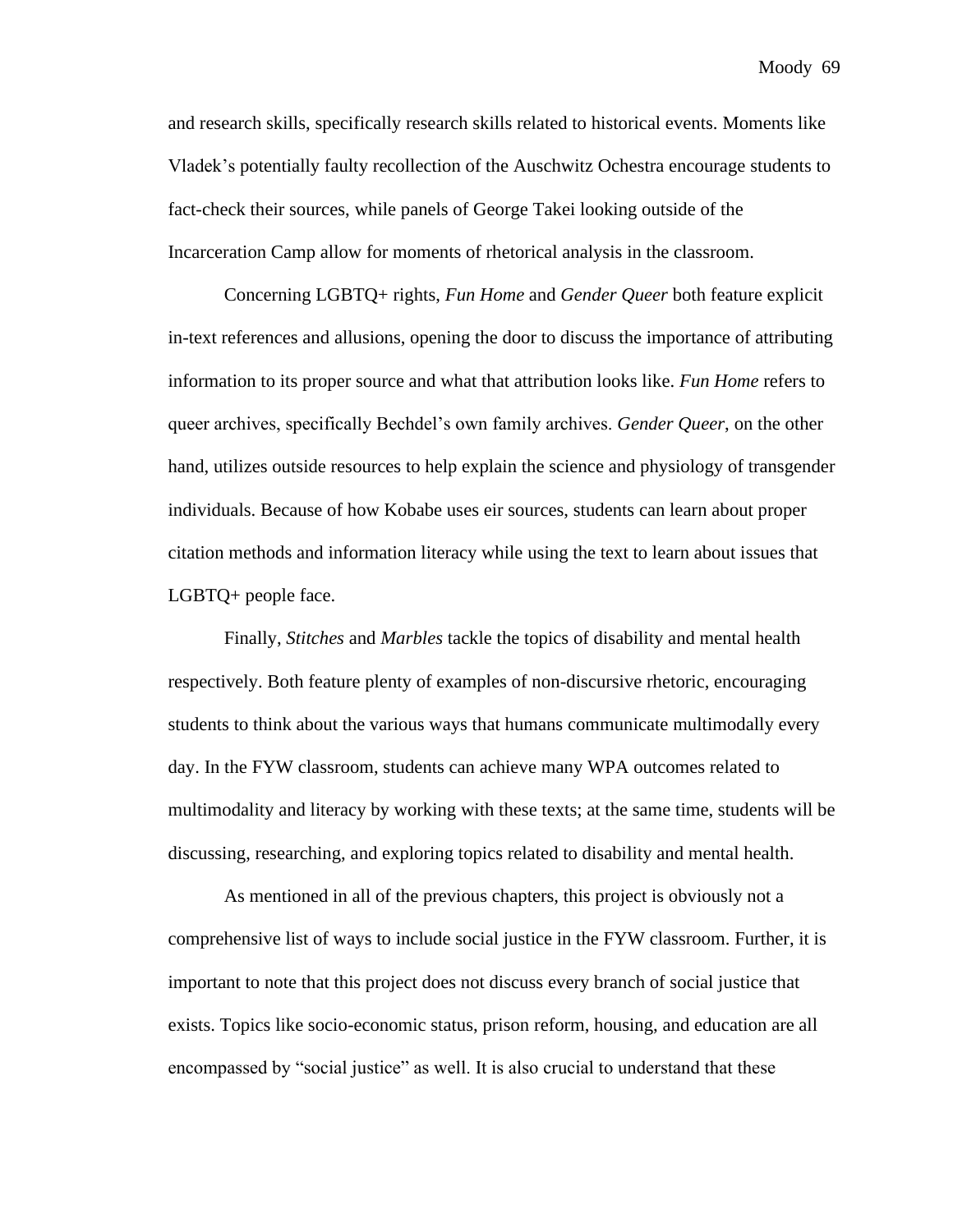"different" branches are interconnected and do not exist separate from each other. Intersectionality teaches us that Black liberation, feminism, and queer liberation can exist together and work with each other towards the same goals. The limitations of this project are not meant to suggest that the topics discussed are the most important branches of social justice, either; rather, these were the topics that I felt the most comfortable discussing given my knowledge, experience, and understanding of the chosen texts.

More research and scholarship needs to be done to help create a more equitable world in regards to social justice. This project is an incomplete assessment of the nearly infinite ways that graphic narratives can be used to teach social justice, though it does provide a starting point for instructors to consider a few ways in which it could be done. More scholarship could be devoted to the specific memoirs in my project and possibilities to incorporate them into the FYW classroom. Additional scholarship on other graphic narratives that focus on any of the various issues related to social justice would also be necessary to further this conversation.

Both the scholarship discussed within this project and the scholarship from all of the authors this project features reinforce many of this project's main claims: social justice has a legitimate place in the FYW classroom; graphic narratives have a legitimate place in the FYW classroom; graphic narratives offer multiple forms of education and literacy practices. Altogether, this project underscores the importance of incorporating graphic narratives in the FYW classroom to not only discuss social justice or college composition objectives, but to complete these goals in tandem with one another.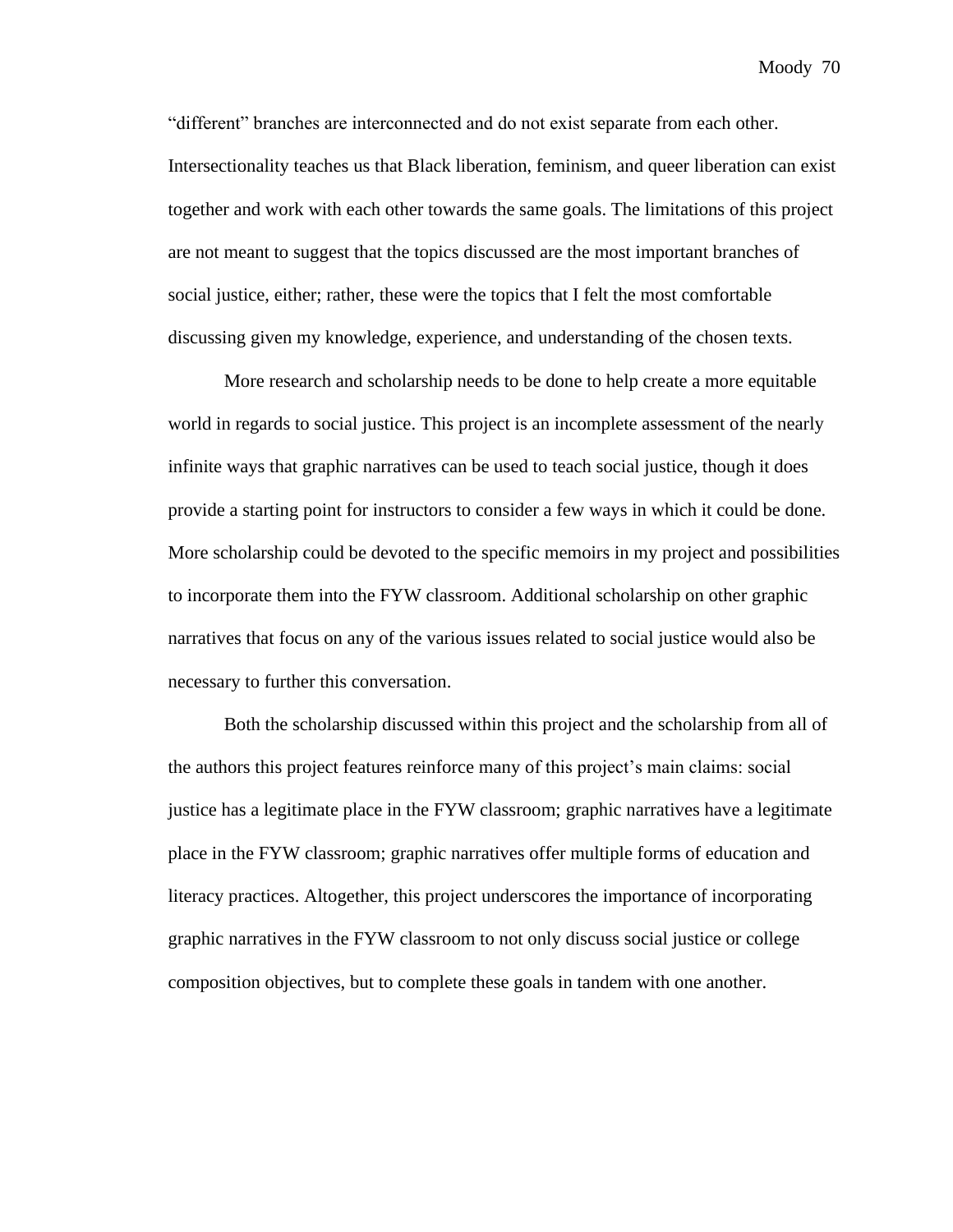#### Works Cited

Au, Wayne. "Meritocracy 2.0: High-Stakes, Standardized Testing as a Racial Project of Neoliberal Multiculturalism." *Educational Policy*, vol. 30, no. 1, Jan. 2016, pp. 39– 62. EBSCOhost, search-ebscohost-

com.proxy1.library.eiu.edu/login.aspx?direct=true&db=eric&AN=EJ1084915&site =ehost-live.

- Bischof, Gary H., Alexander J. Hamilton, and Adrian J. Hernandez. "Mental Health Matters: College Student Mental Health in the Twenty-First Century." *Honors in Practice*, 2020. Pp. 228–30.
- Brewer, Elizabeth, et al. "Creating a Culture of Access in Composition Studies." *Composition Studies*, vol. 42, no. 2, University of Cincinnati on behalf of Composition Studies, 2014, pp. 151–54, http://www.jstor.org/stable/43501861.
- Callus, Anne-Marie. "The Contribution of Disability Studies to the New Humanities." *Word & Text: A Journal of Literary Studies & Linguistics*, vol. 10, Dec. 2020, pp. 70–90. EBSCOhost, https://search-ebscohostcom.proxy1.library.eiu.edu/login.aspx?direct=true&db=asn&AN=147608472&sit e=ehost-live.
- Charity Hudley, Anne H., et al. "Toward racial justice in linguistics: Interdisciplinary insights into theorizing race in the discipline and diversifying the profession." *Language*, vol. 96 no. 4, 2020, p. e200-e235. Project MUSE, [doi:10.1353/lan.2020.0074.](http://doi.org/10.1353/lan.2020.0074)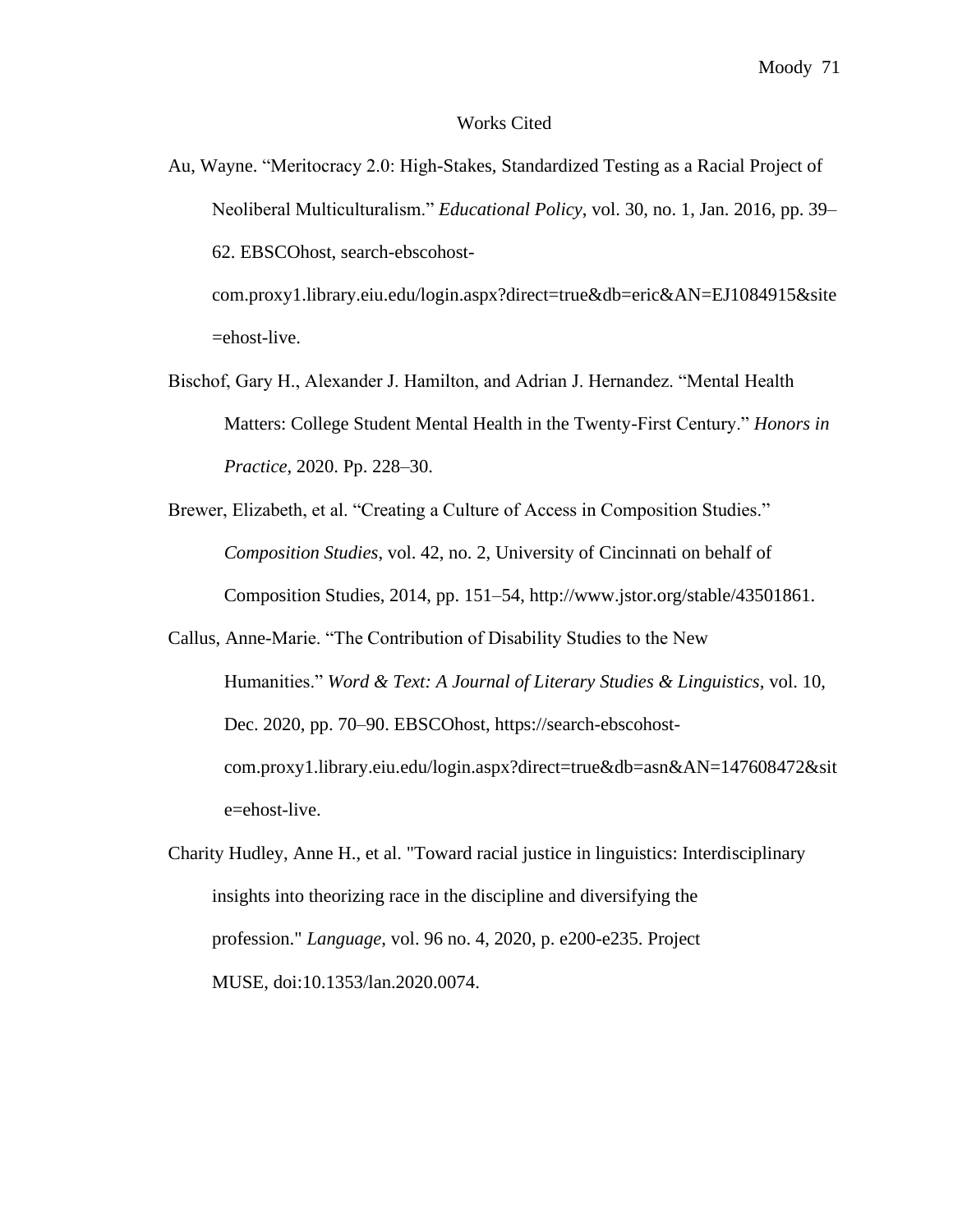- Cvetkovich, Ann. "Drawing the Archive in Alison Bechdel's 'Fun Home.'" *Women's Studies Quarterly*, vol. 36, no. 1/2, The Feminist Press at the City University of New York, 2008, pp. 111–28, http://www.jstor.org/stable/27649738.
- Diab, Rasha, et al. "A multi-dimensional pedagogy for racial justice in writing centers." *Praxis: A Writing Center Journal* (2012).

Dickerson, A. Mechele. "Systemic Racism and Housing." *Emory Law Journal*, vol. 70, no. 7, Sept. 2021, pp. 1535–1576. EBSCOhost, search-ebscohostcom.proxy1.library.eiu.edu/login.aspx?direct=true&db=asn&AN=152755315&site =ehost-live.

Emerson, Abby C. "Teaching Note: *They Called Us Enemy*: Offering Possibilities for Teachers to Problematize Their Assumptions About Students and Parents" *Radical Teacher: A Socialist, Feminist, and Anti-Racist Journal on the Theory and Practice of Teaching*. No. 120, 2021. pp. 83-84.

- Freire, Paulo. "Reading the World and Reading the Word: An Interview with Paulo Freire." *Language Arts*, vol. 62, no. 1, National Council of Teachers of English, 1985, pp. 15–21, http://www.jstor.org/stable/41405241.
- Furrow, Hannah. "LGBT Students in the College Composition Classroom." *Journal of Ethnographic & Qualitative Research*, vol. 6, no. 3, Jan. 2012, pp. 145– 59. EBSCOhost, search.ebscohost.com/login.aspx?direct=true&db=eric&AN=EJ970716&site=ehost -live.
- George, Ann. "Critical pedagogy: Dreaming of Democracy." *A Guide to Composition Pedagogies* (2001): 92-112.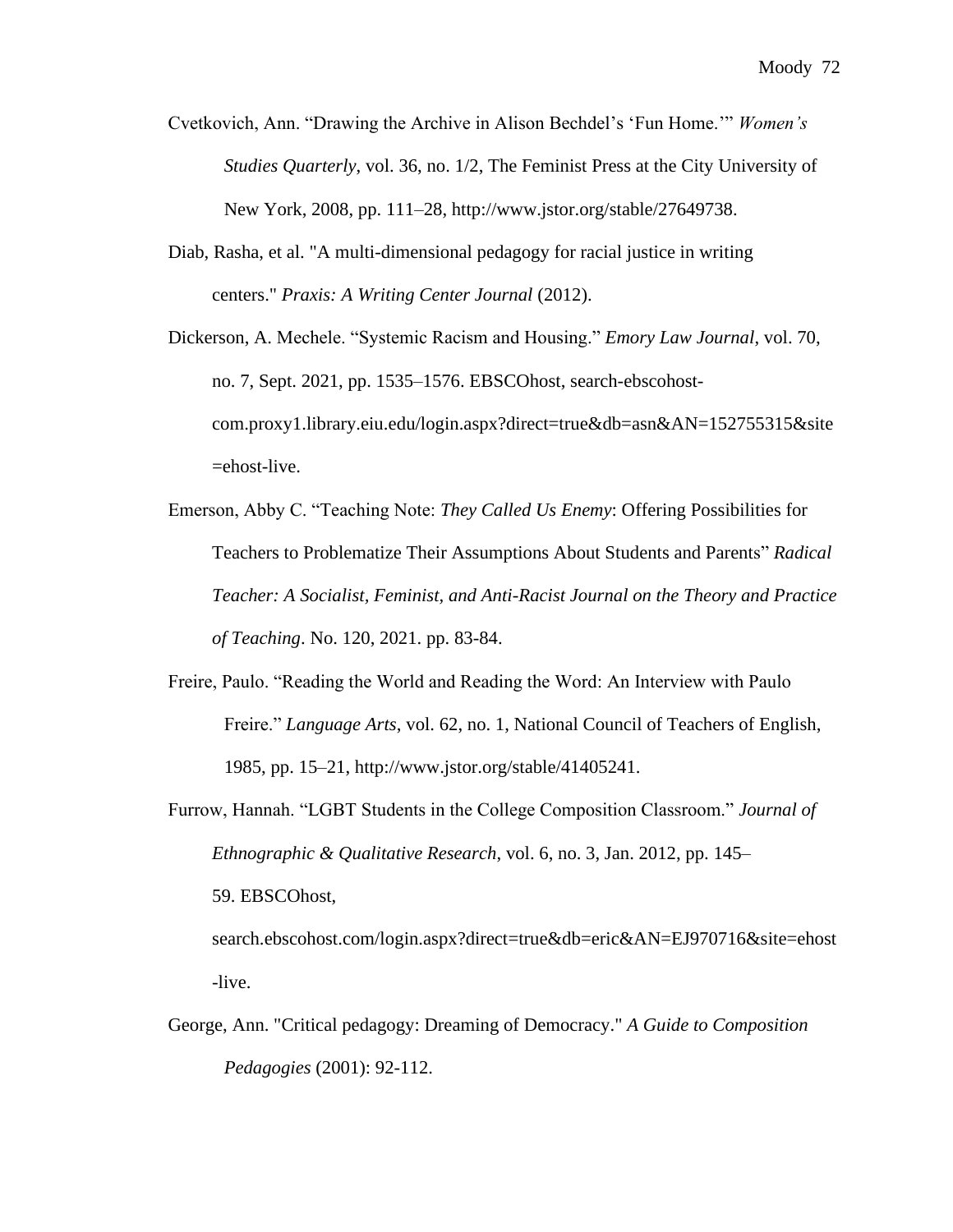- George, Diana and Trimbur, John. "Cultural Studies and Composition." Accessed 27 December 2020. https://www.yumpu.com/en/document/read/40634718/culturalstudies-and-composition-first-year-composition-at-usf
- Gogats, Jake. "Review: Mapping Queer Space(s) of Praxis and Pedagogy." *Radical Teacher*, no. 115, Fall 2019, pp. 77–80. EBSCOhost, doi.org/10.5195/rt.2019.653.

Harris, Benjamin R. "Credit Where Credit Is Due: Considering Ethics, 'Ethos', and Process in Library Instruction on Attribution." *Education Libraries*, vol. 28, no. 1, Jan. 2005, pp. 4–11. EBSCOhost, search-ebscohostcom.proxy1.library.eiu.edu/login.aspx?direct=true&db=eric&AN=EJ849007&site= ehost-live.

Hassan Richardson, Stephanie. "Composition Pedagogy for the 21st Century: A Culturally Inclusive Model." *ProQuest LLC,* ProQuest LLC, 1 Jan.

2018. EBSCOhost, search-ebscohost-

com.proxy1.library.eiu.edu/login.aspx?direct=true&db=eric&AN=ED596723&sit e=ehost-live.

- Inoue, Asao B. *Antiracist Writing Assessment Ecologies: Teaching and Assessing Writing for a Socially Just Future*. Parlor Press. Anderson, South Carolina, 2015.
- Jacobs, Dale. "Marveling at *The Man Called Nova*: Comics as Sponsors of Multimodal Literacy. *College Composition and Communication*, 2007. pp. 180-205.
- Jaekel, Kathryn S. "Innovations in Teaching: How Novice Teaching Assistants Include LGBTQ Topics in the Writing Classroom." *The Journal of Effective Teaching*, Vol. 16, No. 1, 2016. Pp. 89-101.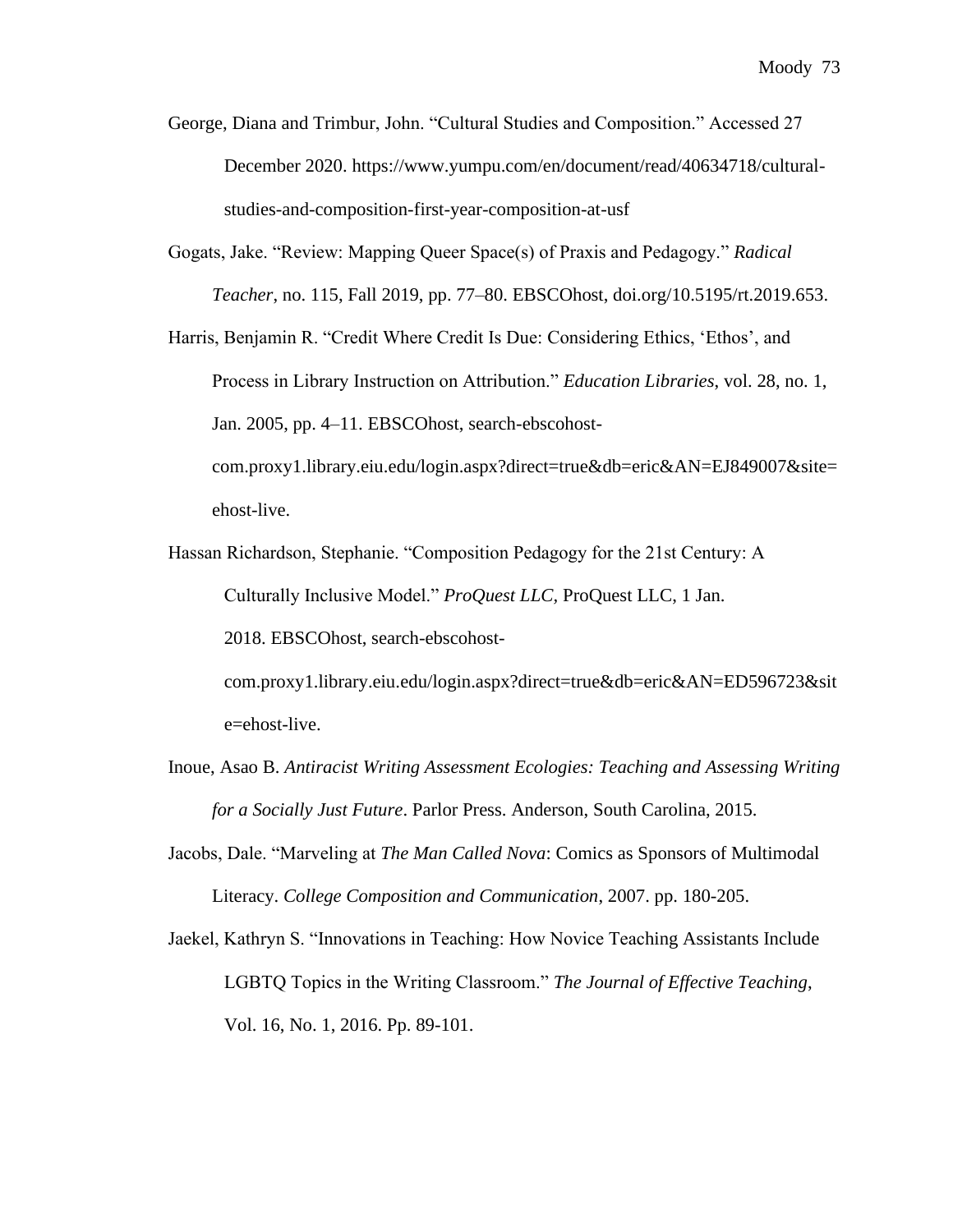- Johnson, Fred. "Perspicuous Objects: Readings Comics and Writing Instruction*." [Kairos:](https://kairos.technorhetoric.net/)  [A Journal of Rhetoric, Technology, and Pedagogy](https://kairos.technorhetoric.net/)*, vol 19.1, 2014 https://kairos.technorhetoric.net/19.1/topoi/johnson/index.html. Accessed 13 October 2021.
- Lah, Harry. "Textbooks and their Portrayal of Japan in World War II." *History Class Publications*, 2014.
- "LGBTQ Donors." *Blood Donation Eligibility for LGBTQ | Red Cross Blood Services*, https://www.redcrossblood.org/donate-blood/how-to-donate/eligibilityrequirements/lgbtq-donors.html. Accessed 14 Februrary 2022.
- "LGBTQ Rights." *American Civil Liberties Union*, https://www.aclu.org/issues/lgbtqrights. Accessed 14 February 2022.
- Loman, Andrew. "'Well Intended Liberal Slop': Allegories of Race in Spiegelman's Maus." *Journal of American Studies,* vol. 40, no. 3, 2006, pp. 551– 571. EBSCOhost, doi:10.1017/S002187580600212X.
- Losh, Elizabeth, et al. *Understanding Rhetoric: A Graphic Guide to Writing*. Bedford/St. Martin's, 2017.
- Mannon, Bethany Ober. "Identity, Bipolar Disorder, and the Problem of Self-Narration in Kay Redfield Jamison's An Unquiet Mind and Ellen Forney's Marbles." *Journal of Medical Humanities* 40.2 (2019): 141-154.
- Marinara, Martha, et al. "Cruising Composition Texts: Negotiating Sexual Difference in First-Year Readers." *College Composition and Communication*, vol. 61, no. 2, National Council of Teachers of English, 2009, pp. 269–96, http://www.jstor.org/stable/40593443.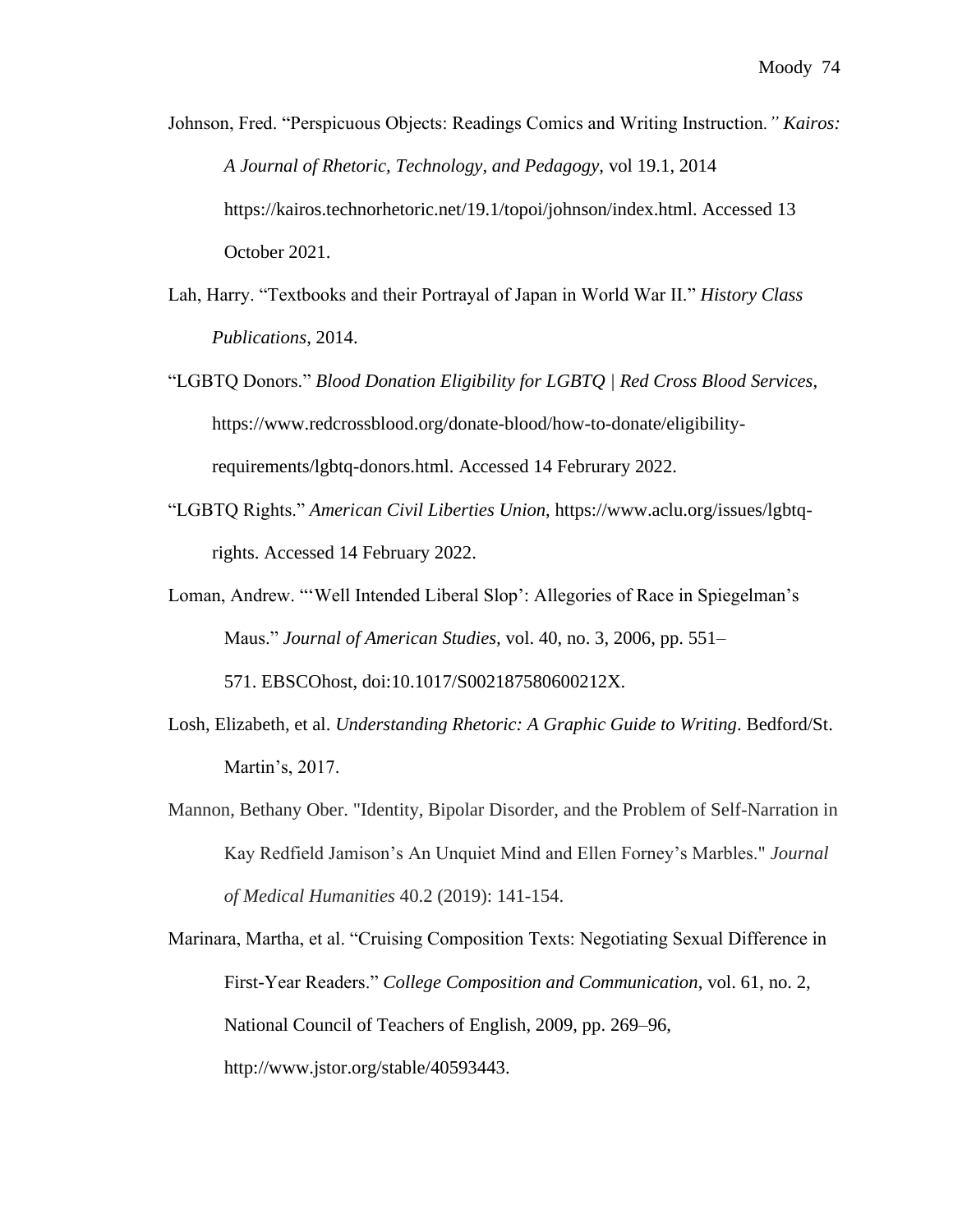Martin, Cathlena. "Health and Wellness: An Honors First-Year Experience Assignment in Response to the Pandemic." *Honors in Practice*, vol. 17, Jan. 2021, pp. 223– 26. EBSCOhost, https://search-ebscohost-

com.proxy1.library.eiu.edu/login.aspx?direct=true&db=eric&AN=EJ1308222&sit e=ehost-live.

- McAllister, Gretchen, and Jacqueline Jordan Irvine. "Cross Cultural Competency and Multicultural Teacher Education." *Review of Educational Research*, vol. 70, no. 1, [Sage Publications, Inc., American Educational Research Association], 2000, pp. 3–24, https://doi.org/10.2307/1170592.
- McCombs, Pam. "A Guide for Incorporating the Multimodal Sequential-Art-Narrative Medium of Comics, Manga, & Graphic narratives into the Teaching of First-Year Writing." *Unpublished Master's Project. Eastern Michigan University*, Ypsilanti, MI (2011).
- MindShift. "What Motivates a Student's Interest in Reading and Writing." *KQED*, 18 Mar. 2015, https://www.kqed.org/mindshift/39707/what-motivates-studentsinterest-in-reading-and-writing.
- Morris, Janine. "Multimodal Literacies and Graphic Memoir: Using Alison Bechdel in the Classroom." *Composition Studies*, vol. 43, no. 1, Spring 2015, pp. 193–200. EBSCOhost, search.ebscohost.com/login.aspx?direct=true&db=asn&AN=102712400&site=eh ost-live.
- NEA Center for Social Justice. "Racial Justice in Education: Key Terms and Definitions." Nea.org. Accessed 18 January 2022.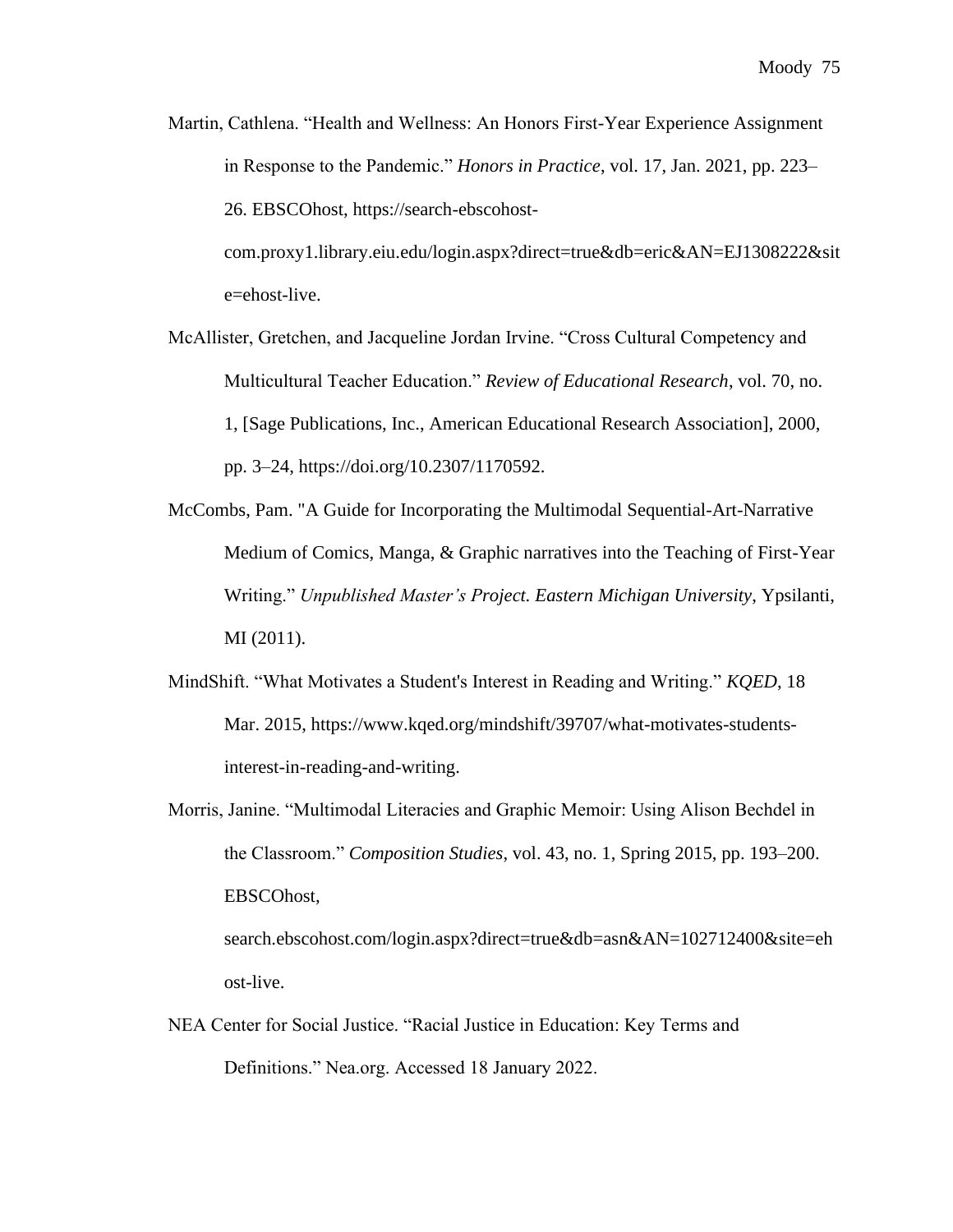[https://www.nea.org/professional-excellence/student-engagement/tools-](https://www.nea.org/professional-excellence/student-engagement/tools-tips/racial-justice-education-key-terms-and)

[tips/racial-justice-education-key-terms-and](https://www.nea.org/professional-excellence/student-engagement/tools-tips/racial-justice-education-key-terms-and)

Philo, Chris, Louisa Cadman, and Jennifer Lea. "New Energy Geographies: a Case Study of Yoga, Meditation and Healthfulness." *Journal of Medical Humanities* 36.1 (2015): 35-46.

Robertson, Christie. "Multiliteracies Theory." *Lethbridge College Learning Connections*, http://www.lc2.ca/item/40-multiliteracies-

theory#:~:text=The%20theory%20of%20multiliteracy%20encourages,are%20arra nged%20to%20convey%20meaning.

- Rodríguez, Noreen Naseem. "'But They Didn't Do Nothin' Wrong!' Teaching about Japanese-American Incarceration." *Social Studies and the Young Learne*r. Vol. 30, No. 2. 2017, pp. 17-23
- Romagnoli, Alex. "Sharing Identity: Indexing Cultural Perspectives through Writing Responses to Graphic narratives*." SANE Journal: Sequential Art Narrative in Education* 2.3 (2018): 2.
- Sawchuk, Stephen. "What Is Critical Race Theory, and Why Is It under Attack?" *Education Week*, 19 Apr. 2022, https://www.edweek.org/leadership/what-iscritical-race-theory-and-why-is-it-under-attack/2021/05.
- Scanlon, Molly J. "The Work of Comics Collaborations: Considerations of Multimodal Composition for Writing Scholarship and Pedagogy." *Composition Studies*, 2015, pp. 105-130.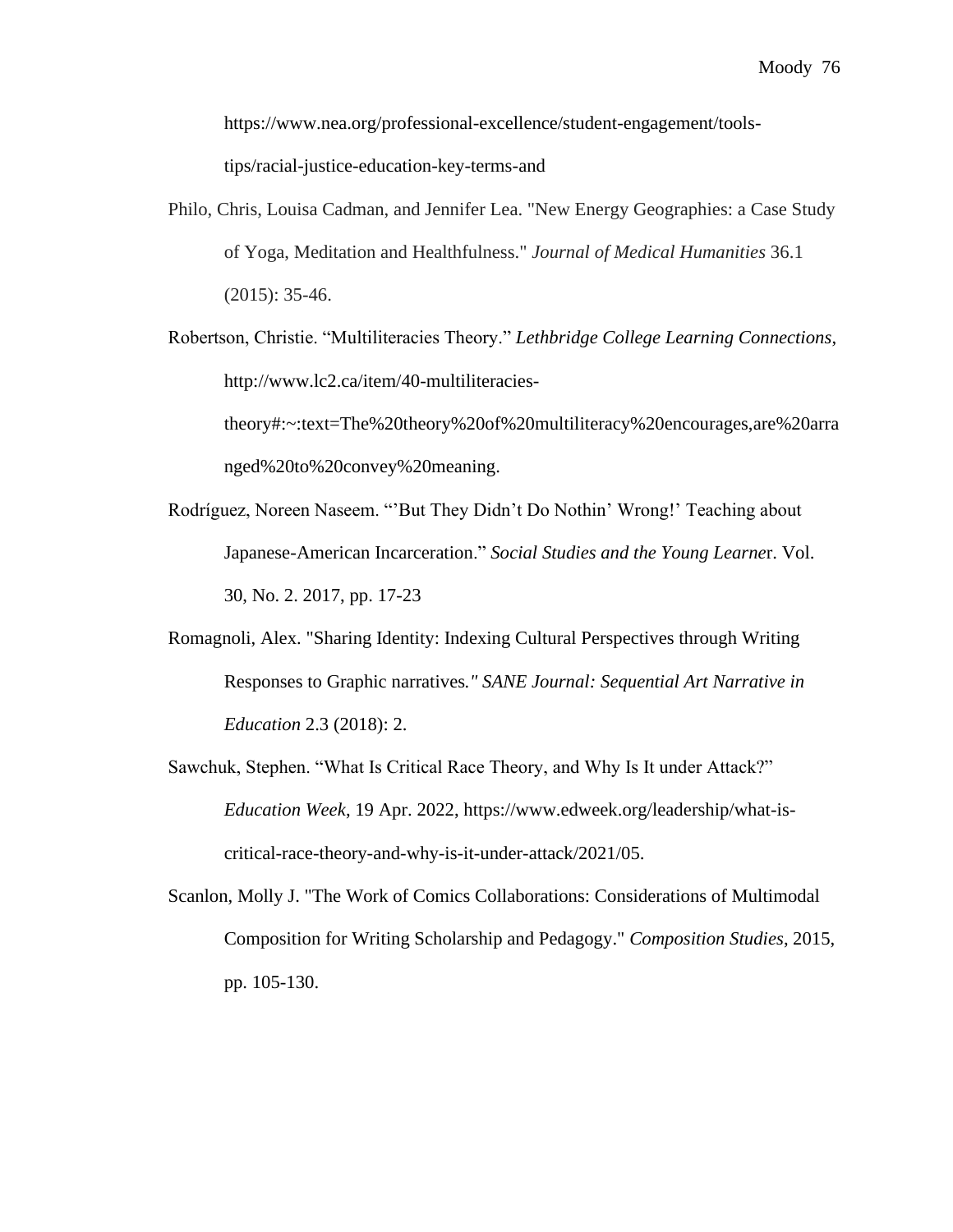- Sieben, Nicole, and Laraine Wallowitz. "'Watch What You Teach': A First-Year Teacher Refuses to Play It Safe." *The English Journal*, vol. 98, no. 4, National Council of Teachers of English, 2009, pp. 44–49, http://www.jstor.org/stable/40503260.
- "Social Justice." *Oxford Languages,* https://languages.oup.com/google-dictionary-en/. Accessed 26 October 2021.

Spiegelman, Art. *Maus: A Survivor's Tale*. New York: Pantheon Books, 1991.

Stanton, Courtney. "Finding Universals through Difference: Disability Theory's Potential to Empower Composition Studies." *ProQuest LLC,* 1 Jan. 2016. EBSCOhost, https://search-ebscohost-

com.proxy1.library.eiu.edu/login.aspx?direct=true&db=eric&AN=ED572148&sit e=ehost-live.

- Takei, George, Justin Eisinger, Steven Scott, Harmony Becker, and Gilberto Lazcano. *They Called Us Enemy*. IDW Publishing 2019.
- Walters, Shannon. "Graphic Disruptions: Comics, Disability and De-Canonizing Composition." *Composition Studies*, vol. 43, no. 1, University of Cincinnati on behalf of Composition Studies, 2015, pp. 174–77, http://www.jstor.org/stable/43501884.
- Walters, Shannon. "Muscular Drooping and Sentimental Brooding: Kenneth Burke's Crip Time—War Time Disability Pedagogy." *College Composition & Communication*, vol. 70, no. 2, Dec. 2018, pp. 222–49. EBSCOhost, https://search-ebscohost-

com.proxy1.library.eiu.edu/login.aspx?direct=true&db=hlh&AN=134089357&sit e=ehost-live.